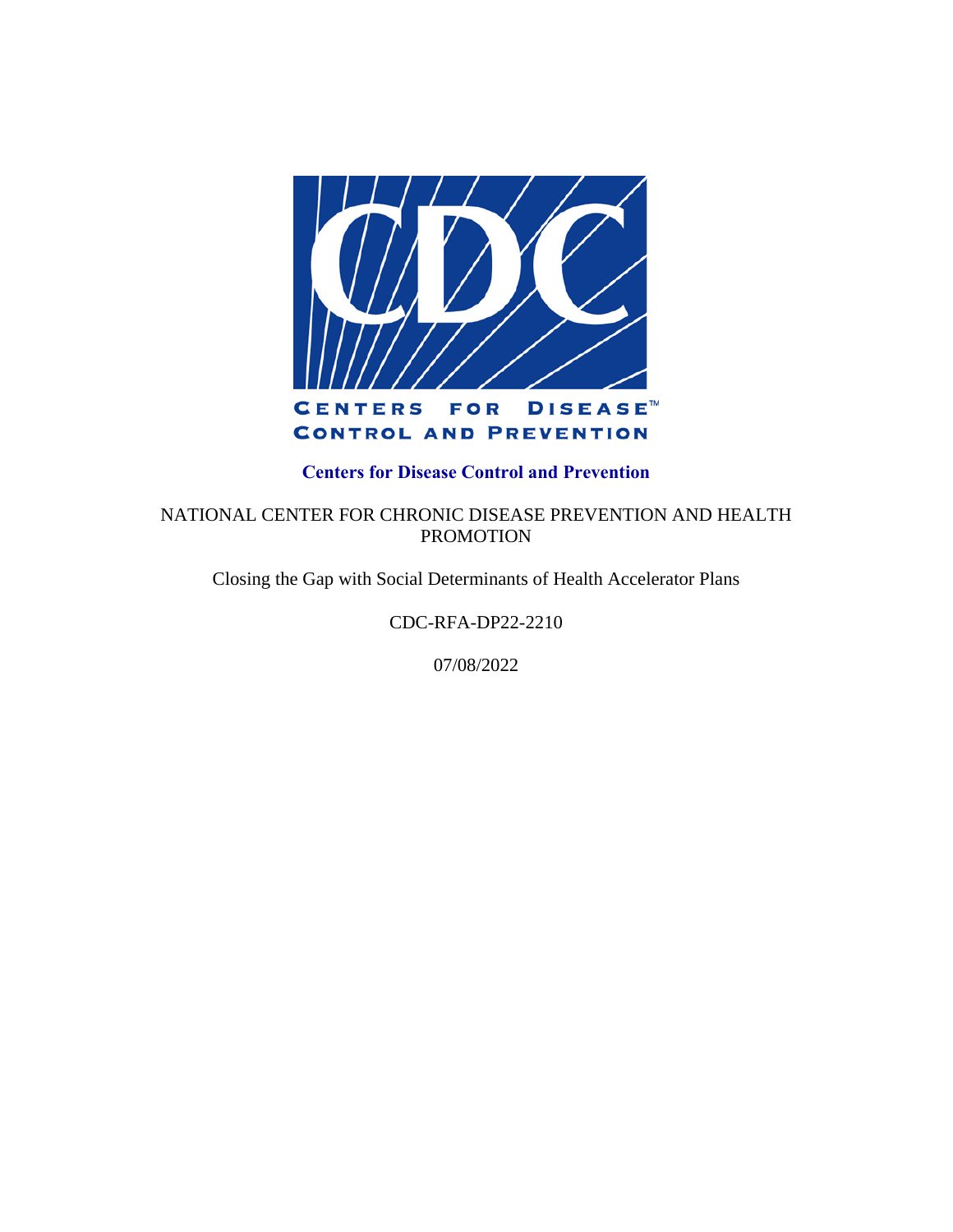# **Table of Contents**

#### **Part I. Overview**

Applicants must go to the synopsis page of this announcement at [www.grants.gov](https://www.grants.gov/) and click on the "Subscribe" button link to ensure they receive notifications of any changes to CDC-RFA-DP22-2210. Applicants also must provide an e-mail address to [www.grants.gov](https://www.grants.gov/) to receive notifications of changes.

#### **A. Federal Agency Name:**

Centers for Disease Control and Prevention (CDC) / Agency for Toxic Substances and Disease Registry (ATSDR)

### **B. Notice of Funding Opportunity (NOFO) Title:**

Closing the Gap with Social Determinants of Health Accelerator Plans

### **C. Announcement Type: New - Type 1:**

This announcement is only for non-research activities supported by CDC. If research is proposed, the application will not be considered. For this purpose, research is defined at [https://www.gpo.gov/fdsys/pkg/CFR-2007-title42-vol1/pdf/CFR-2007-title42-vol1-sec52-](https://www.gpo.gov/fdsys/pkg/CFR-2007-title42-vol1/pdf/CFR-2007-title42-vol1-sec52-2.pdf) [2.pdf.](https://www.gpo.gov/fdsys/pkg/CFR-2007-title42-vol1/pdf/CFR-2007-title42-vol1-sec52-2.pdf) Guidance on how CDC interprets the definition of research in the context of public health can be found at [https://www.hhs.gov/ohrp/regulations-and-policy/regulations/45-cfr-](https://www.hhs.gov/ohrp/regulations-and-policy/regulations/45-cfr-46/index.html)[46/index.html](https://www.hhs.gov/ohrp/regulations-and-policy/regulations/45-cfr-46/index.html) (See section 45 CFR 46.102(d)).

### **D. Agency Notice of Funding Opportunity Number:**

#### CDC-RFA-DP22-2210

#### **E. Assistance Listings Number:**

93.945

#### **F. Dates:**

**1. Due Date for Letter of Intent (LOI):** 06/08/2022

**2. Due Date for Applications:**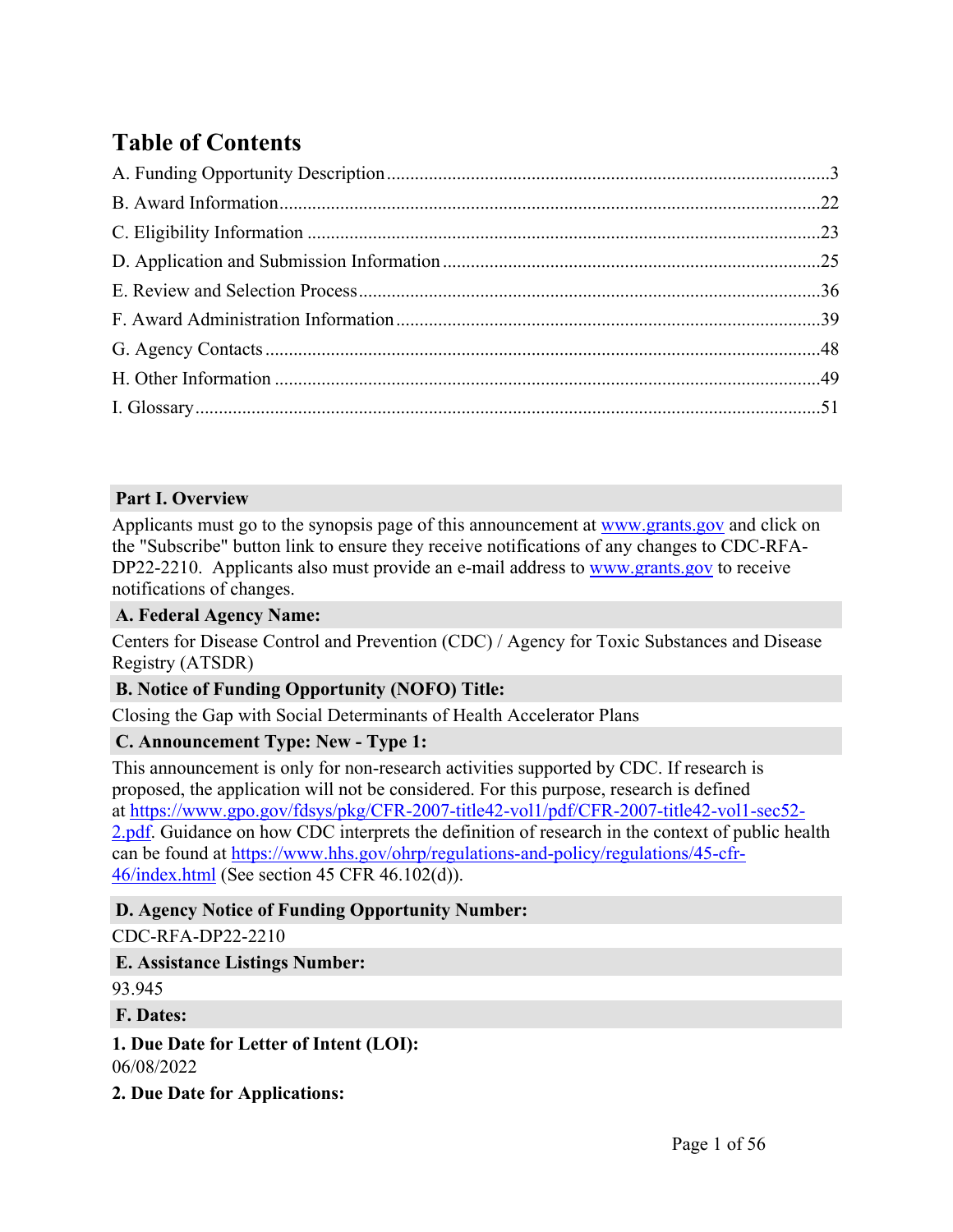07/08/2022 11:59 p.m. U.S. Eastern Standard Time, at [www.grants.gov.](https://www.grants.gov/)

#### **3. Due Date for Informational Conference Call:**

Date: June 09, 2022 Time: 3:00p.m - 4:30p.m Eastern Standard Time Topic: Closing the Gap: Social Determinants of Health-DP22-2210

Register in advance for this webinar: [https://cdc.zoomgov.com/webinar/register/WN\\_WdEyIDGHQbWSZcsfQWhH-A](https://cdc.zoomgov.com/webinar/register/WN_WdEyIDGHQbWSZcsfQWhH-A)

Or an H.323/SIP room system: H.323: 161.199.138.10 (US West) or 161.199.136.10 (US East) Meeting ID: 160 559 8999 Passcode: 42885676 SIP: [1605598999@sip.zoomgov.com](mailto:1605598999@sip.zoomgov.com) Passcode: 42885676

After registering, you will receive a confirmation email containing information about joining the webinar.

#### **G. Executive Summary:**

#### **1. Summary Paragraph**

The Centers for Disease Control and Prevention (CDC) announces the availability of funds to develop multisector action plans to address the social determinants of health (SDOH). The purpose of the NOFO is to accelerate action in state, local, territorial, and tribal jurisdictions that lead to improved chronic disease outcomes among persons experiencing health disparities and inequities.

Collaborative planning among public health, government, business, non-profit organization, and healthcare partners is essential for addressing SDOH. Through community health assessment and long-range planning, policy, system, environmental, and programmatic changes can improve SDOH in communities with the poorest health outcomes.

**a. Eligible Applicants:** Open Competition **b. Funding Instrument Type:** G (Grant) **c. Approximate Number of Awards** 40 **d. Total Period of Performance Funding:** \$5,000,000 **e. Average One Year Award Amount:** \$125,000 **f. Total Period of Performance Length:** 1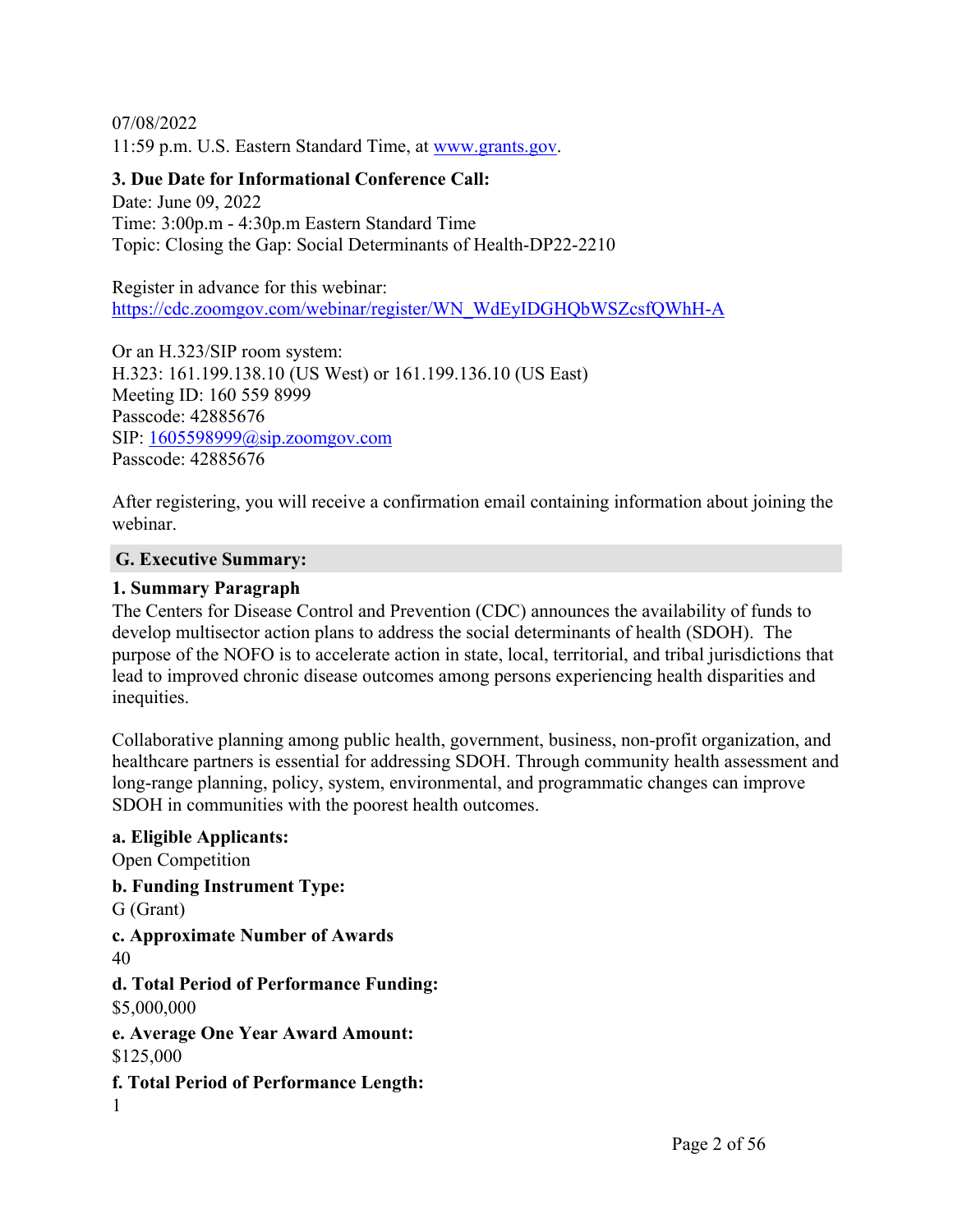#### **g. Estimated Award Date:**

September 29, 2022

#### **h. Cost Sharing and / or Matching Requirements:**

#### No

Cost sharing or matching funds are not required for this program. Although no statutory matching requirement for this NOFO exists, leveraging other resources and related ongoing efforts to promote sustainability is strongly encouraged.

#### <span id="page-3-0"></span>**Part II. Full Text A. Funding Opportunity Description 1. Background**

#### **a. Overview**

Health equity is achieved when every person has the chance to "attain his or her full health potential" and no one is "disadvantaged from achieving this potential because of social position or other socially determined circumstances" (WHO). Achieving health equity can be realized by addressing the social determinants of health (SDOH) such as systemic racism, poverty, poor access to quality healthcare, transportation, housing insecurity, nutrition insecurity, commercial tobacco-free policies, safe spaces for physical activity, and social connectedness.

SDOH are conditions in the places where people are born, live, learn, work, play, and worship which influence the availability of fair and just opportunities and resources needed to live healthy lives and to improve a wide range of social, mental, and physical health outcomes. Through community health needs assessment, multi-sector partnerships, and improvement planning, federal, state, local, tribal, and territorial governments can invest in long-range strategies to address and improve SDOH in communities with the poorest health outcomes.

Chronic diseases such as heart disease and stroke, cancer, diabetes, and obesity are the leading causes of death and disabilities. Inequities in SDOH contribute to stark and persistent chronic disease disparities among population groups based on race, ethnicity, socioeconomic status, and other characteristics, systematically limiting opportunities and resources needed to live healthy **lives** 

To maximize public health impact, policy, systems, environmental, and programmatic strategies that address SDOH have the potential to narrow disparities in many chronic diseases by removing systemic and unfair barriers to practicing healthy behaviors. Sustaining positive health outcomes requires a focus not just on individual behaviors and patient care, but on root causes of disparities and community-wide approaches aimed at improving population health. Healthy People 2030 categorizes SDOH into five domains: 1) Economic Stability; 2) Education Access and Quality; 3) Health Care Access and Quality; 4) Neighborhood and Built Environment; and 5) Social and Community Context.

Based on the five domains of Healthy People 2030, CDC's National Center for Chronic Disease Prevention and Health Promotion (NCCDPHP) developed an integrated framework to address SDOH ([https://www.cdc.gov/chronicdisease/programs-impact/sdoh.htm\)](https://www.cdc.gov/chronicdisease/programs-impact/sdoh.htm) with a specific focus on five determinants that impact chronic disease risk factors and health outcomes: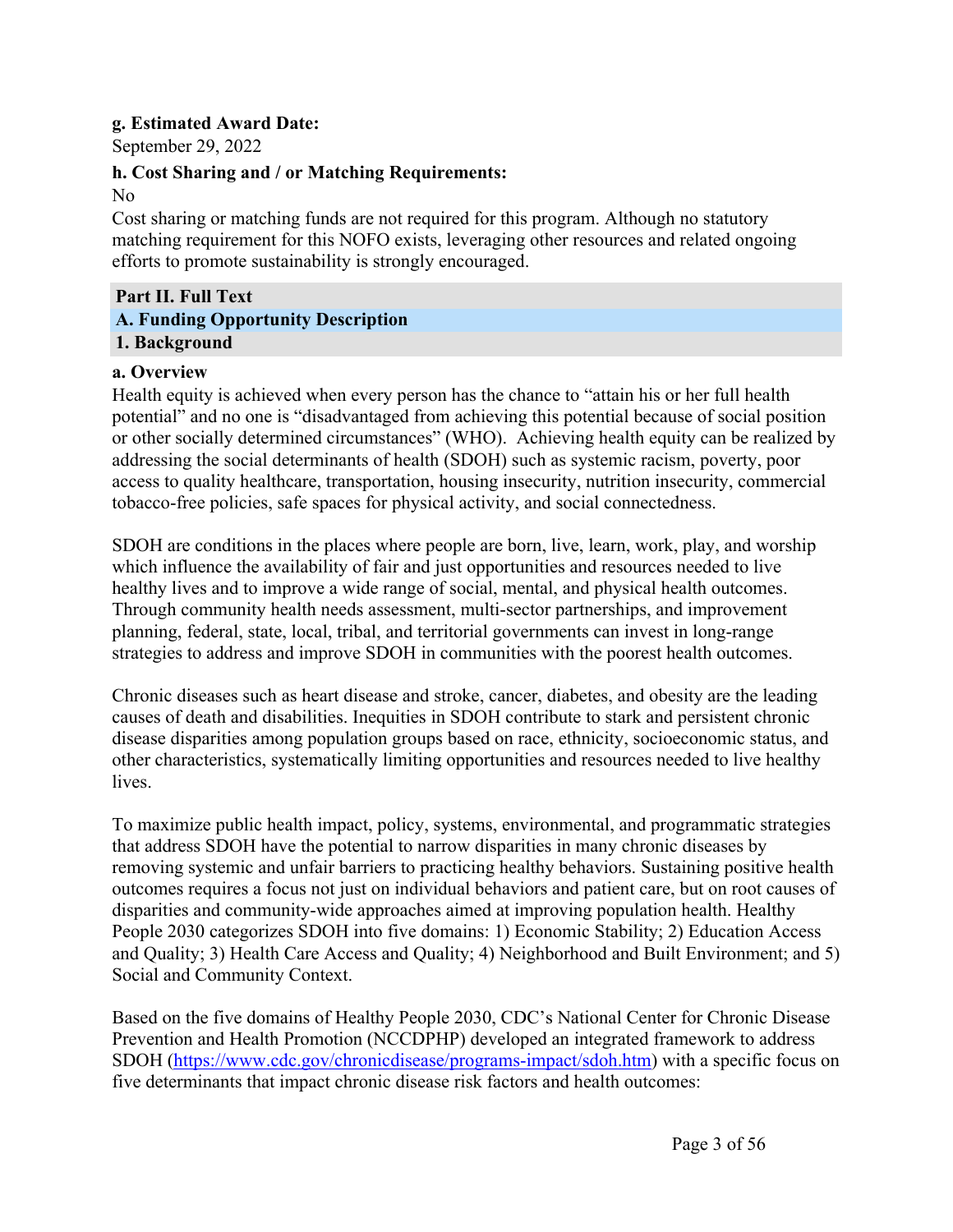- 1) Built Environment 2) Community-Clinical Linkages 3) Food and Nutrition Security 4) Social Connectedness
- 5) Tobacco-Free Policy

Leadership from public health officials, multi-sector partners, and community representatives is essential to developing an action plan and implementing strategies that address SDOH in diverse sectors such as housing, healthcare, transportation, and human services. Planning and collaboration across multiple areas within and outside these sectors is required, including governments, private businesses, non-profit and community organizations and residents, hospitals, and clinical delivery systems. Creating sustainable partnerships with public health, healthcare, human services, and the community are critical to ensure individuals have equitable access to chronic disease prevention services, treatment, and care.

#### **b. Statutory Authorities**

This program is authorized under Section 301(a) of the Public Health Service Act, 42 U.S.C.  $241(a)$ .

#### **c. Healthy People 2030**

This funding opportunity supports Healthy People 2030 objectives in the topic area of Social Determinants of Health. For specific objectives, please visit Browse [Objectives](https://health.gov/healthypeople/objectives-and-data/browse-objectives) - Healthy People 2030 | [health.gov.](https://health.gov/healthypeople/objectives-and-data/browse-objectives)

### **d. Other National Public Health Priorities and Strategies**

The Guide to [Community](https://www.thecommunityguide.org/) Preventive Services The National Partnership for Action to End Health Disparities: Toolkit for [Community](https://lucascountyhealth.com/wp-content/uploads/2016/07/NPA_Toolkit-for-Community-Action.pdf) Action Thriving Together: A Springboard for Equitable Recovery and Resilience in [Communities](https://www.communitycommons.org/entities/fb33981e-616a-43aa-a0d7-28c14566ebbd#:~:text=Well%20Being%20Trust-,Thriving%20Together%3A%20A%20Springboard%20for%20Equitable%20Recovery%20and%20Resilience%20in,tangled%20threats%20to%20our%20nation.) Across America - [Community](https://www.communitycommons.org/entities/fb33981e-616a-43aa-a0d7-28c14566ebbd#:~:text=Well%20Being%20Trust-,Thriving%20Together%3A%20A%20Springboard%20for%20Equitable%20Recovery%20and%20Resilience%20in,tangled%20threats%20to%20our%20nation.) Commons [COVID-19](https://www.cdc.gov/coronavirus/2019-ncov/community/health-equity/cdc-strategy.html) Health Equity Strategy National [Stakeholder](https://www.phdmc.org/program-documents/healthy-lifestyles/dche/64-achieving-health-equity/file) Strategy for Achieving Health Equity Active People, [Healthy](https://www.cdc.gov/physicalactivity/activepeoplehealthynation/index.html) Nation Surgeon General Priority: [Community](https://www.hhs.gov/surgeongeneral/priorities/community-health-economic-prosperity/index.html) Health and Economic Prosperity Agency for Healthcare Research and Quality Social [Determinants](https://www.ahrq.gov/sdoh/practice-improvement.html) of Health and Practice [Improvement](https://www.ahrq.gov/sdoh/practice-improvement.html) Centers for Medicare & Medicaid Services [Innovation](https://innovation.cms.gov/strategic-direction) Center Strategic Objectives

### **e. Relevant Work**

This NOFO builds on and supports the following funding opportunities. Closing the Gap with Social [Determinants](https://www.grants.gov/web/grants/search-grants.html?keywords=CDC-RFA-DP21-2111) of Health Accelerator Plans (CDC-FRA-DP21-2111) National Breast and Cervical Cancer Early [Detection](https://www.cdc.gov/cancer/nbccedp/index.htm) Program (CDC-RFA-DP17-1701) State Physical Activity and [Nutrition](https://www.cdc.gov/nccdphp/dnpao/state-local-programs/span-1807/index.html) Program (CDC-RFA-DP18-1807) High Obesity [Program](https://www.cdc.gov/nccdphp/dnpao/state-local-programs/hop-1809/high-obesity-program-1809.html) (CDC-RFA-DP18-1809) State Actions to Improve Oral Health [Outcomes](https://www.cdc.gov/oralhealth/funded_programs/cooperative_agreements/index.htm) (CDC-RFA-DP18-1810) Racial and Ethnic Approaches to [Community](https://www.cdc.gov/nccdphp/dnpao/state-local-programs/reach/current_programs/index.html) Health (CDC-RFA-DP18-1813) Improving the Health of Americans through Prevention and [Management](https://www.cdc.gov/chronicdisease/about/foa/1815/index.htm) of Diabetes and Heart [Disease](https://www.cdc.gov/chronicdisease/about/foa/1815/index.htm) and Stroke (CDC-RFA-DP18-1815) [Well-Integrated](https://www.cdc.gov/wisewoman/about.htm) Screening and Evaluation for Women Across the Nation (CDC-RFA-DP18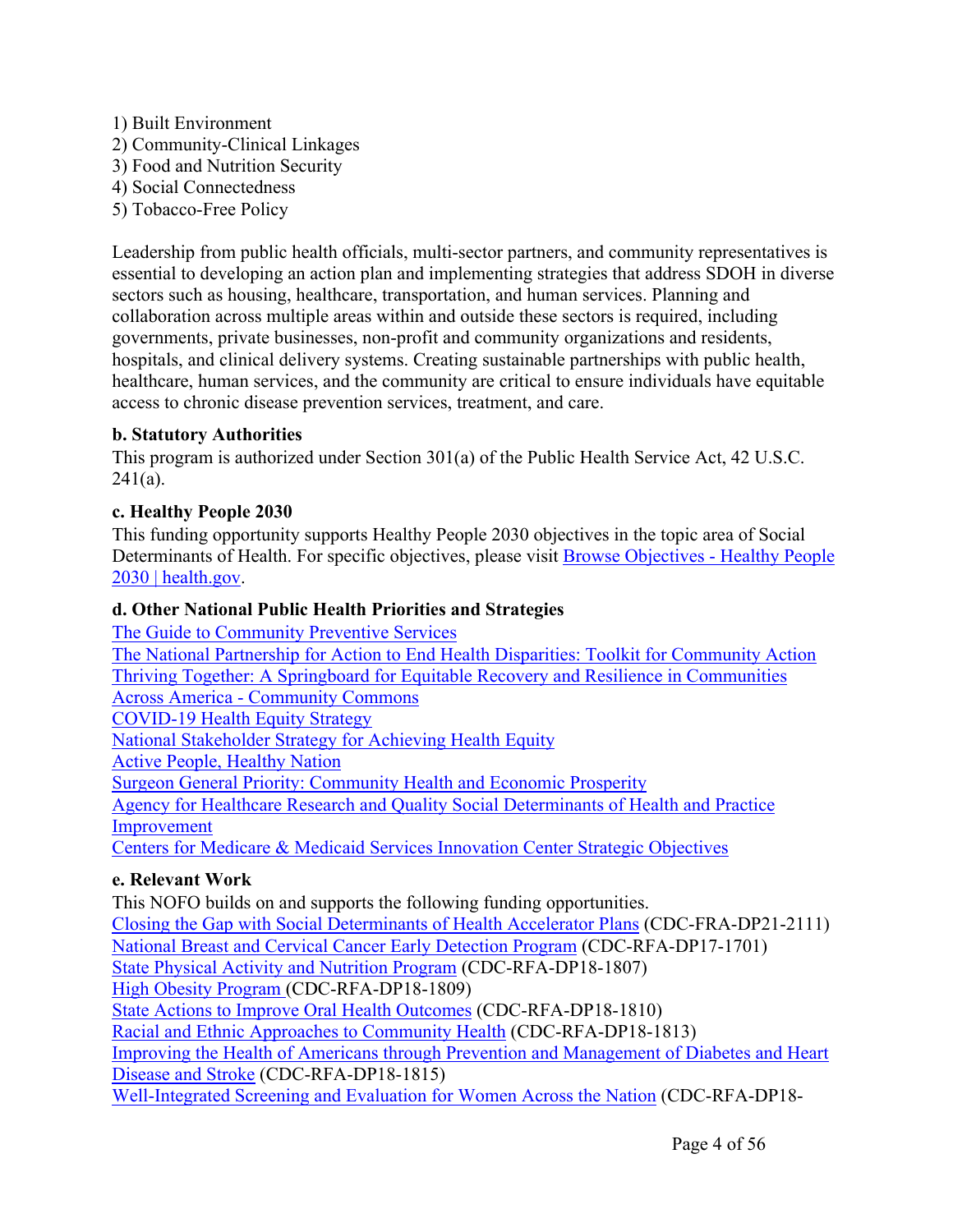1816)

Good Health and [Wellness](https://www.cdc.gov/healthytribes/ghwic.htm) in Indian Country (CDC-RFA-DP19-1903) Preventing Maternal Deaths: Supporting Maternal Mortality Review [Committees](https://www.cdc.gov/reproductivehealth/global/preventing-maternal-deaths.htm) (CDC-RFA-DP19-1908) [National](https://www.cdc.gov/tobacco/stateandcommunity/tobacco_control_programs/index.htm?CDC_AA_refVal=https%3A%2F%2Fwww.cdc.gov%2Ftobacco%2Fstateandcommunity%2Ftobacco_control_programs%2Fntcp%2Findex.htm) and State Tobacco Control Program (CDC-RFA-DP20-2001) [Networking2Save](https://www.cdc.gov/tobacco/about/foa/national-networks-nofo/coop-agreement/index.html) (CDC-RFA-DP18-1808) State-based Perinatal Quality [Collaboratives](https://www.cdc.gov/reproductivehealth/maternalinfanthealth/pqc.htm) (CDC-RFA-DP17-1702)

# **2. CDC Project Description**

#### **a. Approach**

**Bold** indicates period of performance outcome.

#### **CDC-RFA-DP22-2210 Logic Model: Closing the Gap with Social Determinants of Health (SDOH) Accelerator Plans**

**Bold** *indicates period of performance outcome*

| Strategies and                                                                                                                                                 | Short-term                                                                                                                                                                                            | Intermediate                                                                                                                                                                                               | Long-term                                                                                                                                                                          |
|----------------------------------------------------------------------------------------------------------------------------------------------------------------|-------------------------------------------------------------------------------------------------------------------------------------------------------------------------------------------------------|------------------------------------------------------------------------------------------------------------------------------------------------------------------------------------------------------------|------------------------------------------------------------------------------------------------------------------------------------------------------------------------------------|
| Activities                                                                                                                                                     | Outcomes                                                                                                                                                                                              | Outcomes                                                                                                                                                                                                   | Outcomes                                                                                                                                                                           |
| Convene and<br>coordinate a<br>Leadership Team<br>consisting of<br>multisectoral<br>partners<br>Develop an<br>implementation<br>ready SDOH<br>Accelerator Plan | <b>Increased</b><br>collaboration and<br>engagement across<br>multisectoral<br>partners<br>Completed<br>implementation ready<br><b>SDOH Accelerator</b><br>Plan, including all<br>required components | Implementation of the<br><b>SDOH</b> Accelerator<br>Plan among<br>multisectoral partners<br>Establishment of<br>infrastructure and<br>funding to support<br><b>SDOH</b> Accelerator<br>Plan implementation | Improved health<br>and social<br>outcomes for<br>people<br>experiencing<br>health disparities<br>and inequities<br>Reduced health<br>disparities and<br>increased health<br>equity |

#### **i. Purpose**

Approximately 40 applicants will be funded to collaborate with multisectoral partners to develop implementation ready SDOH Accelerator Plans to reduce disparities in health outcomes related to chronic disease within a state, local, territorial, and tribal jurisdiction, community,\* or catchment area.\*\*

*\*A community within the state could be defined as a city, county, parish, or jurisdiction/subjurisdiction.*

*\*\*Catchment areas are defined in this NOFO as a county, metropolitan statistical area(s) or a group of contiguous counties.*

#### **ii. Outcomes**

The recipient is expected to complete activities that will impact the **bolded** short-term outcomes:

- Increased collaboration and engagement across multisectoral partners
- Completed implementation ready SDOH Accelerator Plan, including all required components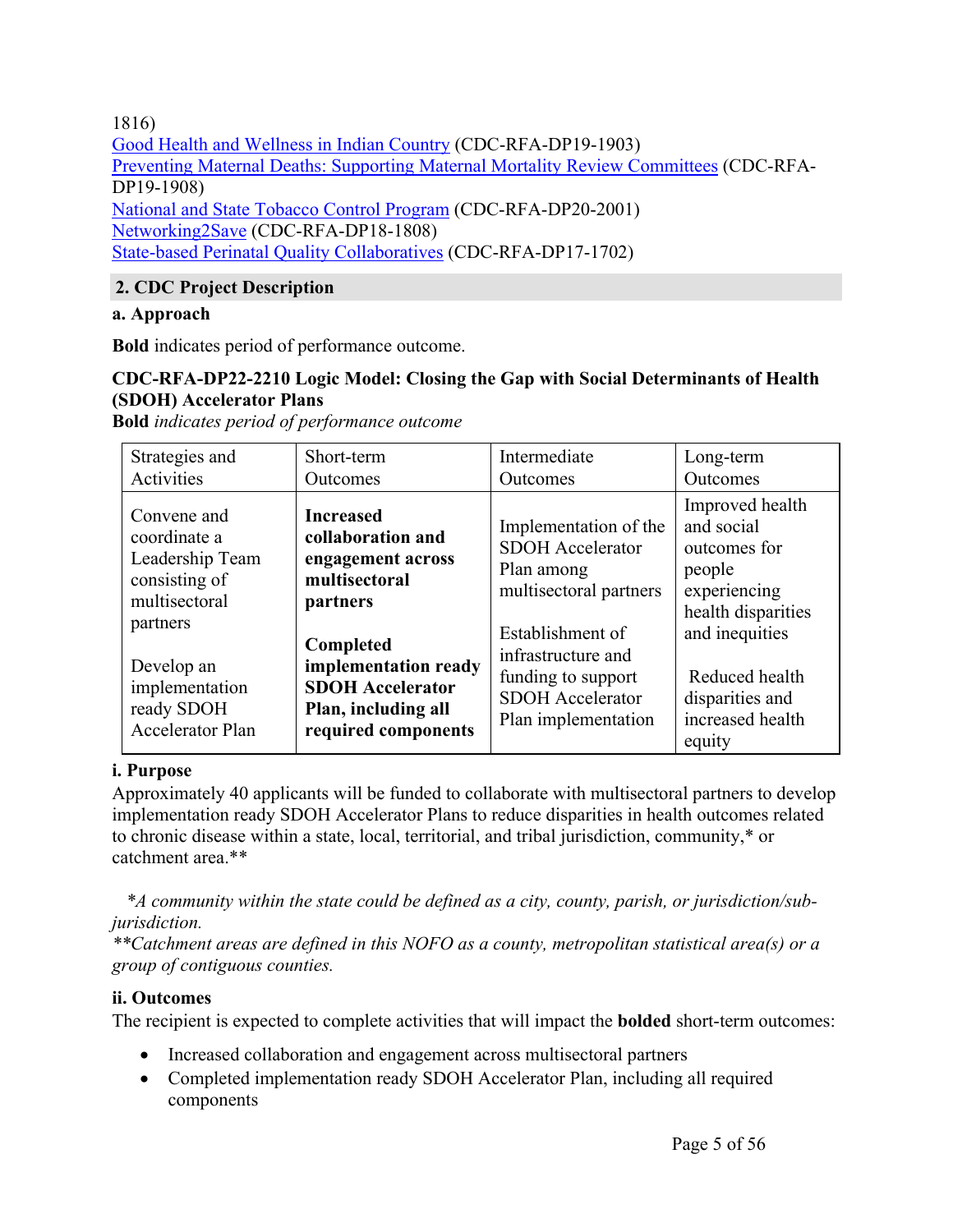#### **iii. Strategies and Activities**

#### **Strategy 1: Convene and Coordinate a Leadership Team Consisting of Multisectoral Partners**

Prior to convening and coordinating the Leadership Team and developing the SDOH Accelerator Plan, applicants are required to describe the community, population(s), and priority SDOH selected.

#### **1. Identify and describe the tribe, community, or catchment area**

Applicants are required to identify and describe the location disproportionately affected by disparities in chronic disease outcomes (e.g., name, affiliation, location, size, geopolitical and historical context, etc.)

• NOTE: Applicants are expected to identify and define their community as appropriate to their needs and priorities of the jurisdiction; defining at the tribal, territorial, and subjurisdictional levels are consistent with the expectations of this grant.

#### **2. Identify the population(s) disproportionately affected by chronic disease and related risk**

**factors** Applicants are required to identify and describe the population(s) affected by poverty, lack economic resources, including communities with high rates of income inequity or low employment opportunities. Population description should include:

- Results from a community health needs assessment (CHA) and/or state health needs assessment (SHA). The assessments should have been completed within the last five (5) years. Using the CHA and/or SHA and other data sources, the applicant should include:
	- o Demographic characteristics
	- o Health status
	- o Community profile
	- o Chronic disease burden
	- o Available health care systems
- Evidence of disproportionate vulnerability to adverse health outcomes by poverty rate and CDC Social [Vulnerability](https://www.atsdr.cdc.gov/placeandhealth/svi/index.html) Index (SVI) score
- How the SDOH Accelerator Plan will improve disparate chronic disease health outcomes related to the social determinant and contribute to enhancing resiliency of the tribe, community, or catchment area.
- Other data sources to define and describe the population(s). Examples of cited data sources include:
	- o County Health [Rankings](https://www.countyhealthrankings.org/)
	- o City Health [Dashboard](https://www.cityhealthdashboard.com/)
	- o [PLACES](https://www.cdc.gov/places/index.html)
	- o [Census](https://data.census.gov/)
	- o American [Community](https://www.census.gov/programs-surveys/acs) Survey
	- o [Community](https://www.communitycommons.org/) Commons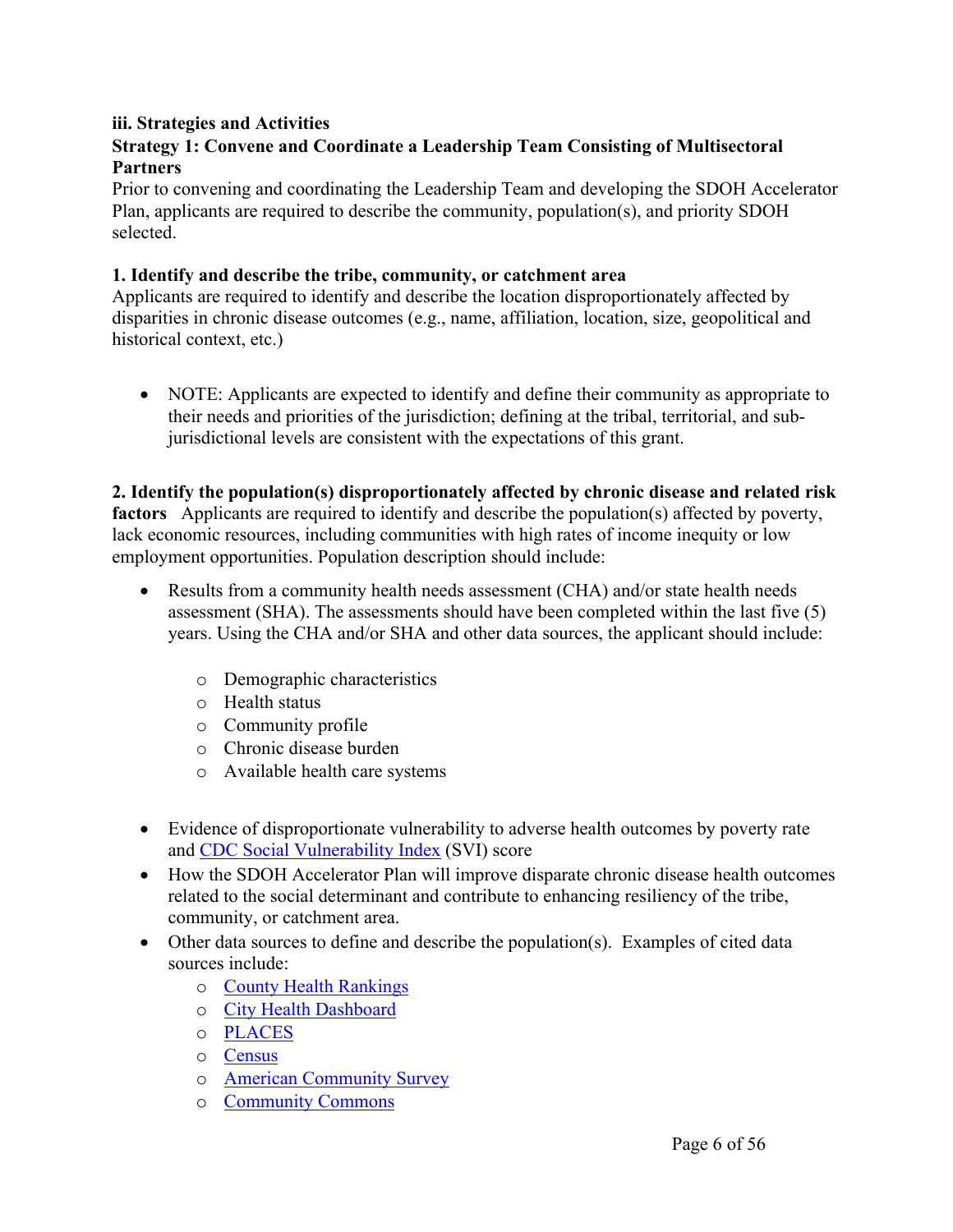- o CARES HQ Center for Applied Research and [Engagement](https://careshq.org/) Systems
- o Behavioral Risk Factor [Surveillance](https://www.cdc.gov/brfss/) Systems (BRFSS)
- o Youth Risk Behavior [Surveillance](https://www.cdc.gov/healthyyouth/data/yrbs/) System (YRBSS)
- o [Nutrition,](http://www.cdc.gov/nccdphp/dnpao/data-trends-maps/index.html) Physical Activity, and Obesity: Data, Trends and Maps
- o Pregnancy Risk [Assessment](https://www.cdc.gov/prams/index.htm) Monitoring System
- o Centers for Medicare & Medicaid Services Medicare Current [Beneficiary](https://www.cms.gov/research-statistics-data-and-systems/research/mcbs) Survey [\(MCBS\)](https://www.cms.gov/research-statistics-data-and-systems/research/mcbs)
- o Centers for Medicare and Medicaid Services [Innovation](https://innovation.cms.gov/data-and-reports) Center Data & Reports
- o Substance Abuse and Mental Health Services [Administration](https://www.samhsa.gov/data/sites/default/files/MHServicesUseAmongAdults/MHServicesUseAmongAdults.pdf) (SAMHSA): [Racial/Ethnic](https://www.samhsa.gov/data/sites/default/files/MHServicesUseAmongAdults/MHServicesUseAmongAdults.pdf) Differences in Mental Health Service Use Among Adults

# **3. Identify Leadership Team**

Applicants will provide evidence of an existing or newly established Leadership Team that will advise on the development of the SDOH Accelerator Plan. In developing the plan, the Leadership Team should employ a community based participatory approach that includes shared decision making and builds upon the collective assets of the community. The Leadership Team should have diverse and inclusive membership consisting of the following:

- At least two (2) members of the community that understand the distinct characteristics and culture of the selected population(s) and are recognized by their peers as trusted voices for the community.
- A minimum of five  $(5)$  additional representatives from different sectors  $(e.g.,$  healthcare, human services, housing, transportation, food systems, etc.) with the expertise and authority to accomplish the development of the implementation ready SDOH Accelerator Plan in the selected SDOH priority areas.
- Examples of potential members to recruit for the multisector Leadership Team include:
- Accountable care organizations (ACOs)
- Health care systems
- Health care providers and related professionals (e.g., physicians, nurses, community health workers, pharmacists)
	- o Health care related organizations, (e.g., pharmacies, testing centers; urgent care clinics)
	- o Healthcare facilities (e.g., Critical Access Hospitals (CAHs), children's hospitals, urgent care clinics)
	- o Social services providers and organizations, including those that address social determinants of health (e.g., community transportation; anti-discrimination organizations legal services; service providers for persons with disabilities)
	- o Asian American, Native Hawaiian, and Pacific Islander Serving Institutions (AAPI)
	- o Tribes, Tribal organizations and health systems, Urban Indian organizations
	- o Community and economic development organizations and programs
	- o State and locally funded recipients of Federal Programs including:
		- Administration for Children and Families (ACF) (e.g., Social Services and Childcare)
		- Administration for Community Living (ACL) (e.g., Area Agencies on Aging, Meals on Wheels)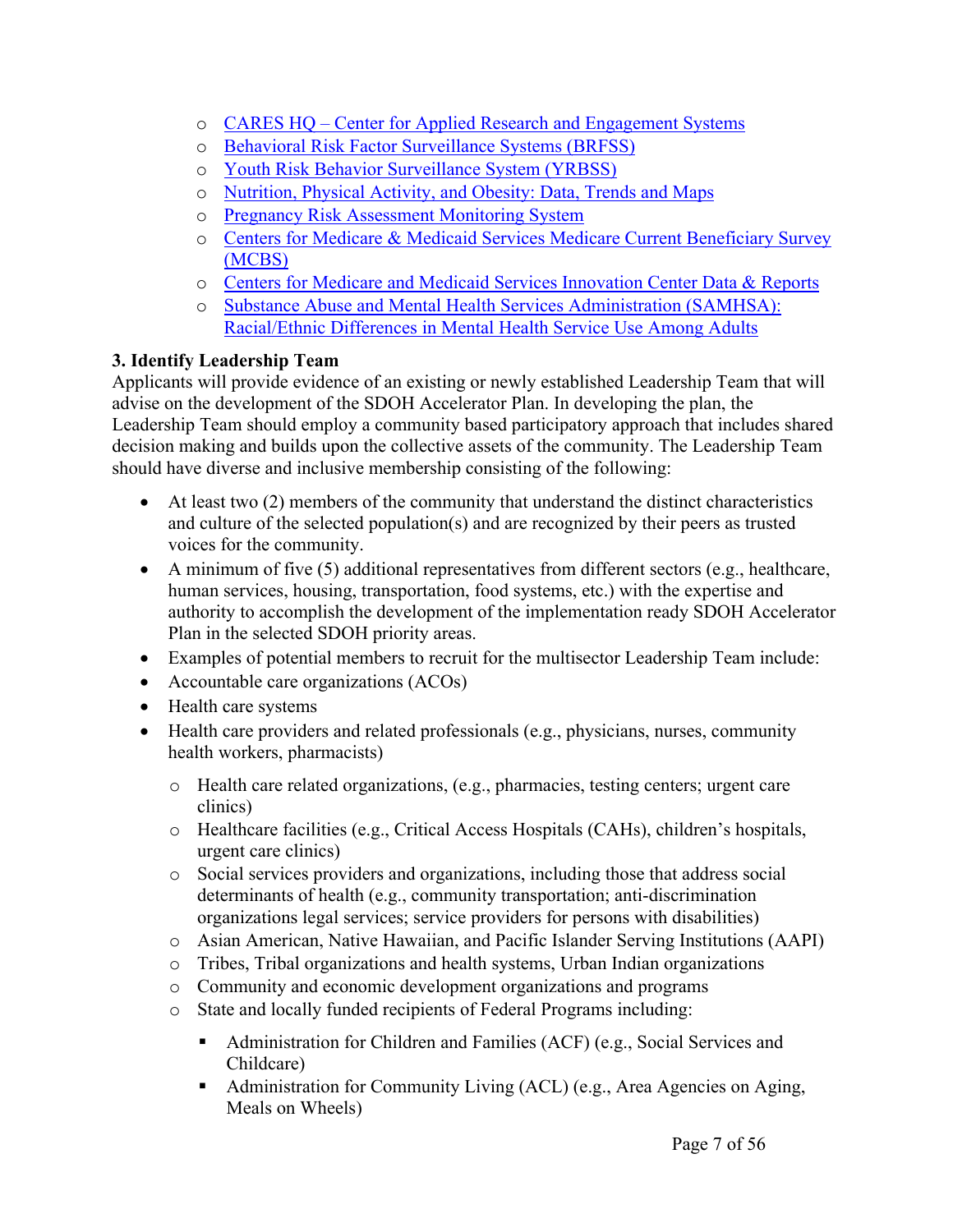- Health Resources and Services Administration (HRSA) (e.g., Health Service Centers, FQHCs, State Offices of Rural Health (SORH), State Rural Health Associations (SRHAs)
- Centers for Medicare and Medicaid Services (CMS)
- Centers for Disease Control and Prevention (CDC) (e.g., CDC-RFA-DP21-2109 -Community Health Workers for COVID Response and Resilient Communities; CDC-RFA-OT21-2103 - National Initiative to Address COVID-19 Health Disparities Among Populations at High-Risk and Underserved, Including Racial and Ethnic Minority Populations and Rural Communities; CDC-RFA-TP22-2201 - Public Health Crisis Response Cooperative Agreement)
- Governmental organizations focused on non-health services (e.g., Coordinating Council on Access and Mobility – Department of Transportation, Supportive housing for the elderly – Housing and Urban Development; Community Development Financial Institutions Fund-Department of the Treasury)
- Local governmental agencies and community leaders (e.g., libraries, pools, parks)
- Local businesses and business community networks and organizations, (e.g., employers, local chambers of commerce, small business community groups or associations)
- **Labor Unions and other employee organizations**
- Community-based and civic organizations (e.g., community gardens, literacy organizations)
- Academic institutions, and universities (e.g., Historically Black Colleges and Universities (HBCUs), Hispanic Association of Colleges and Universities (HACUs), American Indian Higher Education Consortium (AIHEC), Tribal Colleges and Universities (TCUs)
- Faith-based organizations
- Public and private non-governmental organizations (e.g., Boys and Girls Club)
- Correctional facilities and institutions
- The recipient should strive to integrate innovative or best practices for establishing. expanding, and coordinating, diverse and inclusive multisectoral and community partnerships.
- Applicants are required to collaborate with state and local healthcare providers, hospitals, and related health systems as appropriate to ensure that activities and plans are coordinated and synergistic.
- The applicant is required to submit a letter of support that describes how they will collaborate with relevant the health care providers, i.e. Federal Qualified Health Centers, hospitals, insurance plans, Medicaid, Medicare). The letter (s) must be signed by the applicant and the related partner's organizational leader. Applicants must name the file **"Healthcare Sector\_Letter\_of\_Support"** and upload it to [www.grants.gov.](http://www.grants.gov/)
- The applicant is required to submit at least four letters of support from Leadership Team members detailing their commitment to the development of the SDOH Accelerator Plan. The applicant will name the file "**Leadership\_Team\_Letters\_of\_Support**" and upload it to [www.grants.gov.](http://www.grants.gov/)
- If the applicant is **NOT** a health department, the applicant is required to submit a letter of participation from the community's jurisdictional health authority outlining their specific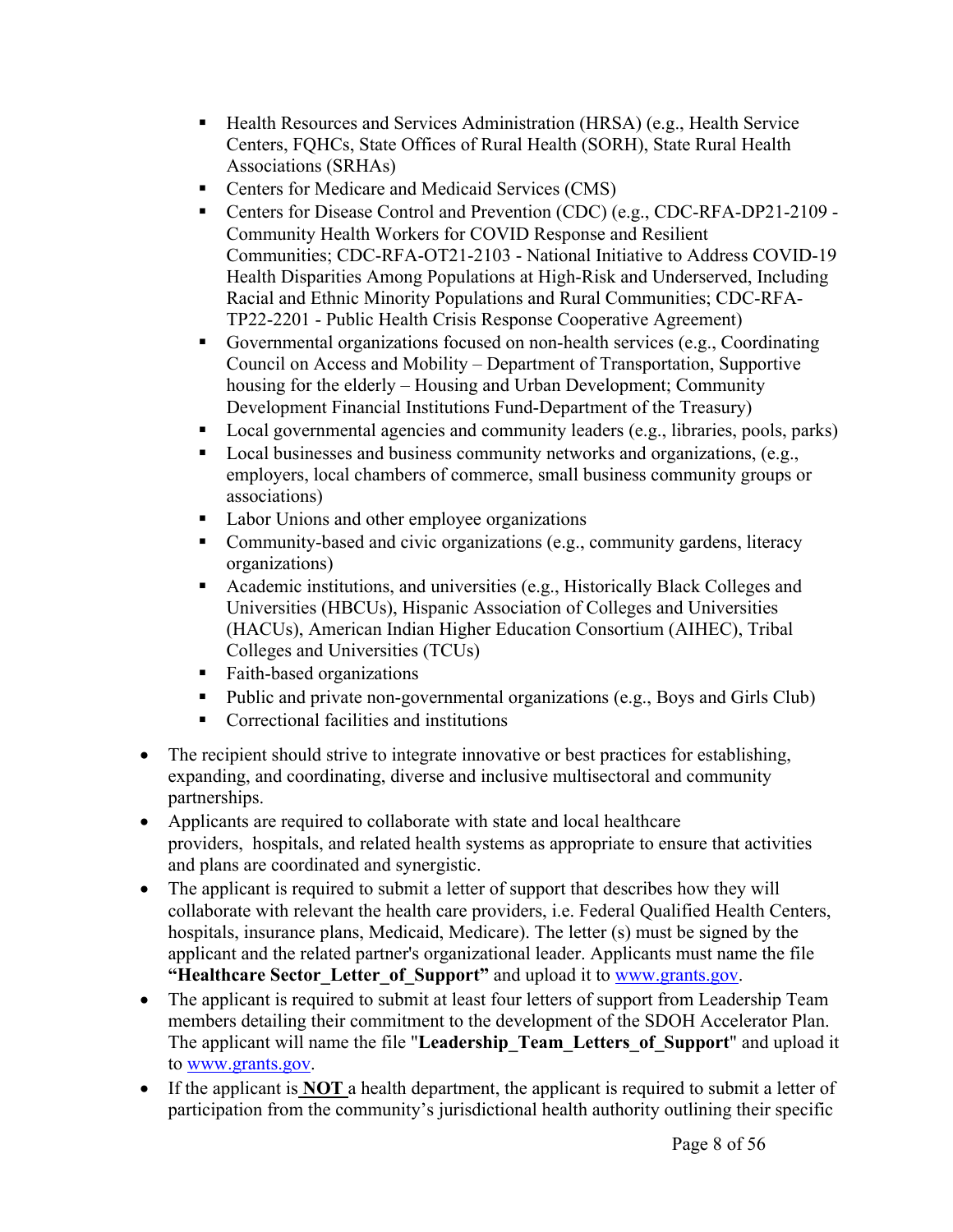role in the development of the SDOH accelerator plan and their relationship to the "Community Health Needs Assessment (CHA)". The applicant will name the file "**Health Authority Letter of Participation**" and upload it to [www.grants.gov.](http://www.grants.gov)

- The recipient will be responsible for managing and facilitating Leadership Team activities, including convening the Leadership Team in person or virtually.
- The recipient and the Leadership Team are required to attend three virtual CDC technical assistance convenings: 1) Kickoff meeting, 2) Mid-year progress meeting, and 3) Closeout meeting to share lessons learned and discuss Accelerator Plan Implementation and sustainability strategies. In addition, recipients may be required to participate in other technical assistance calls and or meetings to support their planning throughout the period of performance

#### **4. Select SDOH priority areas**

• The applicant is required to select a minimum of two (2) SDOH priority areas that reduce health disparities and inequities and improve health outcomes related to chronic disease. Listed below are the SDOH priority areas. The applicant will plan strategies and activities for the selected SDOH priority areas.

| <b>SDOH Priority</b><br><b>Areas</b>                    | Impact                                                                                                                                                                                                                                                                                                                           | <b>Strategy and Activity Examples</b><br>to Include in the SDOH<br><b>Accelerator Plan</b>                                                                                                                                                                                                                                                             |
|---------------------------------------------------------|----------------------------------------------------------------------------------------------------------------------------------------------------------------------------------------------------------------------------------------------------------------------------------------------------------------------------------|--------------------------------------------------------------------------------------------------------------------------------------------------------------------------------------------------------------------------------------------------------------------------------------------------------------------------------------------------------|
| <b>Built</b><br><b>Environment</b>                      | A healthy built environment facilitates<br>access to transportation and physical<br>resources that enhance quality of life,<br>minimizes exposures to environmental<br>contaminants, and supports physical<br>activity, safe and accessible recreation, and<br>other protective factor that improve chronic<br>disease outcomes. | Collaborate with key<br>partners and allies to<br>create and promote<br>activity-friendly, safe<br>routes to everyday<br>destinations (e.g., from<br>home, schools, or work to<br>parks, public spaces, and<br>transit stops).<br>Develop systems to<br>provide reliable and<br>affordable transportation<br>for essential worker and<br>disadvantaged |
|                                                         |                                                                                                                                                                                                                                                                                                                                  | populations.                                                                                                                                                                                                                                                                                                                                           |
| <b>Community-</b><br><b>Clinical</b><br><b>Linkages</b> | <b>Effective community-clinical linkages</b><br>improve chronic disease outcomes by<br>increasing access to and utilization of<br>preventive services in local communities.                                                                                                                                                      | Provide assistance with<br>$\bullet$<br>disease management (e.g.,<br>medication access and<br>education, referrals,<br>keeping people in care,<br>information on when to go<br>to the emergency<br>department, home blood                                                                                                                              |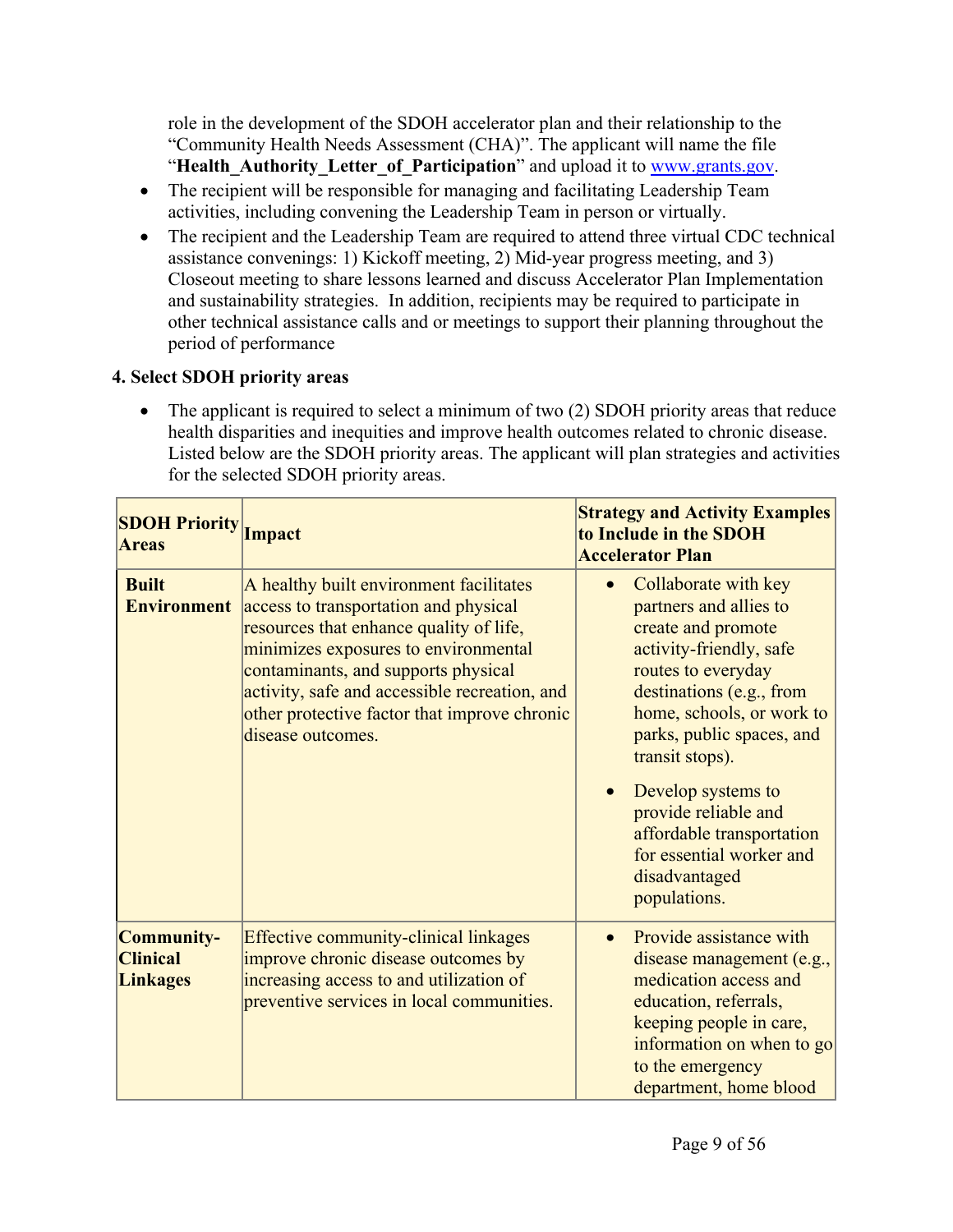|  | pressure monitoring for<br>pregnant and postpartum<br>persons, Community<br>Health Worker (CHW)<br>programs).<br>Strengthen access to<br>preventive services such<br>as cancer, diabetes,<br>hypertension screening,<br>obesity screening, and<br>screening related to<br>SDOH; access to oral<br>health services; access to<br>behavioral health and<br>substance use services.<br>Promote clinical Fruit &<br><b>Vegetable and Physical</b><br><b>Activity Rx programs</b><br>Strengthen community-<br>clinical collaborations for<br>achieving healthy weight.<br><b>Implement clinical</b> |
|--|------------------------------------------------------------------------------------------------------------------------------------------------------------------------------------------------------------------------------------------------------------------------------------------------------------------------------------------------------------------------------------------------------------------------------------------------------------------------------------------------------------------------------------------------------------------------------------------------|
|  | linkages to nutrition<br>assistance programs (e.g.,<br><b>Supplemental Nutrition</b><br><b>Assistance Program</b><br>[SNAP]; Special<br><b>Supplemental Nutrition</b><br>Program for Women,<br><b>Infants, and Children</b><br>[WIC]; and Child and<br><b>Adult Care Food Program</b><br>[CACFP]), affordable<br>housing, free tax<br>assistance, and safe<br>transportation programs.                                                                                                                                                                                                         |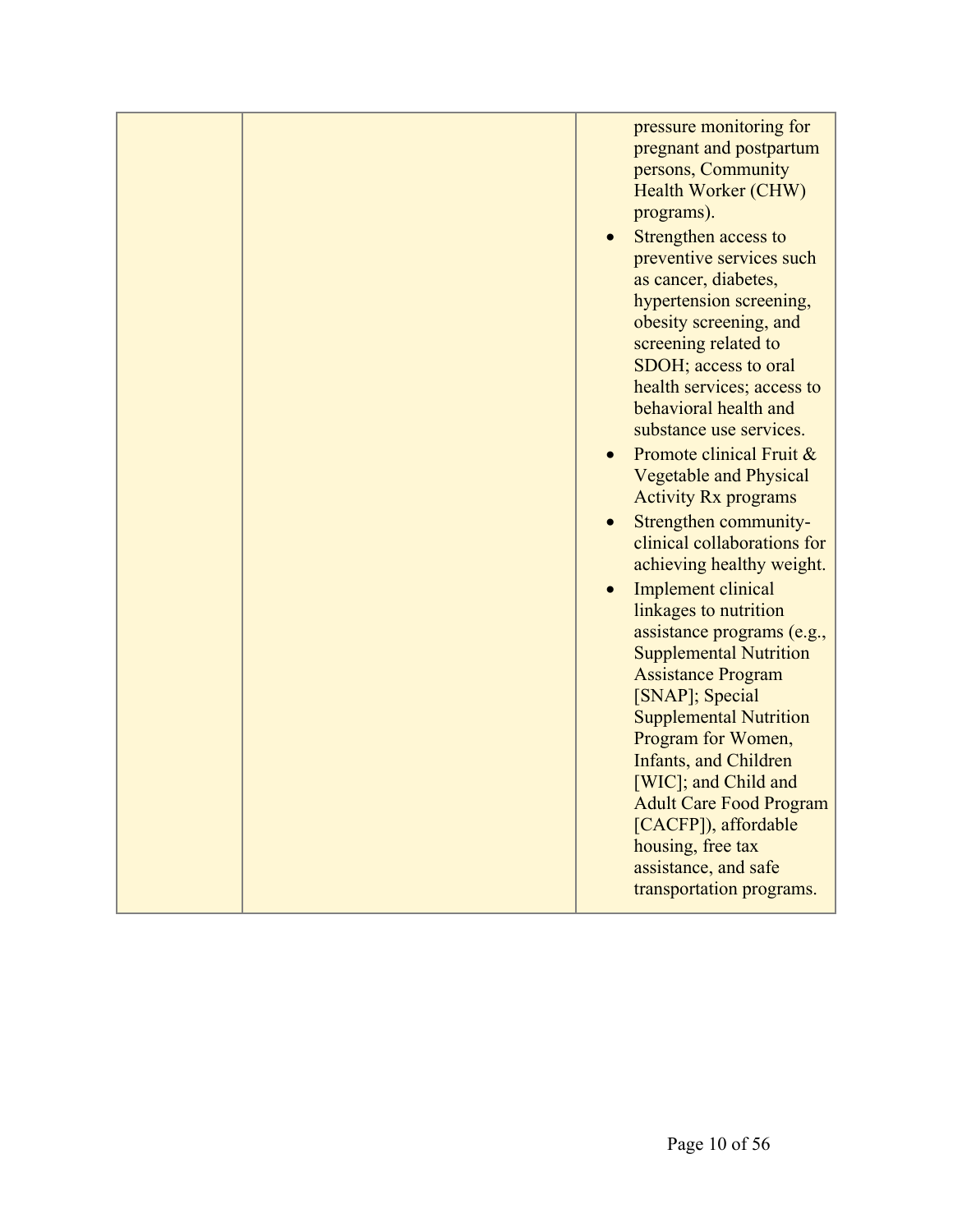| <b>Food and</b><br><b>Nutrition</b><br><b>Security</b> | Enhancing durable access to and routine<br>consumption of adequate, nutritious food<br>supports overall health, reduces morbidity<br>and mortality associated with chronic<br>disease, and decreases health care<br>utilization.                                                                                                                                                                                                                                                                                                                                        | $\bullet$ | Work with community<br>coalitions, food policy<br>councils, and community<br>sites to equitably increase<br>durable access to quality<br>fruits and vegetables (e.g.,<br>through retail outlets,<br>farmers markets, food<br>banks, health care<br>systems, traditional foods<br>distribution networks).<br>Increase acceptance of<br>food assistance and<br>nutrition incentive<br>vouchers in communities<br>that lack equitable access<br>to healthy food.<br><b>Implement healthy food</b><br>service guidelines at<br>institutions such as<br>worksites, early care and<br>education centers,<br>hospitals, and faith-based<br>organizations.<br>Implement nutrition<br>guidelines and<br>environmental supports<br>for food banks and<br>pantries that account for<br>the cultural preferences of<br>people in the community. |
|--------------------------------------------------------|-------------------------------------------------------------------------------------------------------------------------------------------------------------------------------------------------------------------------------------------------------------------------------------------------------------------------------------------------------------------------------------------------------------------------------------------------------------------------------------------------------------------------------------------------------------------------|-----------|-------------------------------------------------------------------------------------------------------------------------------------------------------------------------------------------------------------------------------------------------------------------------------------------------------------------------------------------------------------------------------------------------------------------------------------------------------------------------------------------------------------------------------------------------------------------------------------------------------------------------------------------------------------------------------------------------------------------------------------------------------------------------------------------------------------------------------------|
| <b>Social</b>                                          | Social connectedness is a significant<br><b>Connectedness</b> determinant of mental, emotional, and<br>physical health and serves as a key factor in<br>protecting, improving, and maintaining<br>individual and community well-being. A<br>high degree of social connectedness can<br>increase the likelihood of individuals<br>engaging in positive health behaviors,<br>ultimately improving chronic disease<br>outcomes by moderating the negative health<br>effects of psychological adversities such as<br>stress, trauma, adversity, anxiety, and<br>depression. |           | Collaborate with key<br>partners and allies to<br>identify community led<br>social activities and<br>support services that<br>encourage personal<br>interaction, connectedness<br>to community, and a sense<br>of identity and belonging.<br>Implement new or<br>improved community<br>strategies that emphasize<br>and integrate social<br>support services and                                                                                                                                                                                                                                                                                                                                                                                                                                                                    |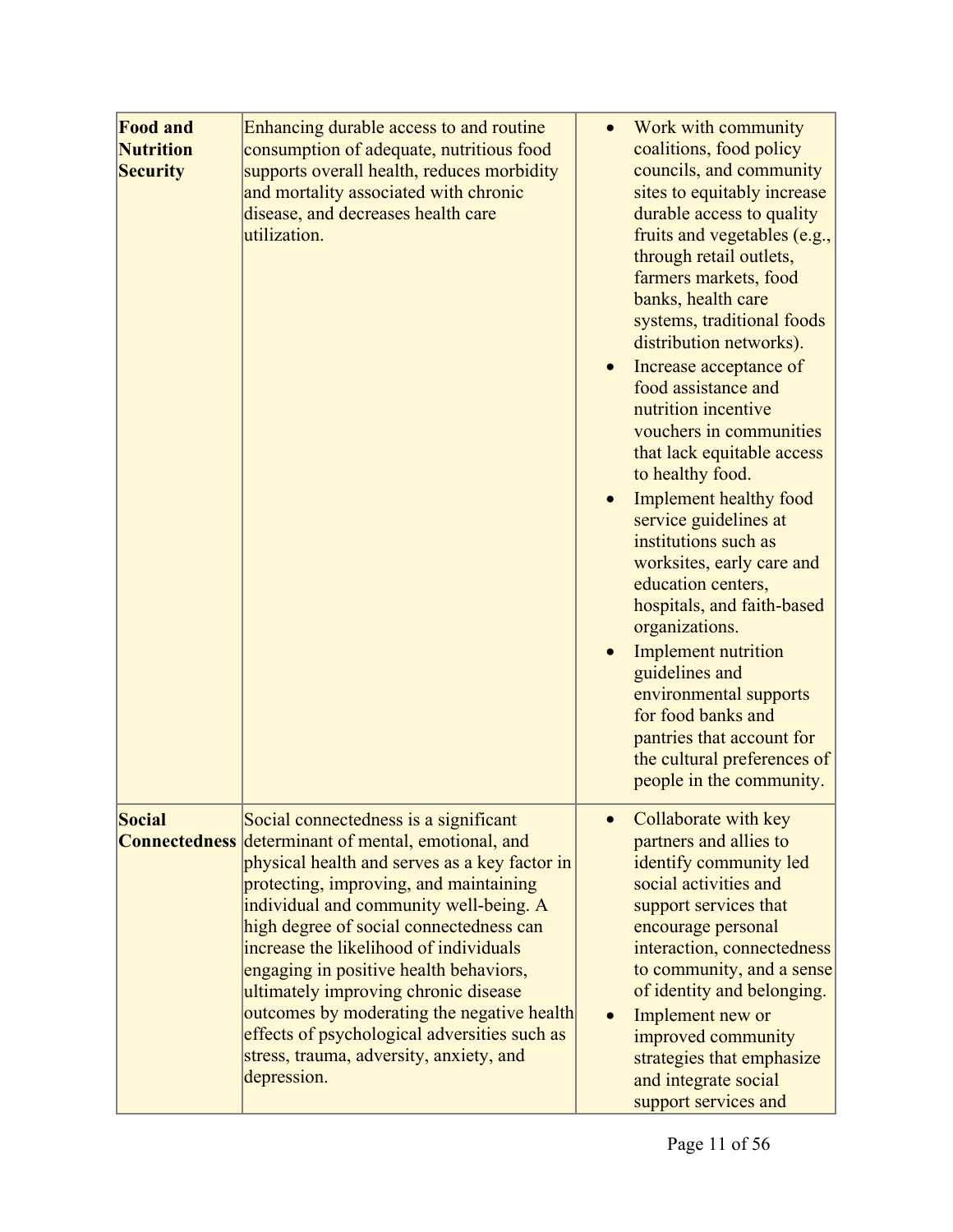|                                  |                                                                                                                                                                                                                                            | activities for older adults<br>and other populations<br>(e.g., individuals with<br>disabilities) at higher risk<br>for social isolation,<br>loneliness, anxiety, and<br>depression (e.g.,<br>congregate and<br>homebound meal<br>programs, home health<br>visits, mental health<br>outreach, or other<br>programs).<br>Promote participation in<br>low cost or free volunteer<br>programs, walking<br>groups, book clubs, and<br>other community<br>activities that support safe<br>and healthy social<br>activity.                                                                                                     |
|----------------------------------|--------------------------------------------------------------------------------------------------------------------------------------------------------------------------------------------------------------------------------------------|-------------------------------------------------------------------------------------------------------------------------------------------------------------------------------------------------------------------------------------------------------------------------------------------------------------------------------------------------------------------------------------------------------------------------------------------------------------------------------------------------------------------------------------------------------------------------------------------------------------------------|
| <b>Tobacco-Free</b><br>Policies* | Commercial tobacco-free policies reduce<br>tobacco initiation and use, promote<br>commercial tobacco cessation, and protect<br>people from exposure to commercial<br>tobacco products and secondhand smoke,<br>protecting all populations. | Implement commercial<br>$\bullet$<br>tobacco-free policies<br>within worksites and<br>multi-unit housing.<br>Implement health care<br>system screening for<br>commercial tobacco use,<br>quit advice, and providing<br>comprehensive resources<br>for counseling and<br>medications.<br>Implement community-<br>based culturally<br>appropriate messages that<br>focus on: harmful effects<br>of tobacco use; exposure<br>to secondhand smoke;<br>encouraging individuals<br>who use commercial<br>tobacco to quit; promoting<br>the Quitline.<br>Decrease exposure to<br>commercial tobacco<br>marketing and access to |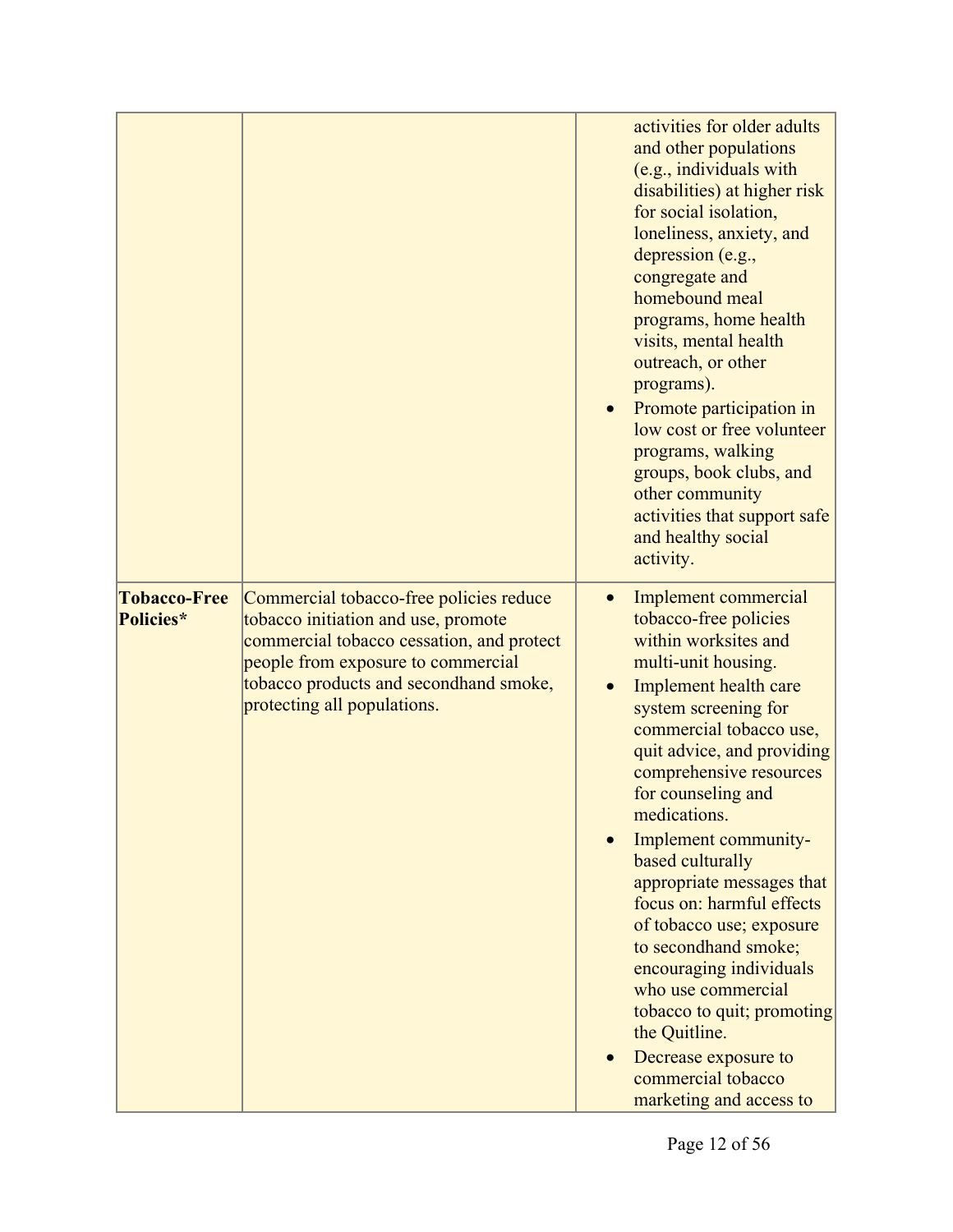| commercial tobacco<br>products, including e-<br>cigarettes and other<br>emerging commercial<br>tobacco products. |
|------------------------------------------------------------------------------------------------------------------|
|                                                                                                                  |
|                                                                                                                  |

*\*When CDC references tobacco, the reference is for commercial tobacco and not the sacred and traditional use of tobacco by some American Indian communities*

### **Strategy 2: Develop an Implementation-Ready SDOH Accelerator Plan**

In collaboration with the Leadership Team, the recipient will develop an implementation ready SDOH Accelerator Plan. The recipient is encouraged to collaborate with subject matter experts to assist with the development of the SDOH Accelerator Plan; template will be provided by CDC. **The SDOH Accelerator Plan is due 30 days prior to the end of the Period of Performance.**

### **1. Create the SDOH Accelerator Plan**

The recipient is required to include the following components in the SDOH Accelerator Plan.

- **Background**
	- o Community Background
		- Describe and define the tribe, community, or catchment area that the SDOH Accelerator Plan will address. Include any relevant background or historical information that contributes to current health and social community context.
	- o Community Health Issues
		- Identify primary health issues in the community and describe how the recipient used data to determine primary health issues in the community including information about the Community Health Needs Assessment (CHA) if relevant.
	- $\circ$  Selected population(s)
		- Describe the population(s) selected and the process by which this population was identified. Include description of data used to identify selected population(s) (e.g., demographic, geographic, political boundaries, size of population).

### **Partnerships**

- o Leadership Team
	- Describe the Leadership Team, including the organizational affiliation of each team member, the community and/or population that each member represents, and the role they will serve in developing and reviewing the SDOH Accelerator Plan.
- o Multisectoral Partners
	- Describe multisectoral partner roles, responsibilities, and goals.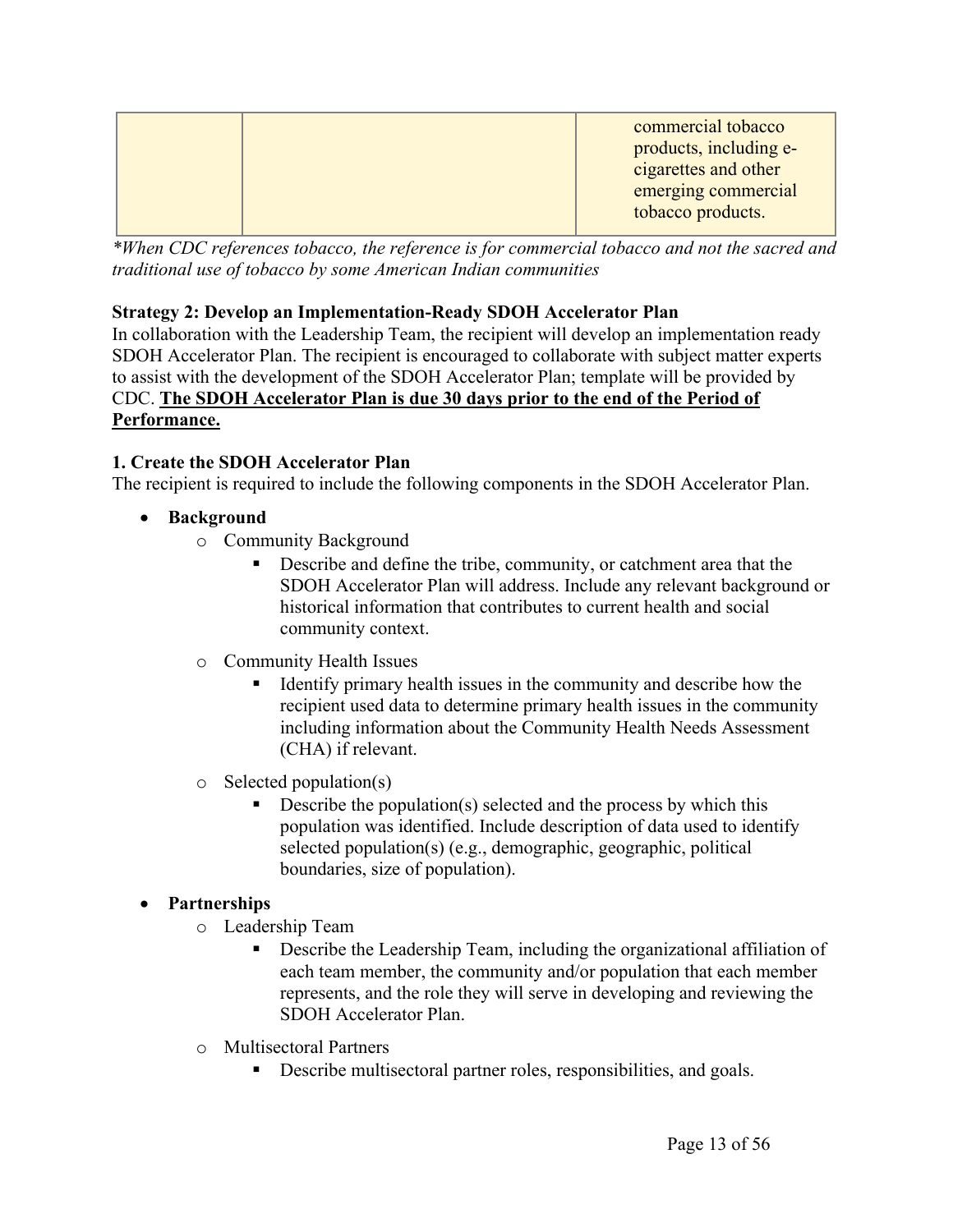- Identify potential missing partners that may contribute to improving SDOH.
- Describe method used to engage diverse and inclusive new and existing partners in program planning and implementation efforts.
- Describe new partner linkages and how duplication of services across partners was minimized or avoided.
- o Shared Mission and Goal Statement
	- The Leadership Team will articulate a shared mission statement that represents the purpose of the SDOH Accelerator Plan, with mutually agreed upon goals.

# **Programs and Resources for SDOH**

- o Existing Resources and Programs
	- Describe the existing resources and programs available for the selected population(s). If multisectoral intake and referral systems exist, include a description of how the various programs currently work together.

# **Approach**

- o SDOH Priority areas
	- Describe the selected SDOH priority areas (a minimum of two (2)) and provide justification for selecting the priority areas.
- o Outcomes
	- **Describe the short-, intermediate, and long-term outcomes that will result from** the planned SDOH strategies and activities.
- o Activities
	- Describe the process for identifying and tailoring approaches to the selected tribe, community, or catchment area.
	- Describe the activities required to improve SDOH for the selected population(s).
	- Describe the number and types of evidence-based practices identified and tailored to improve SDOH for the selected population(s).
	- Describe the types of community and systemic barriers encountered and addressed during the plan development process.
	- Describe how policy, systems, environmental, programmatic and infrastructure activities build on each other to sustain health improvements and the achievement of selected outcomes.
- o Anticipated reach of the activities
	- Describe the potential reach of the activities for the selected population(s).
- o Anticipated policy, systems, environmental, programmatic and infrastructure outcomes
	- Describe sustainable outcomes that will result from implementation of the SDOH Accelerator Plan strategies and activities.

### **Evaluation of the SDOH Accelerator Plan Strategies**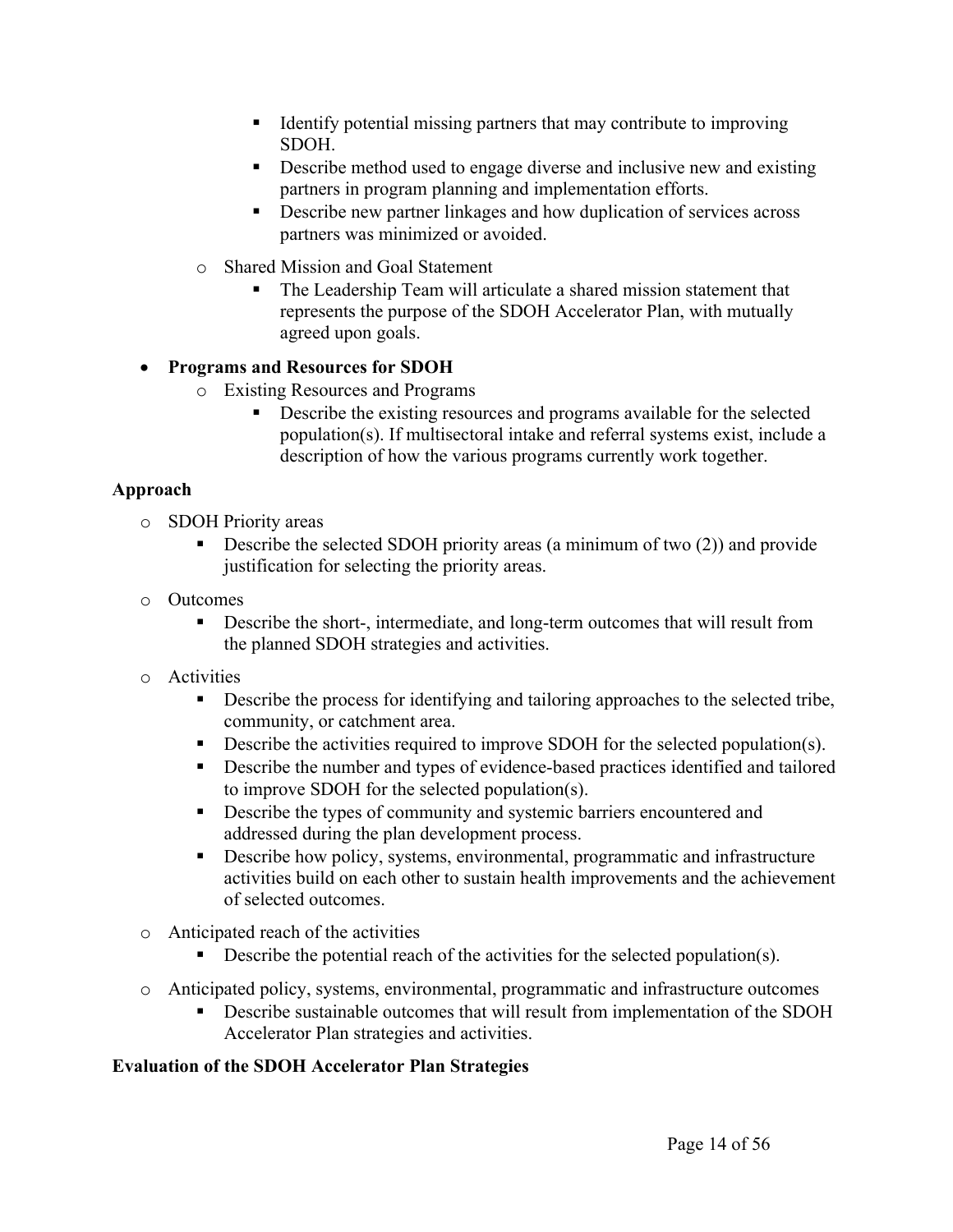- o Describe how the SDOH Accelerator Plan strategies and outcomes will be measured, with particular focus on the social and public health impact on the selected population(s).
- o Describe the evaluation purpose, goals, evaluation questions, data collection and methods.

### o **Data Integration**

- o Describe existing data sources across partners.
- o Describe process for monitoring and integrating data elements to create a comprehensive system for tracking selected population(s) resource utilization.

#### o **Responsible Party**

o Describe how each partner will participate in the planning, implementation, and reporting process.

#### o **Implementation Plan**

- o Provide a budget for implementing the strategies and activities.
- o Provide a work plan with a timeline to complete proposed strategies and activities.

#### o **Sustainability/Funding Strategy**

o Describe strategies to expand, diversify, and sustain implementation efforts, including funding.

#### **2. Success Story**

- Complete a success story at the end of the planning process on establishing, expanding, and coordinating multisector partners. The success story is required to include the following components.
	- o Title.
	- o Problem/Issue.
	- o Approach.
	- o Achievements and Impact.
	- o Challenges.
	- o Lessons Learned.
	- o Future Direction.

Recipients can use CDC's National Center for Chronic Disease Prevention and Health Promotion's (NCCDPHP) Success Stories [application](https://www.cdc.gov/chronicdisease/programs-impact/success-stories/index.htm) to create the success story. This free tool provides step-by-step instructions to create a professionally designed 1-page success story

### **1. Collaborations**

### **a. With other CDC projects and CDC-funded organizations:**

To ensure that applicants proposed SDOH Accelerator Planning activities are not duplicative of current ongoing CDC programs; in the event CDC funded state and/or local programs exist, applicants are required to submit at least one letter of support that describes how they will collaborate with CDC-funded chronic disease prevention program(s) as appropriate. The letter(s) must be signed by the applicant and the program director of the CDC-funded program. Applicants must name the file "**CDC\_Letter\_of\_Support**" and upload to [www.grants.gov](http://www.grants.gov/).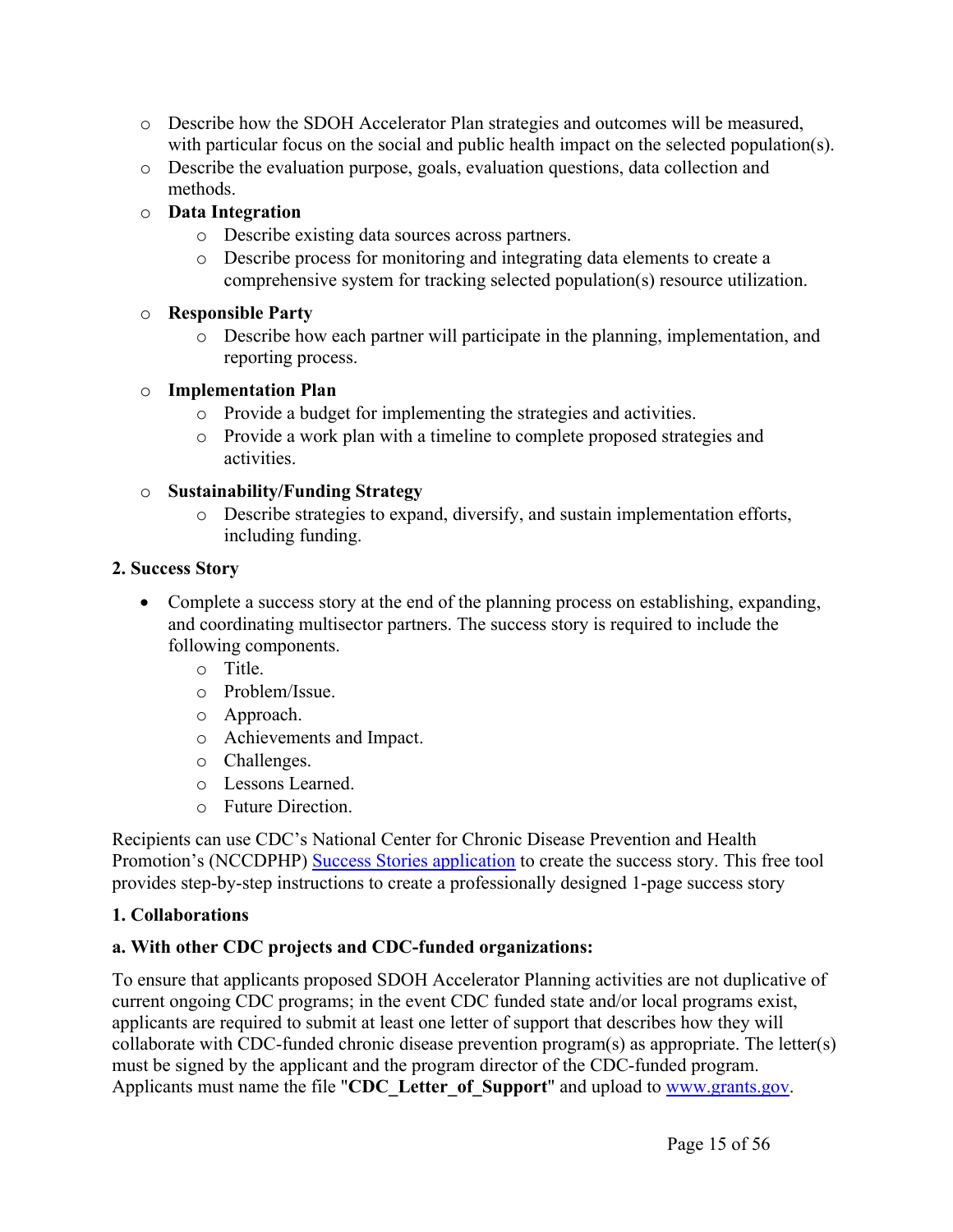CDC-funded chronic disease and health promotion programs include the following.

- [Arthritis](https://www.cdc.gov/arthritis/)
- Cancer [Prevention](https://www.cdc.gov/cancer/index.htm) and Control
- [Diabetes](https://www.cdc.gov/diabetes/index.html?CDC_AA_refVal=https%3A%2F%2Fwww.cdc.gov%2Fdiabetes%2Fhome%2Findex.html)
- Good Health and [Wellness](https://www.cdc.gov/healthytribes/ghwic.htm) in Indian Country
- Heart Disease and Stroke [Prevention](https://www.cdc.gov/dhdsp/)
- [Nutrition,](https://www.cdc.gov/nccdphp/dnpao/) Physical Activity, and Obesity
- Oral [Health](https://www.cdc.gov/oralhealthdata/)
- Racial and Ethnic Approaches to [Community](https://www.cdc.gov/nccdphp/dnpao/state-local-programs/reach/index.htm) Health (REACH)
- [Reproductive](https://www.cdc.gov/reproductivehealth/index.html) Health
- School [Health.](https://www.cdc.gov/healthyschools/)
- National Tobacco Control [Program.](https://www.cdc.gov/tobacco/)
- [Networking2Save](https://www.cdc.gov/tobacco/about/foa/national-networks-nofo/coop-agreement/index.html)

### **b. With organizations not funded by CDC:**

Recipients are required to strengthen existing partnerships, identify, and develop new partnerships, and collaborate with key partners who have existing community or social service delivery programs for population groups experiencing health disparities and inequities. Key partners may include:

- Community health centers (e.g., federally qualified health centers, (FQHCs), Rural Health Clinics (RHCs))
- Community-based and civic organizations (e.g., community gardens, literacy organizations)
- Tribes, tribal or native serving organizations and health systems, urban Indian organizations
- Academic institutions, and universities (e.g., Historically Black Colleges and Universities (HBCUs), Hispanic Association of Colleges and Universities (HACUs), American Indian Higher Education Consortium (AIHEC), Tribal Colleges and Universities (TCUs)
- Asian American, Native Hawaiian, and Pacific Islander Serving Institutions (AAPI)
- Faith-based organizations
- Public and private non-governmental organizations (e.g., Area Agencies on Aging, Boys and Girls Club)
- Correctional facilities and institutions
- Local governmental agencies and community leaders (e.g., libraries, pools, parks)
- Local businesses and business community networks and organizations, (e.g., employers, local chambers of commerce, small business community groups or associations)
- Labor Unions and other employee organizations
- Social services providers and organizations, including those that address social determinants of health (e.g., community transportation; anti-discrimination organizations legal services; service providers for persons with disabilities)
- Health care providers and related professionals (e.g., physicians, nurses, community health workers, pharmacists)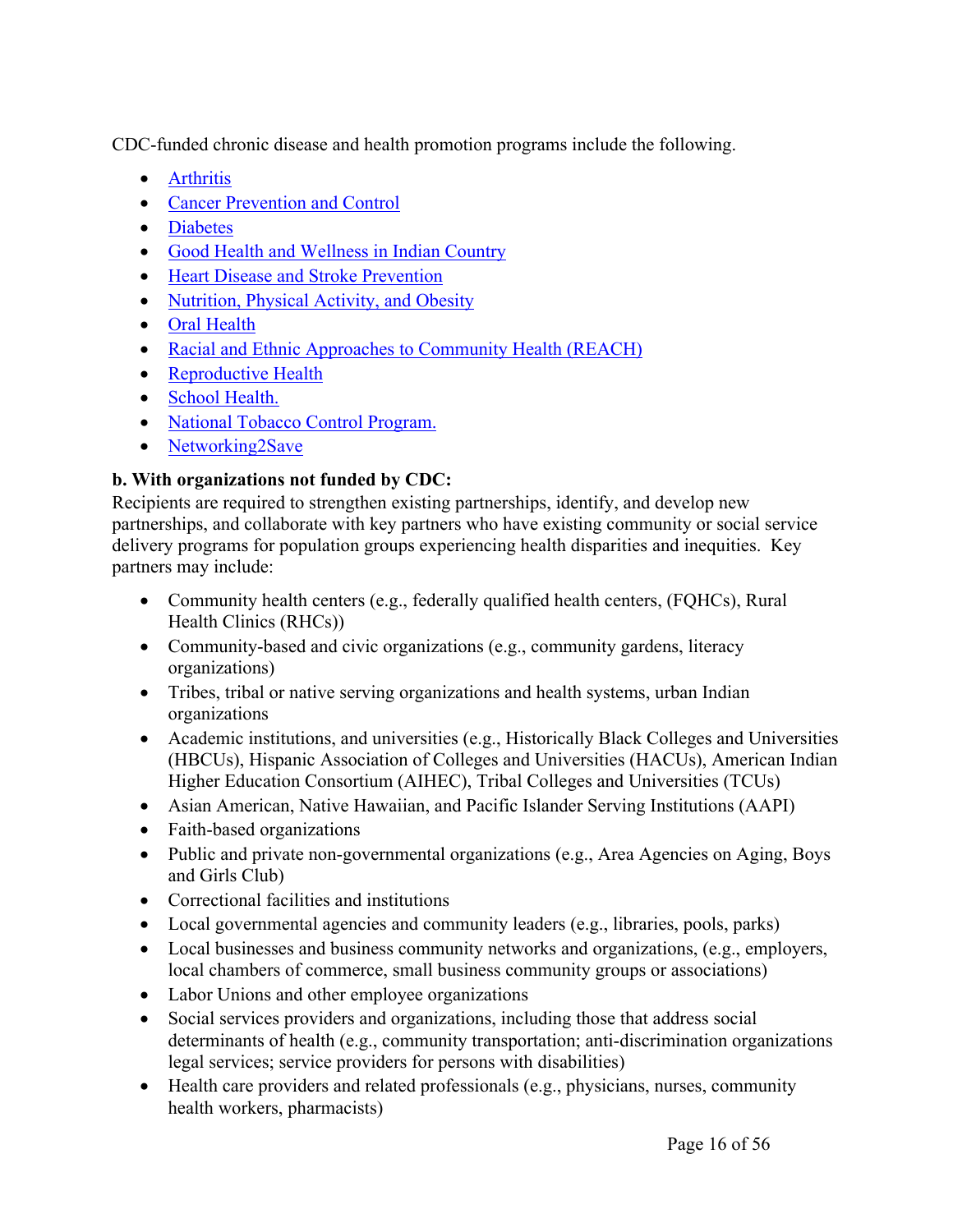- Health-related organizations, (e.g., pharmacies, testing centers)
- State Offices of Rural Health (SORH) or equivalent, State Rural Health Associations (SRHAs)
- Healthcare facilities (e.g., Critical Access Hospitals (CAHs), children's hospitals, urgent care clinics)
- Governmental organizations focused on non-health services (e.g., Coordinating Council on Access and Mobility – Department of Transportation, Supportive housing for the elderly – Housing and Urban Development; Community Development Financial Institutions Fund - Department of the Treasury)
- Community and Economic Development organizations
- Through this collaborative approach, recipients will be better able to maximize the impact of current sources of federal funding, strengthen any future implementation of strategies and activities outlined in the SDOH Accelerator Plan, align resources, and strengthen their capacity to improve chronic disease health outcomes among populations who are at higher risk and are underserved. **The applicant is required to describe how strategic partnerships will contribute to the development of the SDOH Accelerator Plan.**

### **2. Target Populations**

This NOFO addresses the public health needs of populations that are affected by disparities related to chronic disease and related risk factors which, depending on the needs and priorities of the applicant, may include Black/African American, Hispanic/Latino, and American Indian and Alaska Native people, Asian and Asian-Americans and Native Hawaiian and Pacific Islanders, and other people of color; members of religious minorities; lesbian, gay, bisexual, transgender, and queer (LGBTQ+) people; people with disabilities; people who live in rural communities; people over the age of 65, and people otherwise adversely affected by persistent poverty or inequality.

Applicants should clearly describe the identified community, population(s), and social determinant(s) of health to be addressed in the SDOH Accelerator Plan. Describe the health disparities and inequities of the identified population and how the strategies and activities proposed in the plan can benefit the identified population(s) within that community.

### **a. Health Disparities**

CDC recognizes that social and economic opportunities, health behavior, and the physical environment in which people live greatly impact health outcomes. Health disparities represent preventable differences in the burden of disease, disability, injury or violence, or in opportunities to achieve optimal health. Applicants must describe the population(s) selected, including relevant health disparities, and how the SDOH Accelerator Plan will improve health and reduce or eliminate one or more identified chronic disease health disparities. This is an opportunity to demonstrate how increased awareness of available community services, navigation assistance to access services, and partner alignment to ensure that available services support tribal, community, or catchment area needs can positively impact chronic disease health outcomes.

### **iv. Funding Strategy**

 $N/A$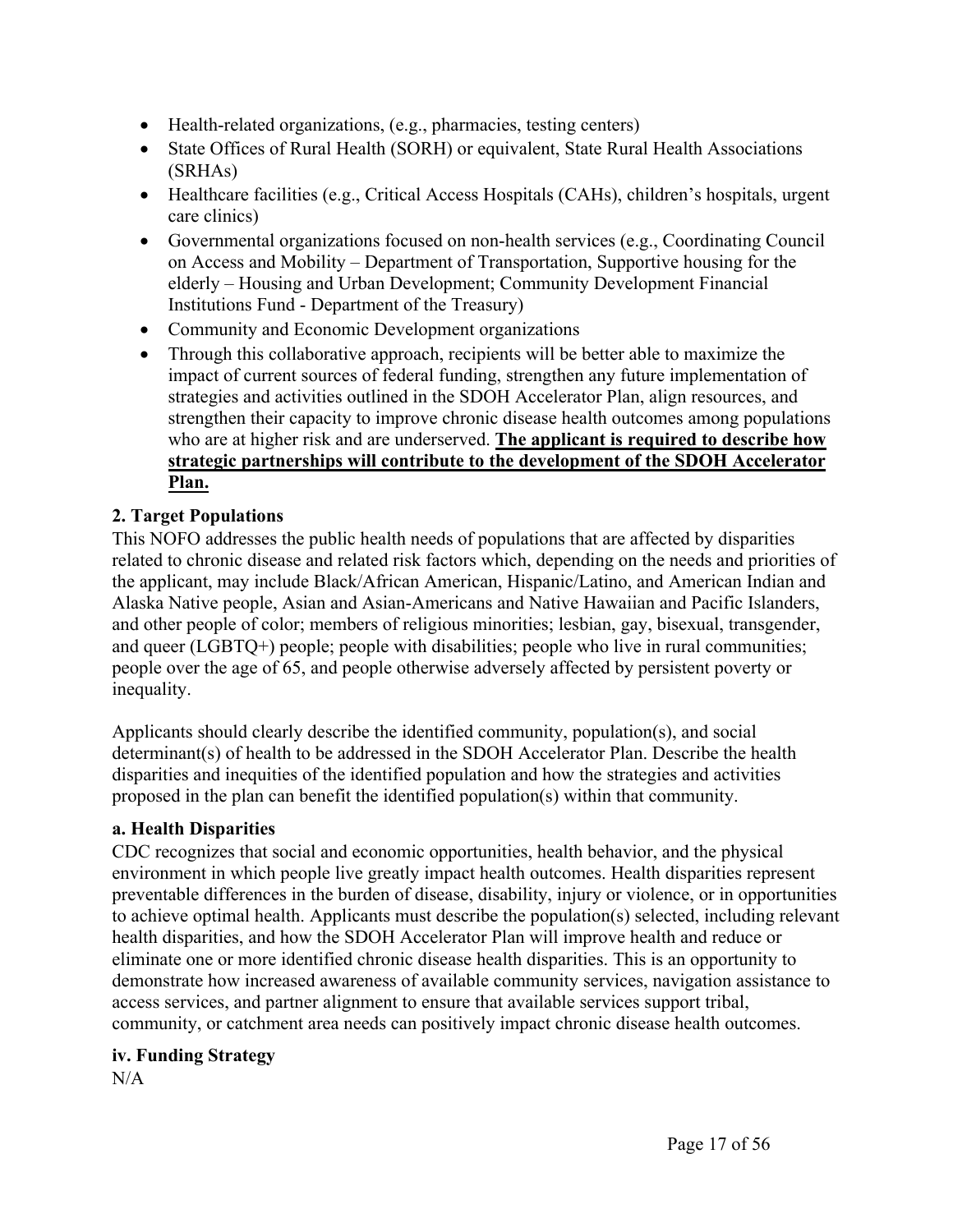#### **b. Evaluation and Performance Measurement**

#### **i. CDC Evaluation and Performance Measurement Strategy**

Evaluation and performance measurement help demonstrate program accomplishments and strengthen the evidence for strategy implementation. CDC will collaborate with recipients individually and collectively to monitor implementation of recipient strategies and activities and assess progress in achieving NOFO outcomes during the period of performance. CDC will seek to answer the following evaluation questions:

- To what extent was the recipient successful in convening and coordinating the Leadership Team?
- To what extent was the recipient successful submitting an implementation ready SDOH Accelerator Plan?
- What obstacles and/or challenges did recipients encounter in building and collaborating with their leadership team and in developing their Accelerator Plan?

Performance measures developed for this NOFO correspond to the high-level broad strategy categories and outcomes described in the logic model.

CDC will monitor performance and respond to broader technical assistance needs and report to partners and allies.

| <b>Outcome</b>                                                                               | <b>Required Performance Measures</b>                                                                                                                                                                                                                    |
|----------------------------------------------------------------------------------------------|---------------------------------------------------------------------------------------------------------------------------------------------------------------------------------------------------------------------------------------------------------|
| Increased collaboration and engagement<br>across multisectoral partners                      | • Number of partner organizations<br>Range of partner organization types<br>$\bullet$<br>Number of meetings and partner<br>$\bullet$<br>attendance<br>• Completed success story on establishing,<br>expanding, and coordinating multisector<br>partners |
| Completed implementation ready SDOH<br>Accelerator Plan including all required<br>components | • Number of activities and outcomes<br>included in SDOH Accelerator Plans<br>Completed SDOH Accelerator Plan,<br>$\bullet$<br>including all required components                                                                                         |

This NOFO does not involve the generation or collection of public health data, therefore a Data Management Plan is **NOT** required.

### **ii. Applicant Evaluation and Performance Measurement Plan**

Applicants must provide an evaluation and performance measurement plan that demonstrates how the recipient will fulfill the requirements described in the CDC Evaluation and Performance Measurement and Project Description sections of this NOFO. At a minimum, the plan must describe:

 How the applicant will collect the performance measures, respond to the evaluation questions, and use evaluation findings for continuous program quality improvement.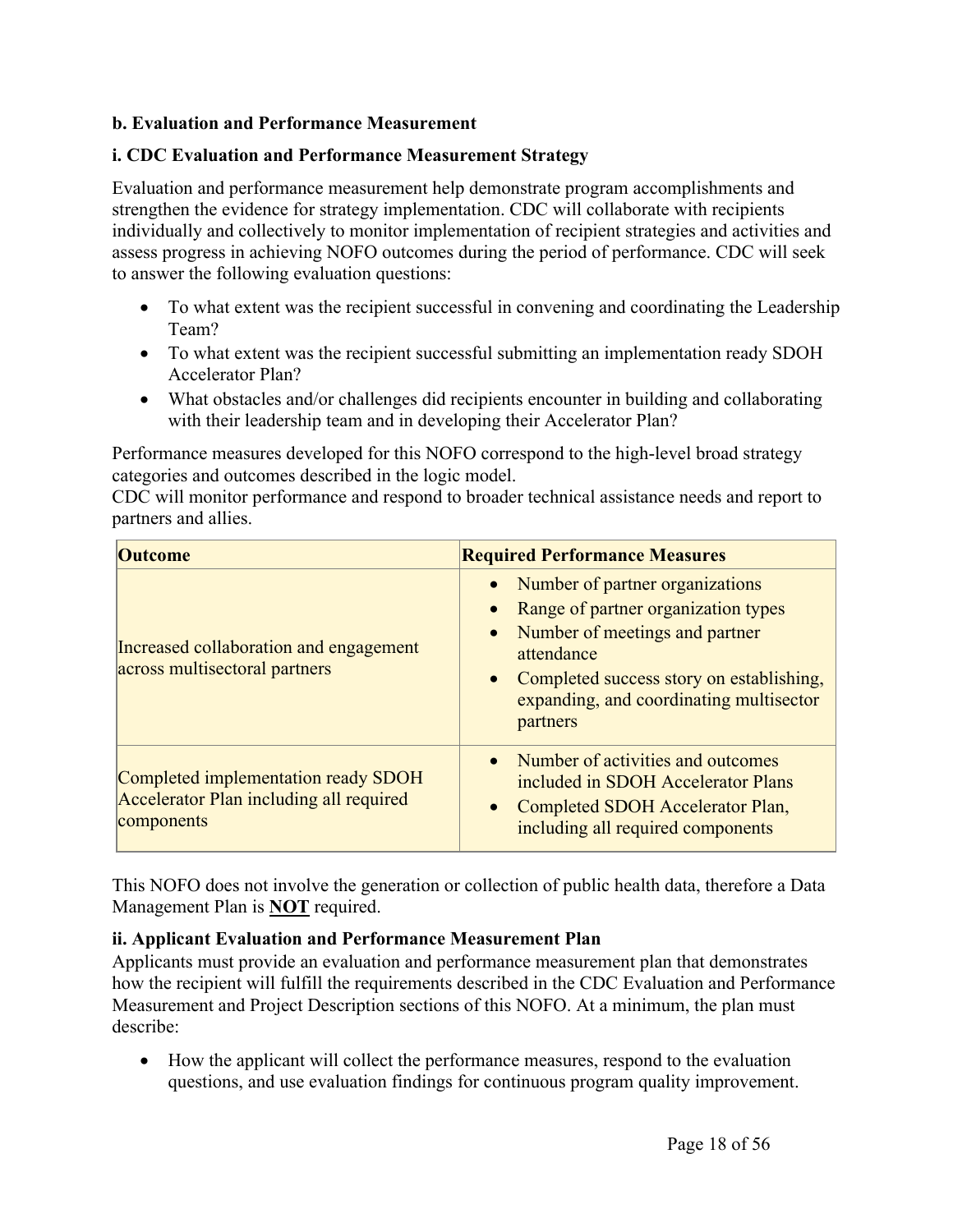- How key program partners will participate in the evaluation and performance measurement planning processes.
- Available data sources, feasibility of collecting appropriate evaluation and performance data, and other relevant data information (e.g., performance measures proposed by the applicant)
- Plans for updating the Data Management Plan (DMP) as new pertinent information becomes available. If applicable, throughout the lifecycle of the project. Updates to DMP should be provided in annual progress reports. The DMP should provide a description of the data that will be produced using these NOFO funds; access to data; data standards ensuring released data have documentation describing methods of collection, what the data represent, and data limitations; and archival and long-term data preservation plans. For more information about CDC's policy on the DMP, see [https://www.cdc.gov/grants/additional-requirements/ar-25.html.](https://www.cdc.gov/grants/additional-requirements/ar-25.html)

Where the applicant chooses to, or is expected to, take on specific evaluation studies, the applicant should be directed to:

- Describe the type of evaluations (i.e., process, outcome, or both).
- Describe key evaluation questions to be addressed by these evaluations.
- Describe other information (e.g., measures, data sources).

Recipients will be required to submit a more detailed Evaluation and Performance Measurement plan, including a DMP, if applicable, within the first 6 months of award, as described in the Reporting Section of this NOFO.

Due to the nature of this grant, applicants are **NOT** required to provide an overall Evaluation and Performance Measurement Plan or a Data Management Plan with their application and should **disregard the standard template language noted under section ii. Applicant Evaluation and Performance Measurement Plan (above).**

Applicants are required to include evaluation plans for the Accelerator plan strategies that will be included in their final Accelerator Plan deliverable, as described in the strategies and activities section of this NOFO.

In their project narrative and work plan, applicants will need to describe an approach to ensure:

- Strategies and activities are implemented as planned.
- Strategy and activity progress is occurring.
- Performance measures data are collected

Recipients will be strongly encouraged to use evaluation and performance measurement data to monitor, evaluate, and continuously improve program performance. Recipients will be required to report CDC defined performance measures data at the end of the period of performance.

### **c. Organizational Capacity of Recipients to Implement the Approach**

Applicants need to demonstrate the capacity to complete all activities proposed. Organizational capacity demonstrates the applicant's ability to successfully execute the funding opportunity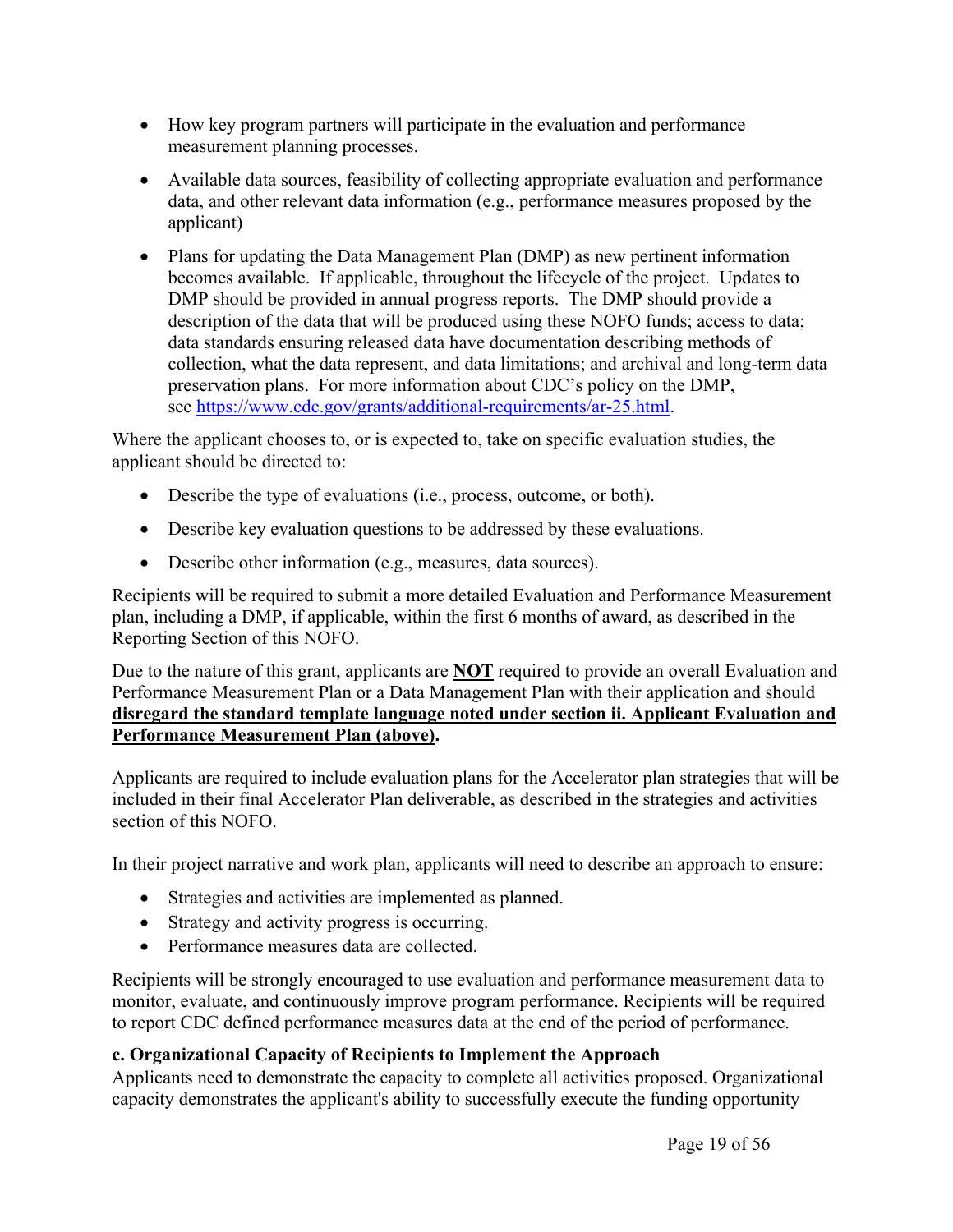strategies and meet project outcomes. Applicant should provide a staffing plan, including an organizational chart, CVs/resumes, position descriptions and project management structure that will be sufficient to meet the goals of the proposed project. Applicants must name the files

# "**Organizational\_Chart**," **"Resumes,**" "**Position\_Descriptions**," and

"**Project\_Management\_Structure**" and upload them to [www.grants.gov](http://www.grants.gov).

To ensure that recipients have the capacity to execute CDC program requirements and meet period of performance outcomes, applicants must describe the following:

- Experience engaging communities in public health planning and implementation processes addressing SDOH that improve outcomes for chronic disease, including current activities.
- Readiness and ability to convene leadership team and develop SDOH Accelerator Plan at the time of award.
- Experience developing and maintaining multisectoral partnerships.
- Experience using data to identify populations and tribes, communities, or catchment areas most affected by chronic diseases and SDOH.
- Experience implementing strategies and activities in collaboration with multisectoral partners to reduce health disparities and improve health equity.
- Experience with budget management and administration capacity to establish financial procedures and track, monitor, and report expenditures.
- Ability to virtually attend CDC-sponsored trainings, meetings and events and other training opportunities recommended by CDC.

Applicants are required to include the following collaboration documentation:

- The applicant is required to submit a letter of support that describes how they will collaborate with relevant the health care providers i.e. Federal Qualified Health Centers, hospitals, insurance plans, Medicaid, Medicare). The letter (s) must be signed by the applicant and the related partners organizational leader. Applicants must name the file "**Healthcare Sector\_Letter\_of\_Support**" and upload it to [www.grants.gov](http://www.grants.gov)
- The applicant is required to submit at least four letters of support from Leadership Team members detailing their commitment to the development of the SDOH Accelerator Plan. The applicant will name the file "**Leadership\_Team\_Letters\_of\_Support**" and upload it to [www.grants.gov.](http://www.grants.gov/)
- If the applicant is **NOT** a health department, the applicant is required to submit a letter of participation from the community's jurisdictional health authority outlining their specific role in the development of the SDOH accelerator plan. The applicant will name the file "Health Authority Letter of Participation" and upload it to [www.grants.gov.](http://www.grants.gov)
- Applicants are required to submit at least one letter of support that describes how they will collaborate with CDC-funded state and/or local chronic disease prevention program(s) as appropriate. The letter(s) must be signed by the applicant and the program director of the CDC-funded program. Applicants must name the file "**CDC\_Letter\_of\_Support**" and upload it to [www.grants.gov](http://www.grants.gov/).

#### **d. Work Plan**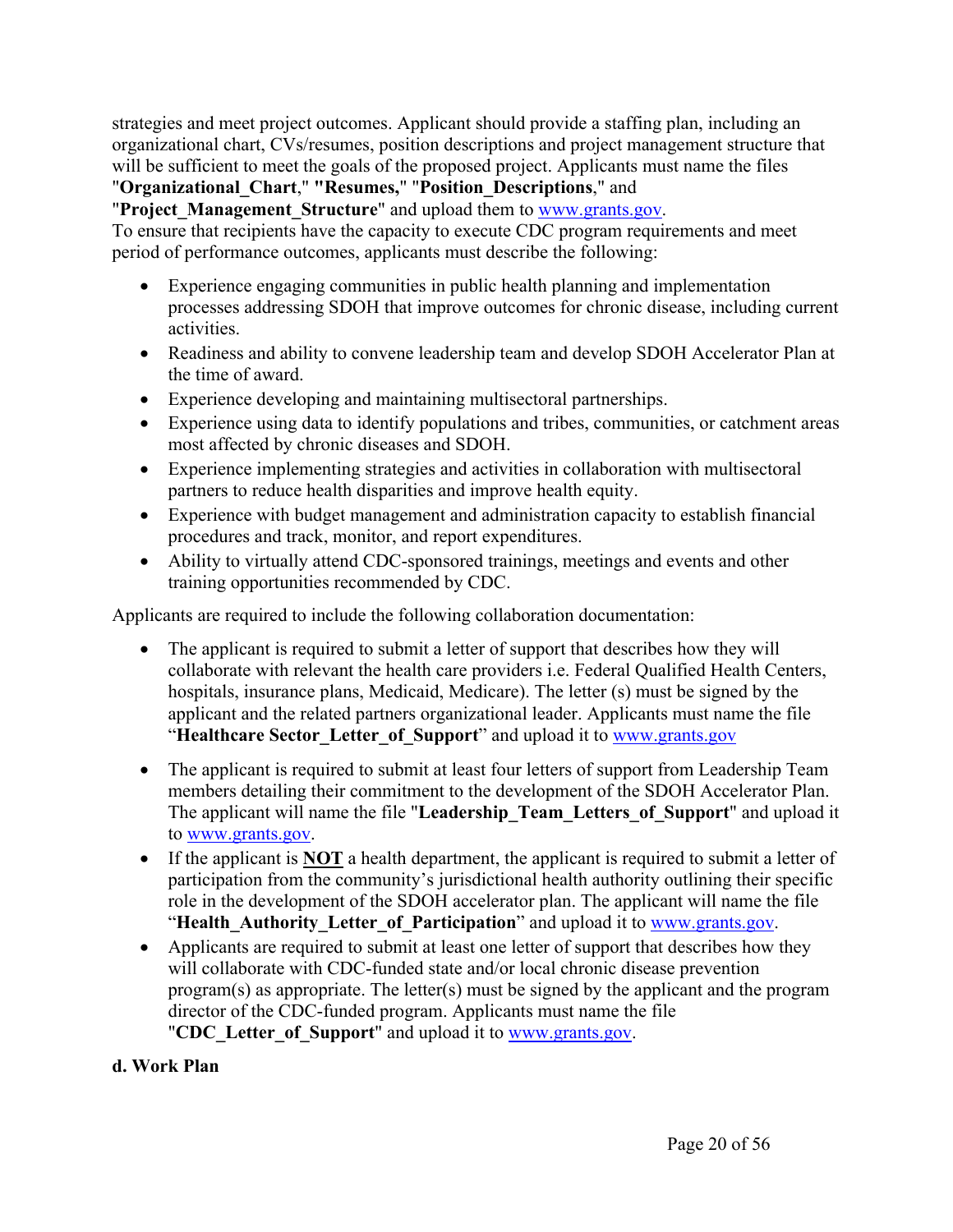Applicants must provide a detailed work plan for one year. Applicants must name the file "Work Plan" and upload to [www.grants.gov.](http://www.grants.gov) A work plan example is provided below.

The work plan should include the following components:

- Period of Performance Outcome
- Strategies and Activities
- Performance Measure
- Responsible Party
- Completion Date

| <b>Period of Performance Outcome:</b><br>[from Outcomes section and/or logic model] |                                                                                       | <b>Outcome Measure:</b><br>[from Evaluation and Performance]<br>Measurement section] |                    |
|-------------------------------------------------------------------------------------|---------------------------------------------------------------------------------------|--------------------------------------------------------------------------------------|--------------------|
| <b>Strategies</b><br>and<br><b>Activities</b>                                       | <b>Process Measure</b><br>[from Evaluation and<br>Performance<br>Measurement section] | <b>Responsible</b><br><b>Position</b> /<br><b>Party</b>                              | Completion<br>Date |
| 2.                                                                                  |                                                                                       |                                                                                      |                    |
| 3.<br>4.                                                                            |                                                                                       |                                                                                      |                    |
| 5.<br>6                                                                             |                                                                                       |                                                                                      |                    |

#### **e. CDC Monitoring and Accountability Approach**

Monitoring activities include routine and ongoing communication between CDC and recipients, site visits, and recipient reporting (including work plans, performance, and financial reporting). Consistent with applicable grants regulations and policies, CDC expects the following to be included in post-award monitoring for grants and cooperative agreements:

- Tracking recipient progress in achieving the desired outcomes.
- Ensuring the adequacy of recipient systems that underlie and generate data reports.
- Creating an environment that fosters integrity in program performance and results.

Monitoring may also include the following activities deemed necessary to monitor the award:

- Ensuring that work plans are feasible based on the budget and consistent with the intent of the award.
- Ensuring that recipients are performing at a sufficient level to achieve outcomes within stated timeframes.
- Working with recipients on adjusting the work plan based on achievement of outcomes, evaluation results and changing budgets.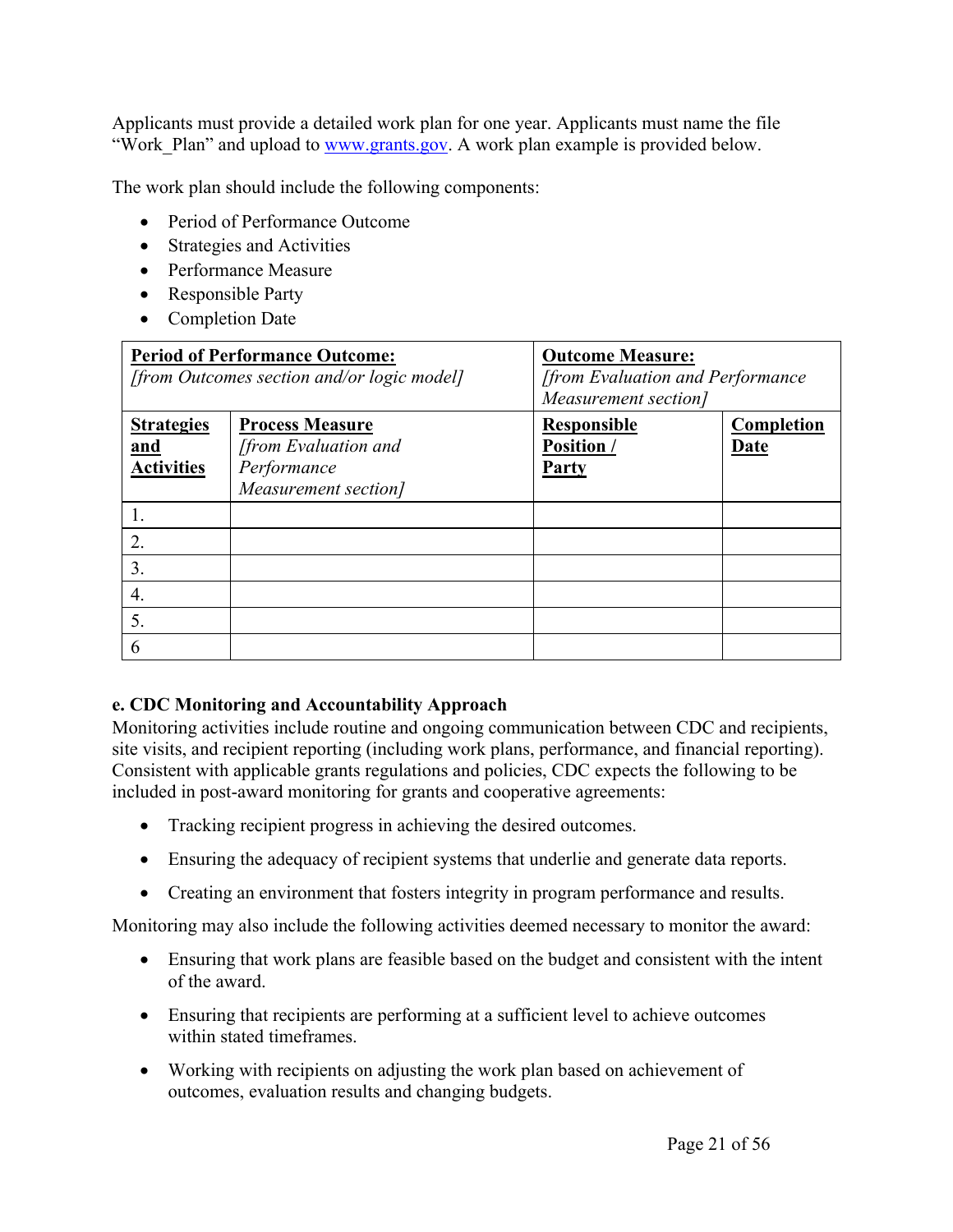Monitoring performance measures (both programmatic and financial) to assure satisfactory performance levels.

Monitoring and reporting activities that assist grants management staff (e.g., grants management officers and specialists, and project officers) in the identification, notification, and management of high-risk recipients.

Additional monitoring activities include identifying obstacles and challenges throughout the period of performance. CDC may conduct virtual site visits and calls with recipients as needed to best facilitate grants management and oversight duties. CDC will collect recipient financial progress reporting at the end of the period of performance.

#### <span id="page-22-0"></span>**B. Award Information**

**1. Funding Instrument Type:** G (Grant)

**2. Award Mechanism:** U58

**3. Fiscal Year:**

2022

**4. Approximate Total Fiscal Year Funding:** \$5,000,000

#### **5. Total Period of Performance Funding:**

\$5,000,000

This amount is subject to the availability of funds.

Estimated Total Funding: \$5,000,000

**6. Total Period of Performance Length:**

1

year(s)

**7. Expected Number of Awards:** 40

**8. Approximate Average Award:**

\$125,000 Per Budget Period

**9. Award Ceiling:** \$125,000 Per Budget Period

This amount is subject to the availability of funds.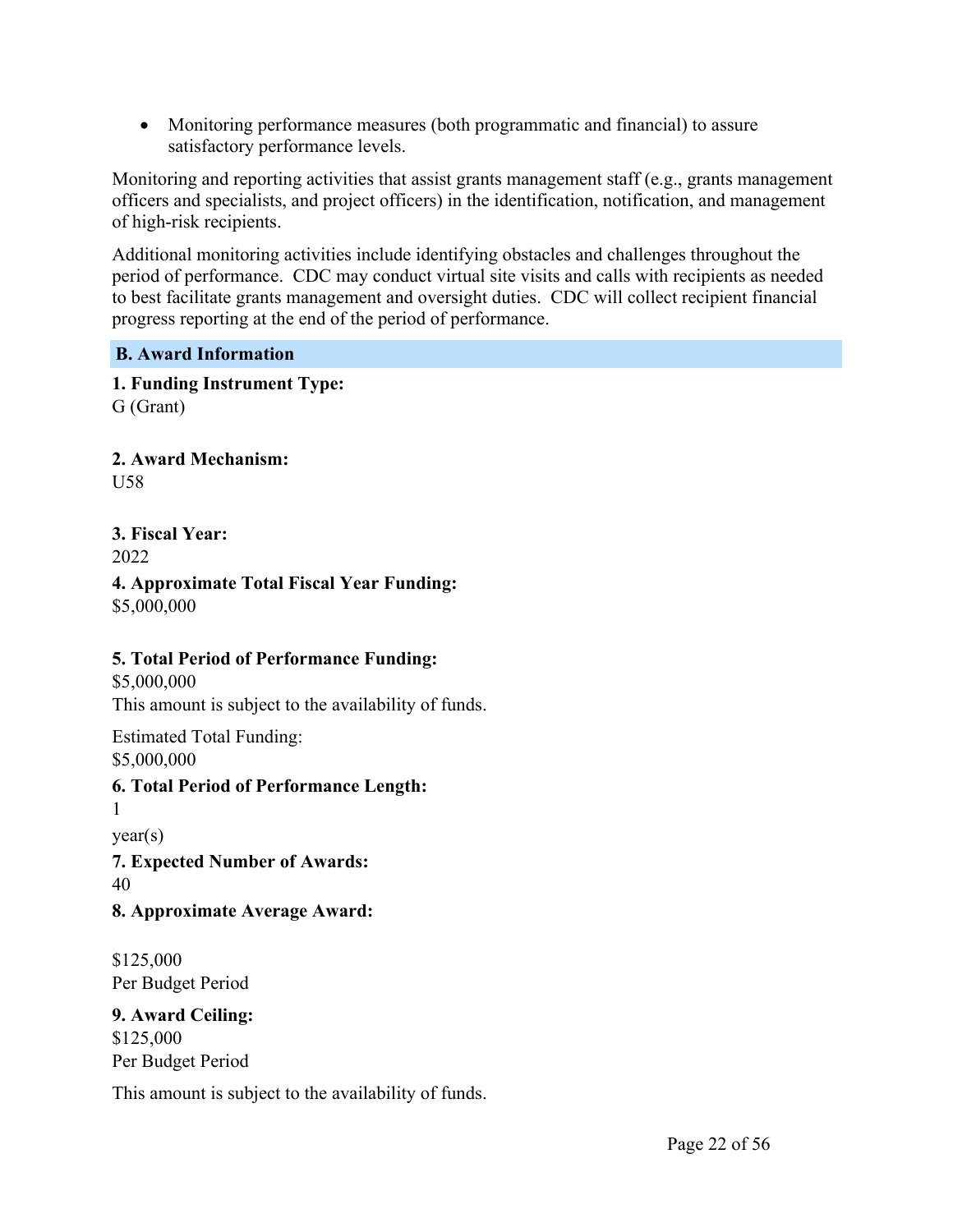**10. Award Floor:** \$0 Per Budget Period

**11. Estimated Award Date:** September 29, 2022

#### **12. Budget Period Length:**

12 month(s)

Throughout the project period, CDC will continue the award based on the availability of funds, the evidence of satisfactory progress by the recipient (as documented in required reports), and the determination that continued funding is in the best interest of the federal government. The total number of years for which federal support has been approved (project period) will be shown in the "Notice of Award." This information does not constitute a commitment by the federal government to fund the entire period. The total period of performance comprises the initial competitive segment and any subsequent non-competitive continuation award(s).

#### **13. Direct Assistance**

Direct Assistance (DA) is not available through this NOFO.

If you are successful and receive a Notice of Award, in accepting the award, you agree that the award and any activities thereunder are subject to all provisions of 45 CFR part 75, currently in effect or implemented during the period of the award, other Department regulations and policies in effect at the time of the award, and applicable statutory provisions.

#### <span id="page-23-0"></span>**C. Eligibility Information 1. Eligible Applicants**

Eligibility Category: 00 (State governments)

01 (County governments)

02 (City or township governments)

04 (Special district governments)

07 (Native American tribal governments (Federally recognized))

11 (Native American tribal organizations (other than Federally recognized tribal governments))

Additional Eligibility Category:

Government Organizations:

State governments or their bona fide agents (includes the District of Columbia)

Local governments or their bona fide agents

Territorial governments or their bona fide agents in the Commonwealth of Puerto Rico, the Virgin Islands, the Commonwealth of the Northern Marianna Islands, American Samoa, Guam,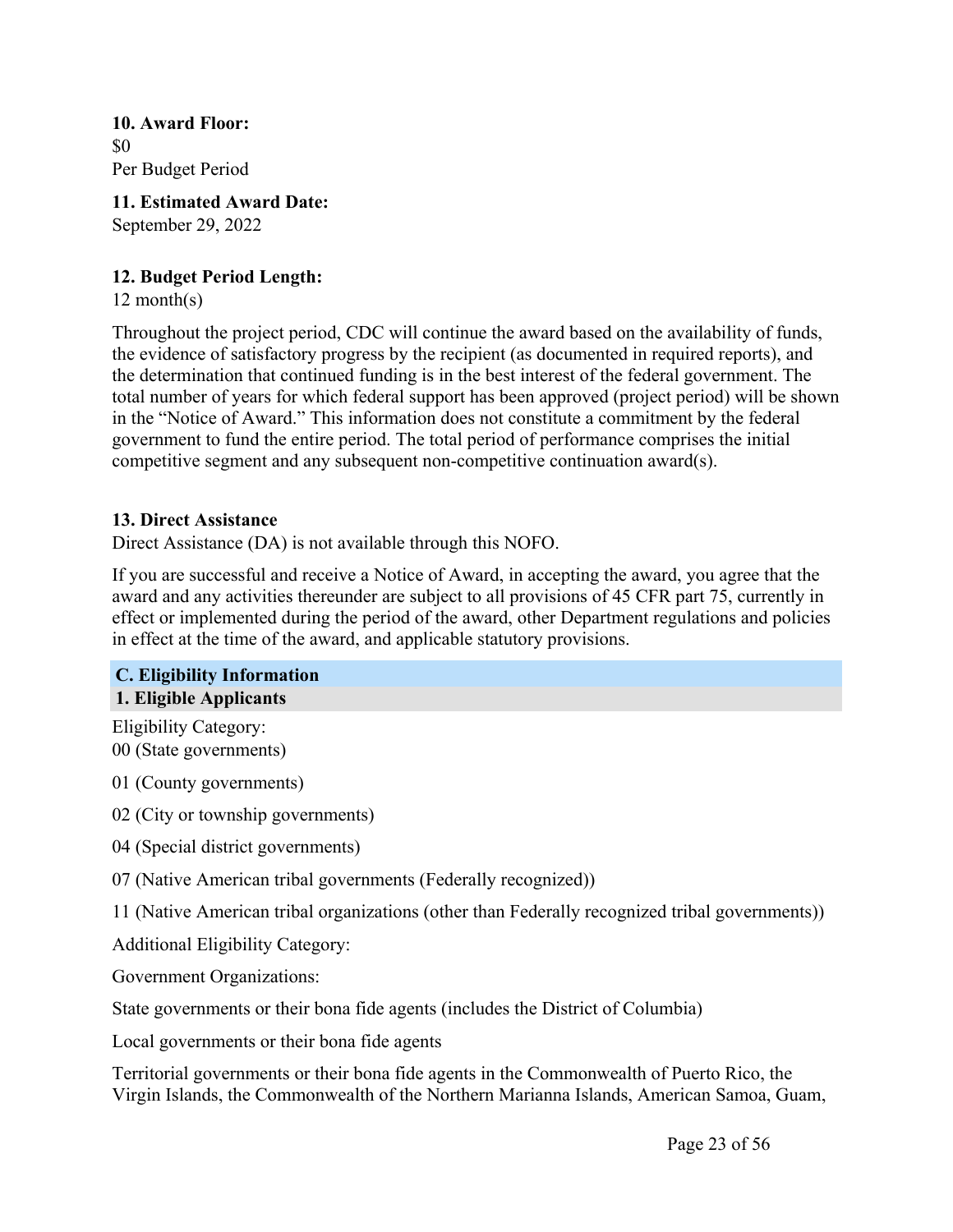the Federated States of Micronesia, the Republic of the Marshall Islands, and the Republic of Palau

American Indian or Alaska Native tribal governments (federally recognized or state-recognized)

Non-government Organizations

American Indian or Alaska native tribally designated organizations

# **2. Additional Information on Eligibility**

- Eligibility is limited to State Governments, County Governments, City or Township Governments, Special District Governments, Native American tribal governments (Federally recognized), Native American tribal organizations (other than Federally recognized tribal governments), State governments or their bona fide agents (includes the District of Columbia), Local governments or their bona fide agents, Territorial governments or their bona fide agents in the Commonwealth of Puerto Rico, the Virgin Islands, the Commonwealth of the Northern Marianna Islands, American Samoa, Guam, the Federated States of Micronesia, the Republic of the Marshall Islands, and the Republic of Palau, American Indian or Alaska Native tribal governments (federally recognized or state-recognized) and American Indian or Alaska Native tribal governments (federally recognized or state-recognized).
	- o Eligibility limitation is delineated in Division H-Departments of Labor, Health and Human Services, and Education, and Related Agencies Appropriations Act, 2022, Joint Explanatory Statement, which provides an increase for these activities started in fiscal year 2021 (Consolidated Appropriations Act 2021), "as directed in House Report 116-450," which directed CDC to establish the Social Determinants of Health Pilot Program: to "award competitive grants to State, local, Territorial, or Tribal jurisdictions to support the development of Social Determinants of Health Accelerator Plans."
- Applicants must be physically located and operate in the state, tribe, locality, or territory for which work is proposed. Applicants must provide a statement that identifies and defines the community in which the applicant will do the proposed work. This documentation must be labeled "**Proposed\_Work\_Statement**" and uploaded as a PDF file at [www.grants.gov.](http://www.grants.gov) Applicants proposing to work in a state, tribe, locality, territory, or community other than where the applicant is physically located and operates will be considered non-responsive and will not receive further review.
- Recipients under CDC-RFA-DP21-2111 Closing the Gap with Social Determinants of Health Accelerator Plans - are **NOT** eligible to apply for this NOFO given they were previously funded to complete SDOH plans.
- The award ceiling for this NOFO is \$125,000. CDC will consider any application requesting an award higher than this amount as non-responsive and it will receive no further review

# **3. Justification for Less than Maximum Competition**

N/A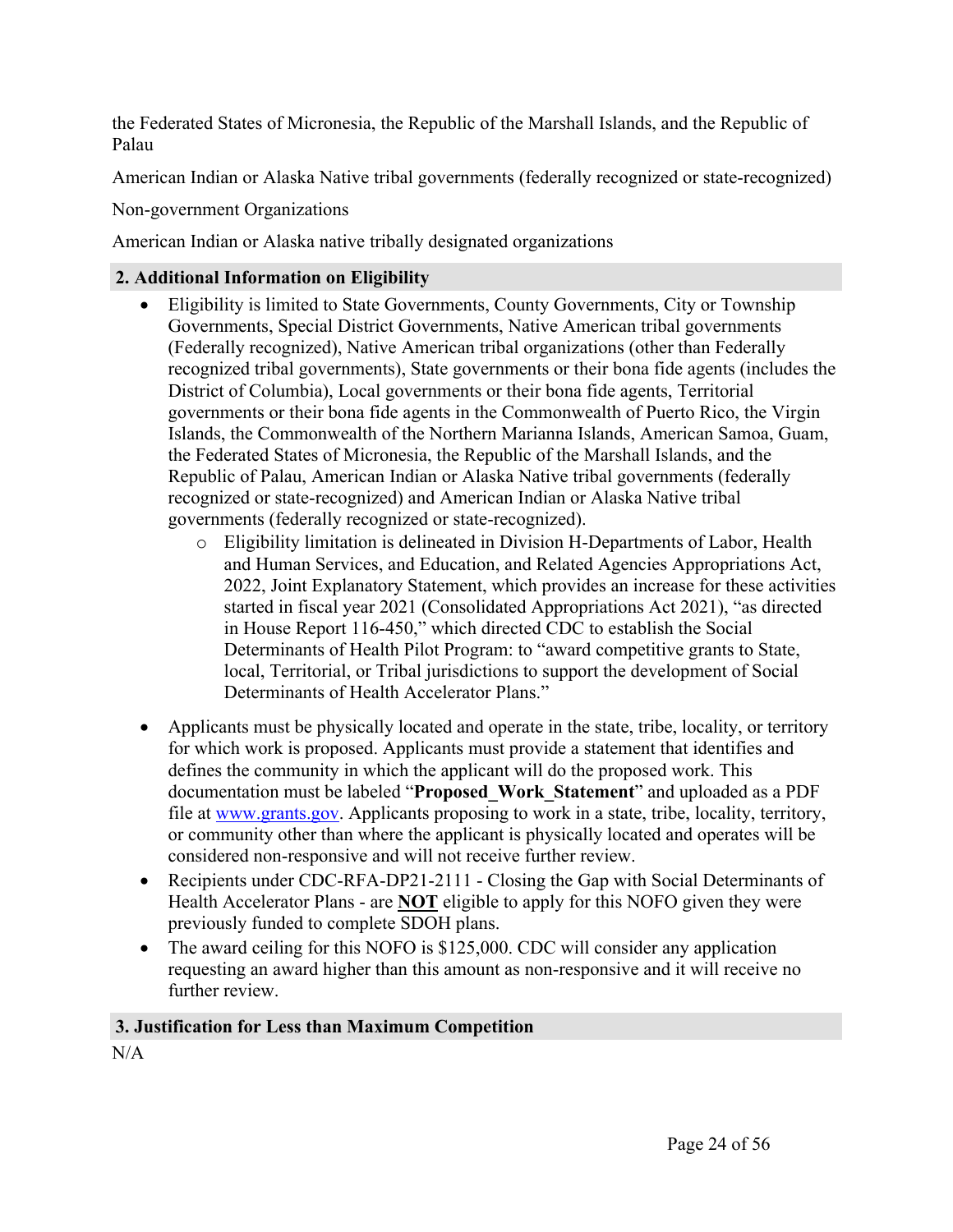#### **4. Cost Sharing or Matching**

Cost Sharing / Matching Requirement: No

Cost sharing or matching funds are not required for this program. Although no statutory matching requirement for this NOFO exists, leveraging other resources and related ongoing efforts to promote sustainability is strongly encouraged.

#### **5. Maintenance of Effort**

Maintenance of effort is not required for this program.

#### <span id="page-25-0"></span>**D. Application and Submission Information**

#### **1. Required Registrations**

An organization must be registered at the three following locations before it can submit an application for funding at [www.grants.gov.](https://www.grants.gov/)

**PLEASE NOTE: Effective April 4, 2022, applicants must have a Unique Entity Identifier (UEI) at the time of application submission (SF-424, field 8c).** The UEI is generated as part of SAM.gov registration. Current SAM.gov registrants have already been assigned their UEI and can view it in SAM.gov and Grants.gov. Additional information is available on the GSA [website,](https://www.gsa.gov/about-us/organization/federal-acquisition-service/office-of-systems-management/integrated-award-environment-iae/iae-systems-information-kit/unique-entity-identifier-update) [SAM.gov,](https://sam.gov/content/home) and [Grants.gov-](https://grantsgovprod.wordpress.com/2021/09/14/how-to-find-an-applicants-uei-within-grants-gov/) [Finding](https://grantsgovprod.wordpress.com/2021/09/14/how-to-find-an-applicants-uei-within-grants-gov/) the UEI.

#### **a. Unique Entity Identifier (UEI):**

All applicant organizations must obtain a Unique Entity Identifier (UEI) number by registering in SAM.gov prior to submitting an application. A UEI number is a unique twelve-digit identification number assigned to the registering organization.

If funds are awarded to an applicant organization that includes sub-recipients, those subrecipients must provide their UEI numbers before accepting any funds.

#### **b. System for Award Management (SAM):**

The SAM is the primary registrant database for the federal government and the repository into which an entity must submit information required to conduct business as a recipient. All applicant organizations must register with SAM, and will be assigned a SAM number and a Unique Entity Identifier (UEI). All information relevant to the SAM number must be current at all times during which the applicant has an application under consideration for funding by CDC. If an award is made, the SAM information must be maintained until a final financial report is submitted or the final payment is received, whichever is later. The SAM registration process can require 10 or more business days, and registration must be renewed annually. Additional information about registration procedures may be found at [SAM.gov](https://sam.gov/content/home) and the [SAM.gov](https://nam12.safelinks.protection.outlook.com/?url=https%3A%2F%2Fwww.fsd.gov%2Fgsafsd_sp%3Fid%3Dgsa_kb_view2%26kb_id%3Df66d8e6cdb76d4100d73f81d0f9619c6&data=04%7C01%7Ccshifflett%40dminc.com%7C8eee7a2adab549a3b3c008d925e9a364%7Cdb7ac9ef779d46e59bca00509580ad6b%7C0%7C0%7C637582507851821018%7CUnknown%7CTWFpbGZsb3d8eyJWIjoiMC4wLjAwMDAiLCJQIjoiV2luMzIiLCJBTiI6Ik1haWwiLCJXVCI6Mn0%3D%7C1000&sdata=UrR%2B%2FM2wWF2fZG05Z8O6JS2C3FXXSl%2F7B3%2FB45XHRrg%3D&reserved=0) [Knowledge](https://nam12.safelinks.protection.outlook.com/?url=https%3A%2F%2Fwww.fsd.gov%2Fgsafsd_sp%3Fid%3Dgsa_kb_view2%26kb_id%3Df66d8e6cdb76d4100d73f81d0f9619c6&data=04%7C01%7Ccshifflett%40dminc.com%7C8eee7a2adab549a3b3c008d925e9a364%7Cdb7ac9ef779d46e59bca00509580ad6b%7C0%7C0%7C637582507851821018%7CUnknown%7CTWFpbGZsb3d8eyJWIjoiMC4wLjAwMDAiLCJQIjoiV2luMzIiLCJBTiI6Ik1haWwiLCJXVCI6Mn0%3D%7C1000&sdata=UrR%2B%2FM2wWF2fZG05Z8O6JS2C3FXXSl%2F7B3%2FB45XHRrg%3D&reserved=0) Base.

#### **c. [Grants.gov](https://grants.gov/):**

The first step in submitting an application online is registering your organization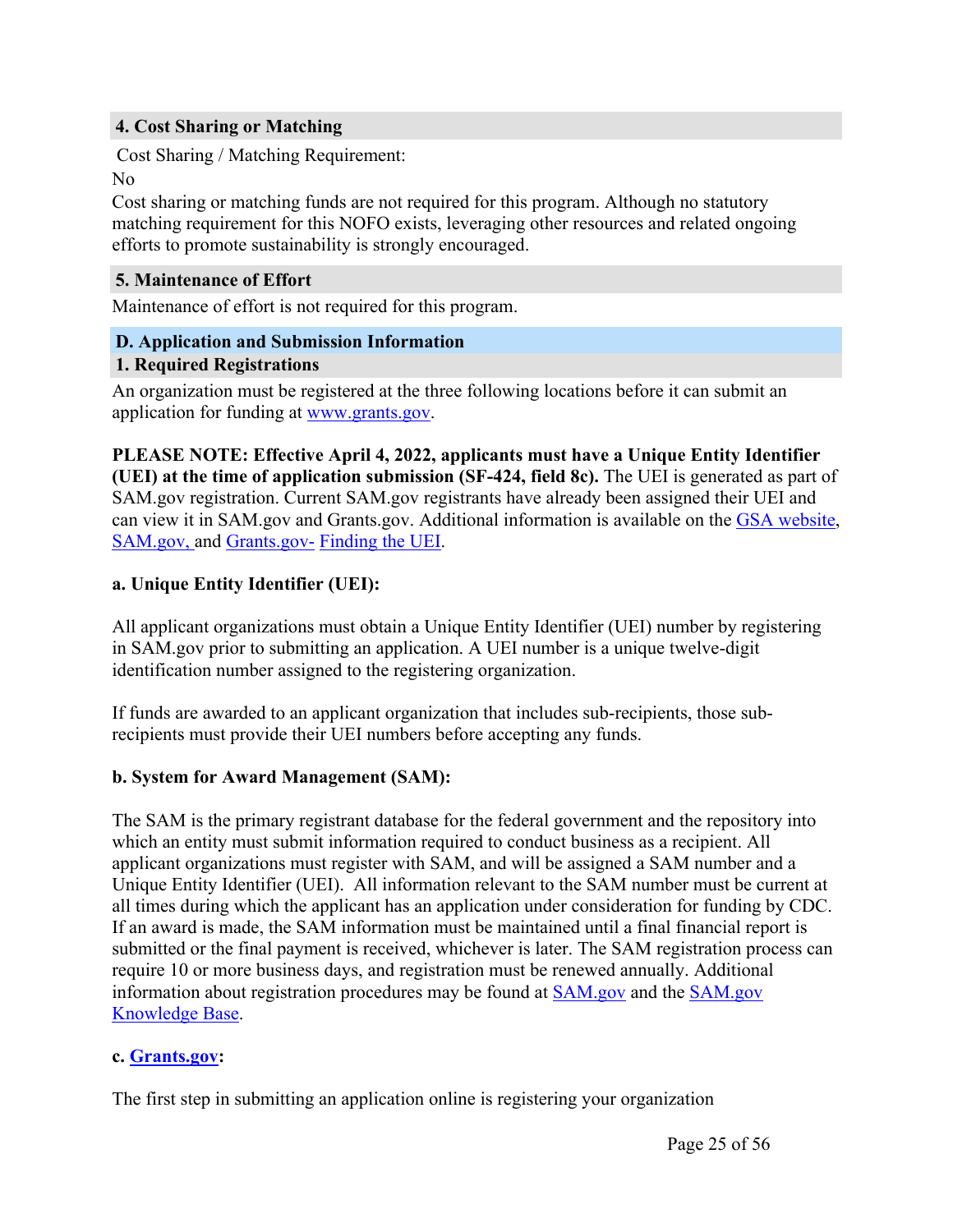at [www.grants.gov,](https://www.grants.gov/) the official HHS E-grant Web site. Registration information is located at the "Applicant Registration" option at [www.grants.gov](http://www.grants.gov/).

All applicant organizations must register at [www.grants.gov](https://www.grants.gov/). The one-time registration process usually takes not more than five days to complete. Applicants should start the registration process as early as possible.

|                | Step System                  | <b>Requirements</b>                                                                                                                                                                                                                                                                                                                                                                                                                 | <b>Duration</b>                                                                                                                                                                                              | <b>Follow Up</b>                                                                                                        |
|----------------|------------------------------|-------------------------------------------------------------------------------------------------------------------------------------------------------------------------------------------------------------------------------------------------------------------------------------------------------------------------------------------------------------------------------------------------------------------------------------|--------------------------------------------------------------------------------------------------------------------------------------------------------------------------------------------------------------|-------------------------------------------------------------------------------------------------------------------------|
| $\vert$ 1      | System for<br>Award<br>(SAM) | 1. Go to <b>SAM</b> gov and designate<br>an E-Biz POC (You will need to<br>have an active SAM account<br>Management before you can register on<br>grants.gov). The UEI is generated<br>as part of your registration.                                                                                                                                                                                                                | 3-5 Business Days but up<br>to 2 weeks and must be<br>renewed once a year                                                                                                                                    | For SAM<br>Customer<br>Service<br>Contact https://<br>$fsd.gov/fsd-$<br>$g_{\rm OV}/$<br>home.do Calls:<br>866-606-8220 |
| $\overline{2}$ | Grants.gov                   | 1. Set up an individual account in<br>Grants gov using organization's<br>new UEI number to become an<br>Authorized<br>Organization Representative<br>(AOR)<br>2. Once the account is set up the E-<br>BIZ POC will be notified via email<br>3. Log into grants gov using the<br>password the E-BIZ POC received<br>and create new password<br>4. This authorizes the AOR to<br>submit applications on behalf of<br>the organization | It takes one day (after you<br>enter the EBiz POC name<br>and EBiz POC email in<br>SAM) to receive a UEI<br>$(SAM)$ which will allow<br>you to register with<br>Grants.gov and apply for<br>federal funding. | Register early!<br>Applicants can<br>register within<br>minutes.                                                        |

# **2. Request Application Package**

Applicants may access the application package at [www.grants.gov.](https://www.grants.gov/)

### **3. Application Package**

Applicants must download the SF-424, Application for Federal Assistance, package associated with this notice of funding opportunity at [www.grants.gov](https://www.grants.gov/).

#### **4. Submission Dates and Times**

If the application is not submitted by the deadline published in the NOFO, it will not be processed. Office of Grants Services (OGS) personnel will notify the applicant that their application did not meet the deadline. The applicant must receive pre-approval to submit a paper application (see Other Submission Requirements section for additional details). If the applicant is authorized to submit a paper application, it must be received by the deadline provided by OGS.

#### **a. Letter of Intent Deadline (must be emailed)**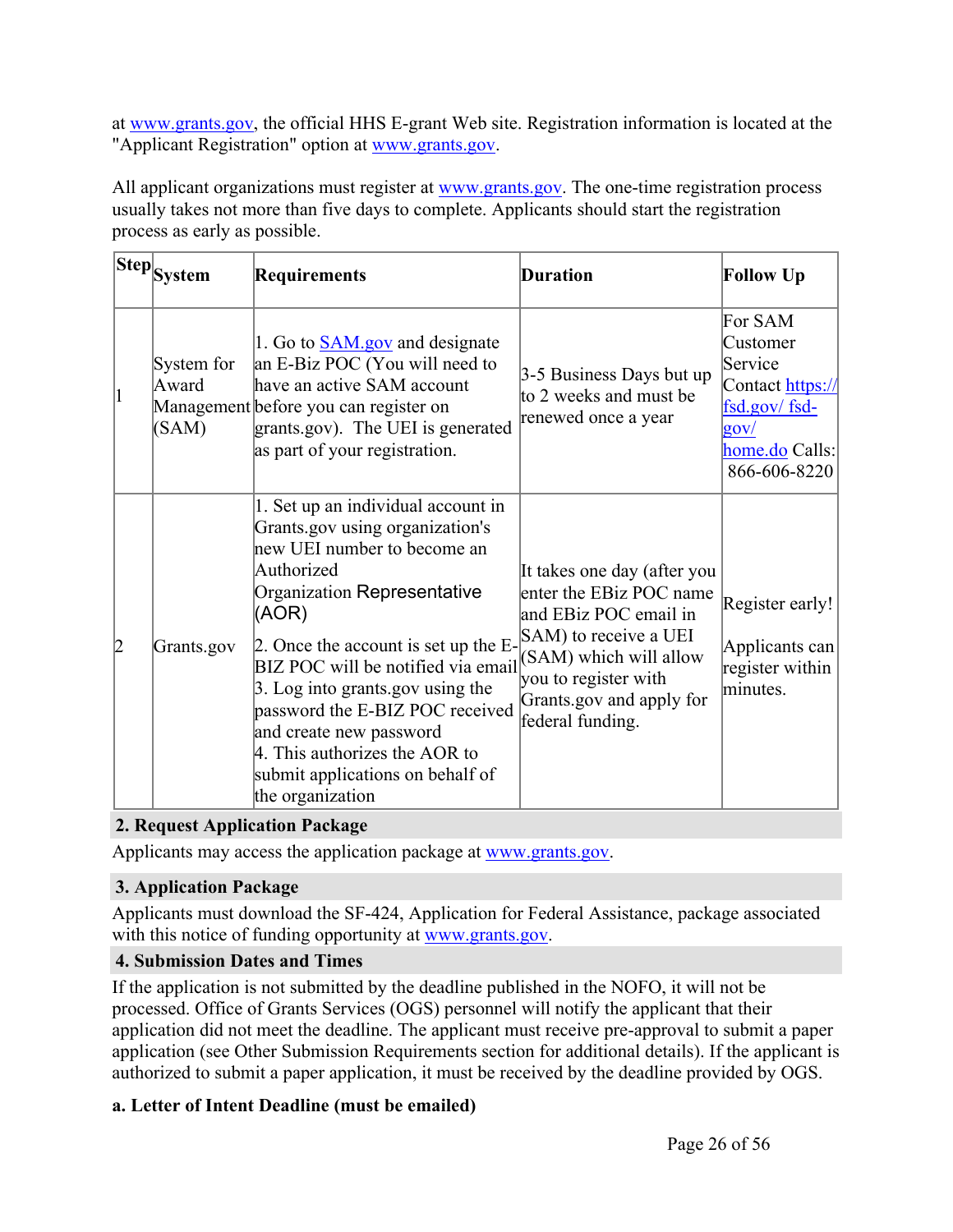Number Of Days from Publication 30

06/08/2022 **b. Application Deadline**

Number Of Days from Publication 60

07/08/2022 11:59 pm U.S. Eastern Time, at [www.grants.gov](https://www.grants.gov/). If Grants.gov is inoperable and cannot receive applications, and circumstances preclude advance notification of an extension, then applications must be submitted by the first business day on which Grants.gov operations resume.

#### **Due Date for Information Conference Call**

Date: June 09, 2022 Time: 3:00p.m - 4:30p.m Eastern Standard Time Topic: Closing the Gap: Social Determinants of Health-DP22-2210

Register in advance for this webinar: [https://cdc.zoomgov.com/webinar/register/WN\\_WdEyIDGHQbWSZcsfQWhH-A](https://cdc.zoomgov.com/webinar/register/WN_WdEyIDGHQbWSZcsfQWhH-A)

Or an H.323/SIP room system: H.323: 161.199.138.10 (US West) or 161.199.136.10 (US East) Meeting ID: 160 559 8999 Passcode: 42885676 SIP: [1605598999@sip.zoomgov.com](mailto:1605598999@sip.zoomgov.com) Passcode: 42885676

After registering, you will receive a confirmation email containing information about joining the webinar.

#### **5. Pre-Award Assessments**

#### **Risk Assessment Questionnaire Requirement**

CDC is required to conduct pre-award risk assessments to determine the risk an applicant poses to meeting federal programmatic and administrative requirements by taking into account issues such as financial instability, insufficient management systems, non-compliance with award conditions, the charging of unallowable costs, and inexperience. The risk assessment will include an evaluation of the applicant's CDC Risk Questionnaire, located

at [https://www.cdc.gov/grants/documents/PPMR-G-CDC-Risk-Questionnaire.pdf,](https://www.cdc.gov/grants/documents/PPMR-G-CDC-Risk-Questionnaire.pdf) as well as a review of the applicant's history in all available systems; including OMB-designated repositories of government-wide eligibility and financial integrity systems (see 45 CFR 75.205(a)), and other sources of historical information. These systems include, but are not limited to: FAPIIS (https://www.fapiis.gov/), including past performance on federal contracts as per Duncan Hunter National Defense Authorization Act of 2009; Do Not Pay list; and System for Award Management (SAM) exclusions.

CDC requires all applicants to complete the Risk Questionnaire, OMB Control Number 0920- 1132 annually. This questionnaire, which is located at [https://www.cdc.gov/grants/documents/PPMR-G-CDC-Risk-Questionnaire.pdf,](https://www.cdc.gov/grants/documents/PPMR-G-CDC-Risk-Questionnaire.pdf) along with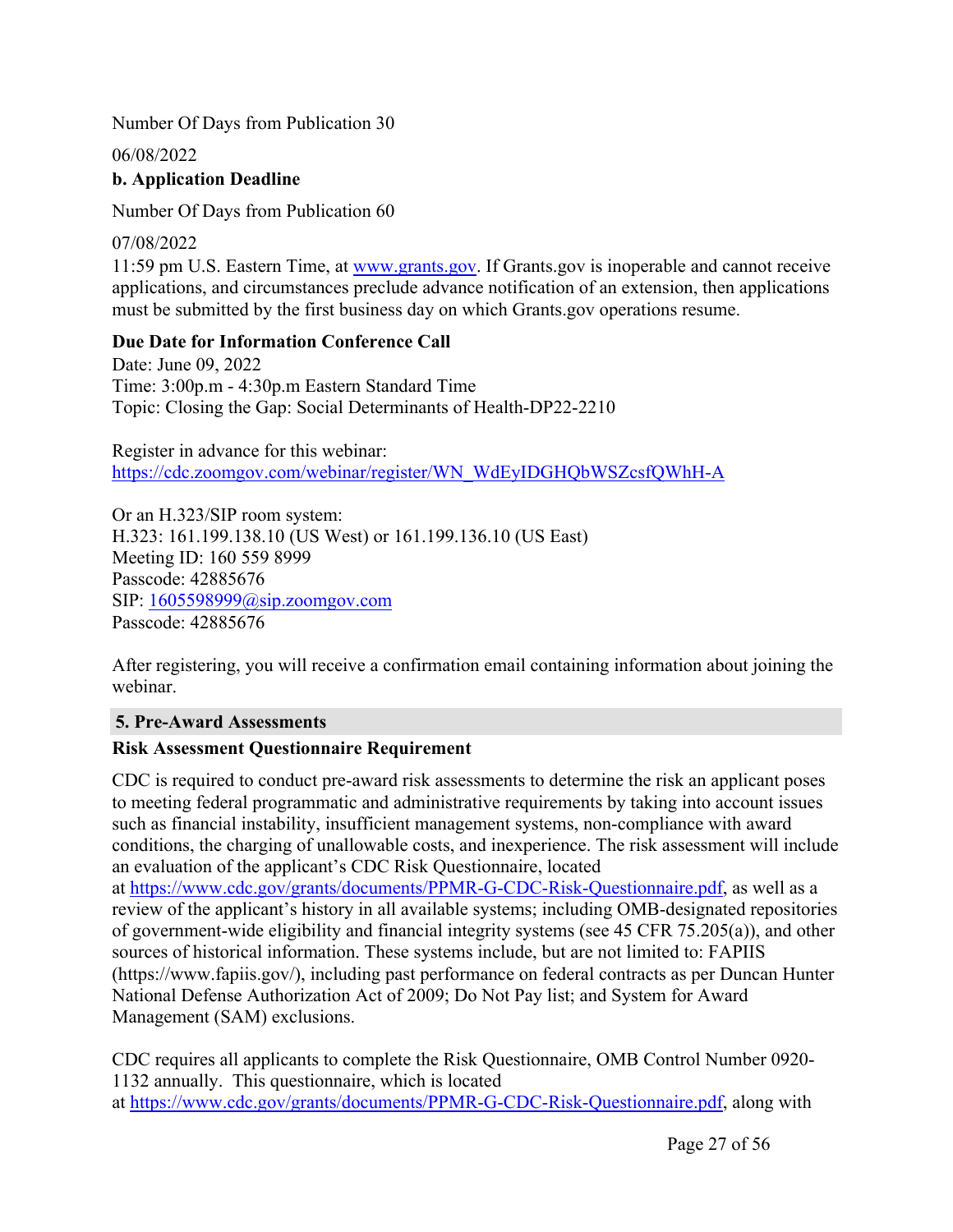supporting documentation must be submitted with your application by the closing date of the Notice of Funding Opportunity Announcement. If your organization has completed CDC's Risk Questionnaire within the past 12 months of the closing date of this NOFO, then you must submit a copy of that questionnaire, or submit a letter signed by the authorized organization representative to include the original submission date, organization's EIN and UEI.

When uploading supporting documentation for the Risk Questionnaire into this application package, clearly label the documents for easy identification of the type of documentation. For example, a copy of Procurement policy submitted in response to the questionnaire may be labeled using the following format: Risk Questionnaire Supporting Documents \_ Procurement Policy.

### **Duplication of Efforts**

Applicants are responsible for reporting if this application will result in programmatic, budgetary, or commitment overlap with another application or award (i.e. grant, cooperative agreement, or contract) submitted to another funding source in the same fiscal year. Programmatic overlap occurs when (1) substantially the same project is proposed in more than one application or is submitted to two or more funding sources for review and funding consideration or (2) a specific objective and the project design for accomplishing the objective are the same or closely related in two or more applications or awards, regardless of the funding source. Budgetary overlap occurs when duplicate or equivalent budgetary items (e.g., equipment, salaries) are requested in an application but already are provided by another source. Commitment overlap occurs when an individual's time commitment exceeds 100 percent, whether or not salary support is requested in the application. Overlap, whether programmatic, budgetary, or commitment of an individual's effort greater than 100 percent, is not permitted. Any overlap will be resolved by the CDC with the applicant and the PD/PI prior to award.

Report Submission: The applicant must upload the report in Grants.gov under "Other Attachment Forms." The document should be labeled: "Report on Programmatic, Budgetary, and Commitment Overlap."

#### **6. Content and Form of Application Submission**

Applicants are required to include all of the following documents with their application package at [www.grants.gov.](https://www.grants.gov/)

### **7. Letter of Intent**

A letter of intent (LOI) is requested but optional. Applicants should indicate where they are physically located and the community they are proposing to work in.

The purpose of a LOI is to allow CDC program staff to estimate the number of and plan for the review of submitted applications.

The LOI must be sent via email to: Brigette Ulin CDC, National Center for Chronic Disease Prevention and Health Promotion Email address: [SDOHAccelerator@cdc.gov](mailto:SDOHAccelerator@cdc.gov)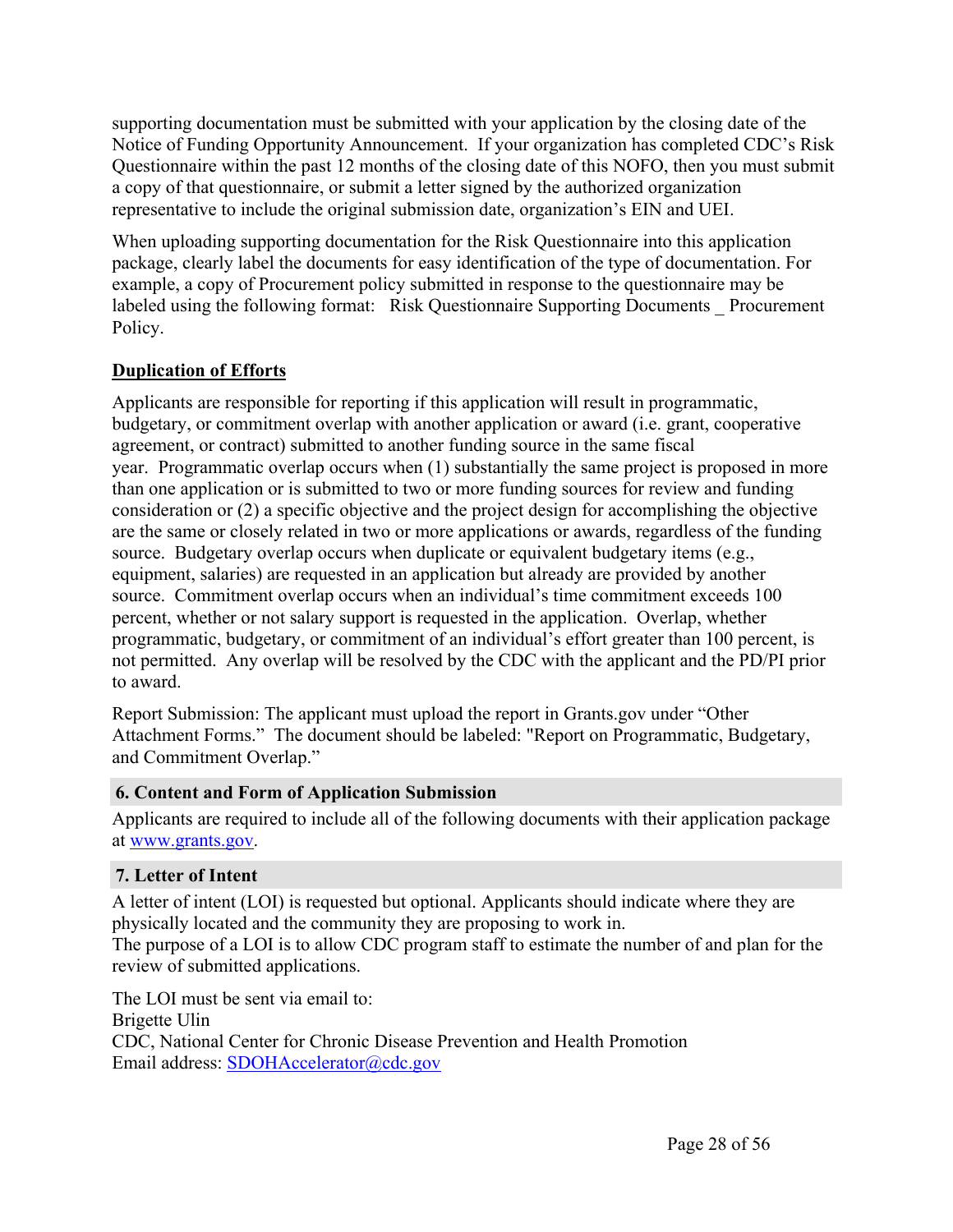#### **8. Table of Contents**

(There is no page limit. The table of contents is not included in the project narrative page limit.): The applicant must provide, as a separate attachment, the "Table of Contents" for the entire submission package.

Provide a detailed table of contents for the entire submission package that includes all of the documents in the application and headings in the "Project Narrative" section. Name the file "Table of Contents" and upload it as a PDF file under "Other Attachment Forms" at [www.grants.gov.](https://www.grants.gov/)

#### **9. Project Abstract Summary**

A project abstract is included on the mandatory documents list and must be submitted at [www.grants.gov.](https://www.grants.gov/) The project abstract must be a self-contained, brief summary of the proposed project including the purpose and outcomes. This summary must not include any proprietary or confidential information. Applicants must enter the summary in the "Project Abstract Summary" text box at [www.grants.gov.](https://www.grants.gov/)

#### **10. Project Narrative**

(Unless specified in the "H. Other Information" section, maximum of 20 pages, single spaced, 12 point font, 1-inch margins, number all pages. This includes the work plan. Content beyond the specified page number will not be reviewed.)

Applicants must submit a Project Narrative with the application forms. Applicants must name this file "Project Narrative" and upload it at [www.grants.gov.](https://www.grants.gov/) The Project Narrative must include **all** of the following headings (including subheadings): Background, Approach, Applicant Evaluation and Performance Measurement Plan, Organizational Capacity of Applicants to Implement the Approach, and Work Plan. The Project Narrative must be succinct, self-explanatory, and in the order outlined in this section. It must address outcomes and activities to be conducted over the entire period of performance as identified in the CDC Project Description section. Applicants should use the federal plain language guidelines and Clear Communication Index to respond to this Notice of Funding Opportunity. Note that recipients should also use these tools when creating public communication materials supported by this NOFO. Failure to follow the guidance and format may negatively impact scoring of the application.

#### **a. Background**

Applicants must provide a description of relevant background information that includes the context of the problem (See CDC Background).

#### **b. Approach**

#### **i. Purpose**

Applicants must describe in 2-3 sentences specifically how their application will address the public health problem as described in the CDC Background section.

#### **ii. Outcomes**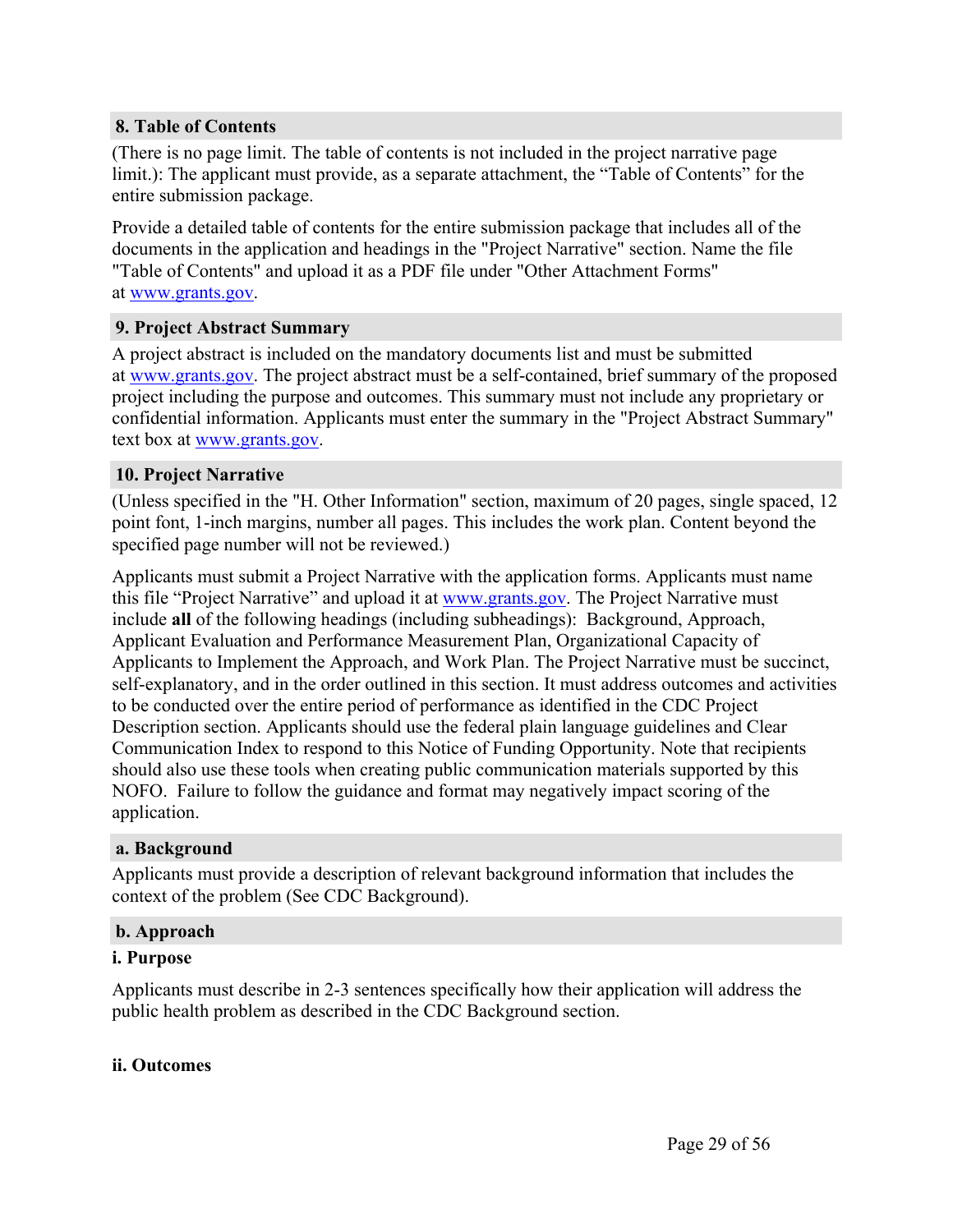Applicants must clearly identify the outcomes they expect to achieve by the end of the project period, as identified in the logic model in the Approach section of the CDC Project Description. Outcomes are the results that the program intends to achieve and usually indicate the intended direction of change (e.g., increase, decrease).

#### **iii. Strategies and Activities**

Applicants must provide a clear and concise description of the strategies and activities they will use to achieve the period of performance outcomes. Applicants must select existing evidencebased strategies that meet their needs, or describe in the Applicant Evaluation and Performance Measurement Plan how these strategies will be evaluated over the course of the project period. See the Strategies and Activities section of the CDC Project Description.

### **1. Collaborations**

Applicants must describe how they will collaborate with programs and organizations either internal or external to CDC. Applicants must address the Collaboration requirements as described in the CDC Project Description.

### **2. Target Populations and Health Disparities**

Applicants must describe the specific target population(s) in their jurisdiction and explain how such a target will achieve the goals of the award and/or alleviate health disparities. The applicants must also address how they will include specific populations that can benefit from the program that is described in the Approach section. Applicants must address the Target Populations and Health Disparities requirements as described in the CDC Project Description.

#### **c. Applicant Evaluation and Performance Measurement Plan**

Applicants must provide an evaluation and performance measurement plan that demonstrates how the recipient will fulfill the requirements described in the CDC Evaluation and Performance Measurement and Project Description sections of this NOFO. At a minimum, the plan must describe:

- How applicant will collect the performance measures, respond to the evaluation questions, and use evaluation findings for continuous program quality improvement. The Paperwork Reduction Act of 1995 (PRA): Applicants are advised that any activities involving information collections (e.g., surveys, questionnaires, applications, audits, data requests, reporting, recordkeeping and disclosure requirements) from 10 or more individuals or non-Federal entities, including State and local governmental agencies, and funded or sponsored by the Federal Government are subject to review and approval by the Office of Management and Budget. For further information about CDC's requirements under PRA see http://www.hhs.gov/ [ocio/policy/collection/](http://www.hhs.gov/ocio/policy/collection/).
- How key program partners will participate in the evaluation and performance measurement planning processes.
- Available data sources, feasibility of collecting appropriate evaluation and performance data, data management plan (DMP), and other relevant data information (e.g., performance measures proposed by the applicant).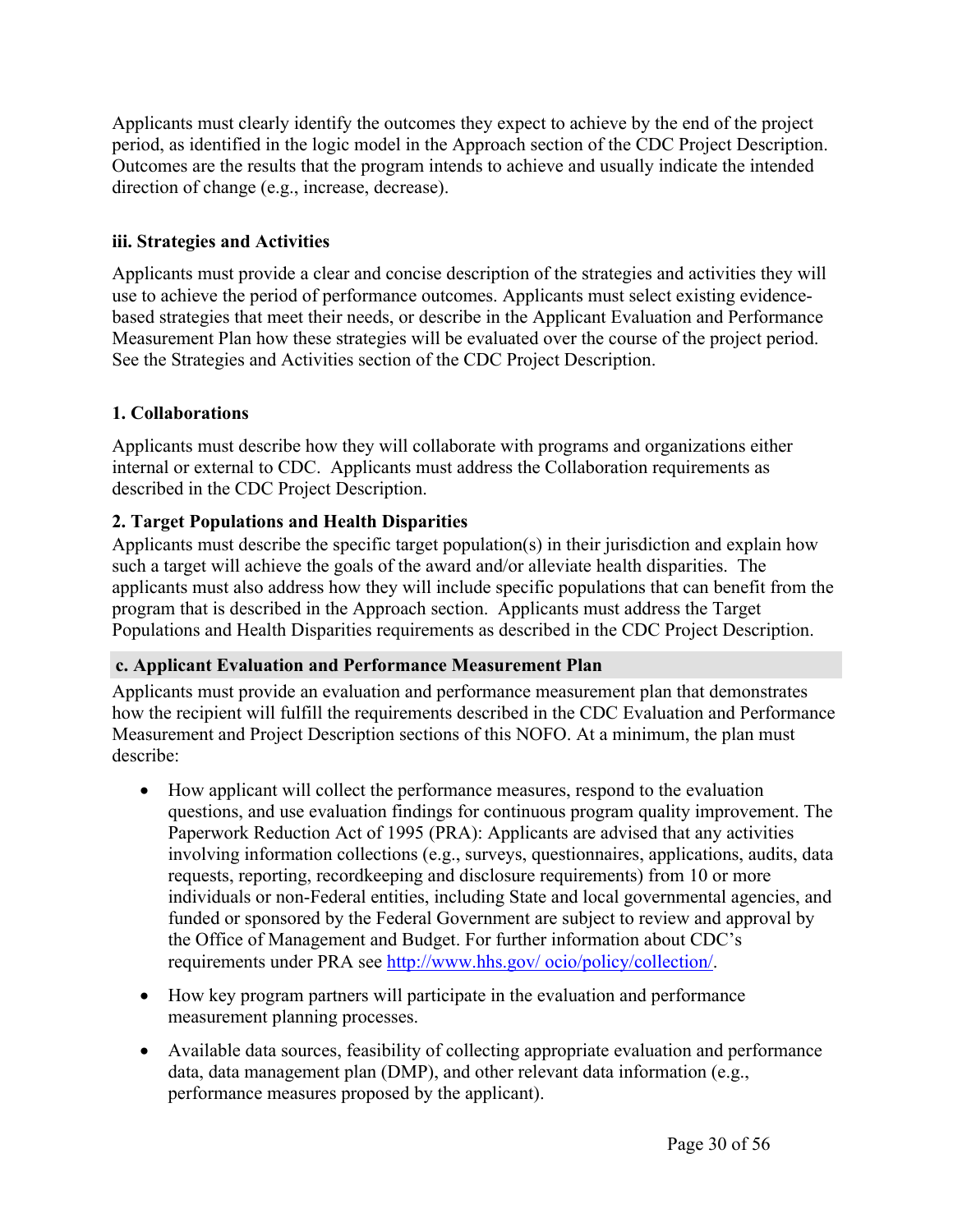Where the applicant chooses to, or is expected to, take on specific evaluation studies, they should be directed to:

- Describe the type of evaluations (i.e., process, outcome, or both).
- Describe key evaluation questions to be addressed by these evaluations.
- Describe other information (e.g., measures, data sources).

Recipients will be required to submit a more detailed Evaluation and Performance Measurement plan (including the DMP elements) within the first 6 months of award, as described in the Reporting Section of this NOFO.

#### **d. Organizational Capacity of Applicants to Implement the Approach**

Applicants must address the organizational capacity requirements as described in the CDC Project Description.

#### **11. Work Plan**

(Included in the Project Narrative's page limit)

Applicants must prepare a work plan consistent with the CDC Project Description Work Plan section. The work plan integrates and delineates more specifically how the recipient plans to carry out achieving the period of performance outcomes, strategies and activities, evaluation and performance measurement.

#### **12. Budget Narrative**

Applicants must submit an itemized budget narrative. When developing the budget narrative, applicants must consider whether the proposed budget is reasonable and consistent with the purpose, outcomes, and program strategy outlined in the project narrative. The budget must include:

- Salaries and wages
- Fringe benefits
- Consultant costs
- Equipment
- Supplies
- Travel
- Other categories
- Contractual costs
- Total Direct costs
- Total Indirect costs

Indirect costs could include the cost of collecting, managing, sharing and preserving data.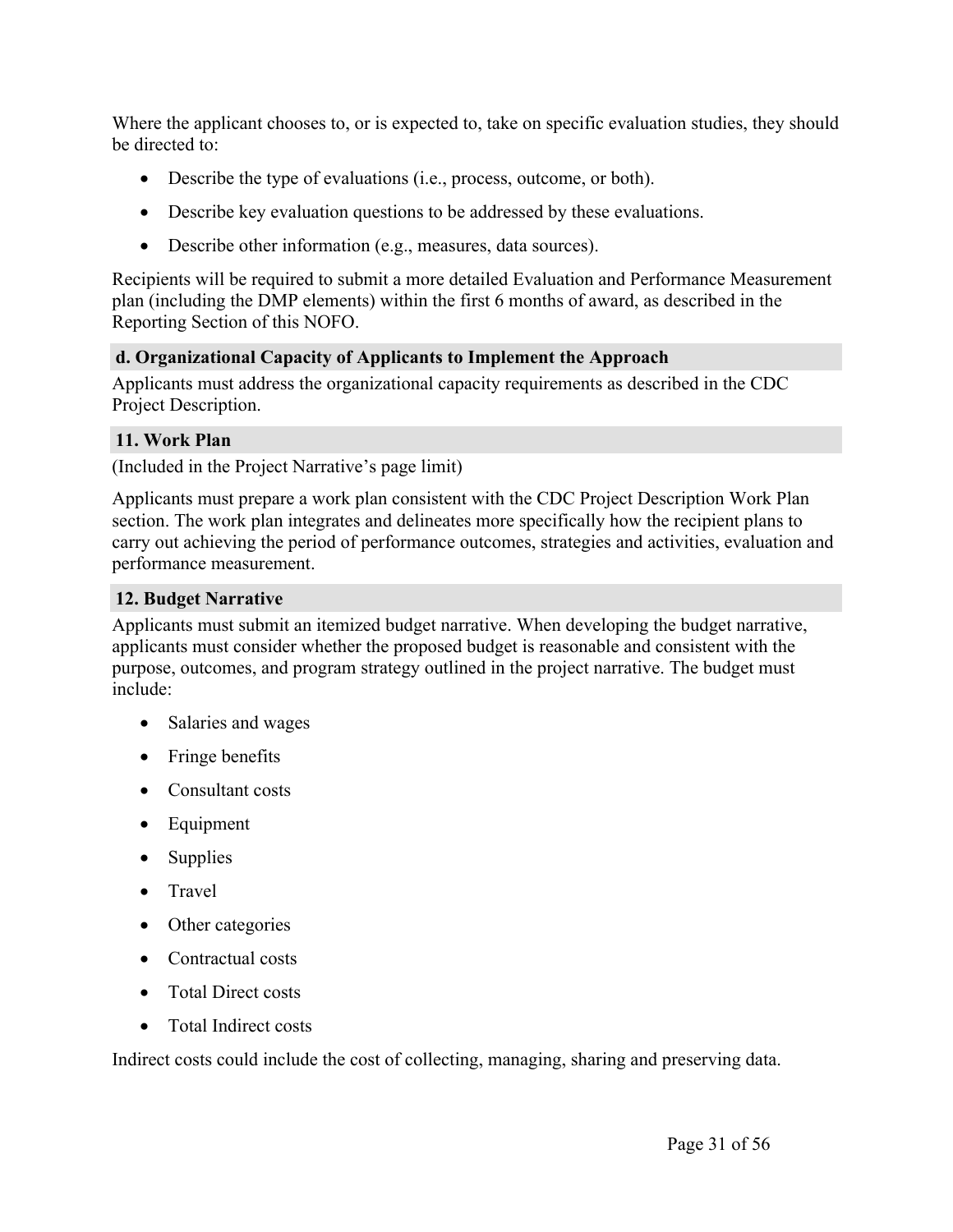Indirect costs on grants awarded to foreign organizations and foreign public entities and performed fully outside of the territorial limits of the U.S. may be paid to support the costs of compliance with federal requirements at a fixed rate of eight percent of MTDC exclusive of tuition and related fees, direct expenditures for equipment, and subawards in excess of \$25,000. Negotiated indirect costs may be paid to the American University, Beirut, and the World Health Organization.

If applicable and consistent with the cited statutory authority for this announcement, applicant entities may use funds for activities as they relate to the intent of this NOFO to meet national standards or seek health department accreditation through the Public Health Accreditation Board (see: [http://www.phaboard.org\)](http://www.phaboard.org/). Applicant entities to whom this provision applies include state, local, territorial governments (including the District of Columbia, the Commonwealth of Puerto Rico, the Virgin Islands, the Commonwealth of the Northern Marianna Islands, American Samoa, Guam, the Federated States of Micronesia, the Republic of the Marshall Islands, and the Republic of Palau), or their bona fide agents, political subdivisions of states (in consultation with states), federally recognized or state-recognized American Indian or Alaska Native tribal governments, and American Indian or Alaska Native tribally designated organizations. Activities include those that enable a public health organization to deliver public health services such as activities that ensure a capable and qualified workforce, up-to-date information systems, and the capability to assess and respond to public health needs. Use of these funds must focus on achieving a minimum of one national standard that supports the intent of the NOFO. Proposed activities must be included in the budget narrative and must indicate which standards will be addressed.

Vital records data, including births and deaths, are used to inform public health program and policy decisions. If applicable and consistent with the cited statutory authority for this NOFO, applicant entities are encouraged to collaborate with and support their jurisdiction's vital records office (VRO) to improve vital records data timeliness, quality and access, and to advance public health goals. Recipients may, for example, use funds to support efforts to build VRO capacity through partnerships; provide technical and/or financial assistance to improve vital records timeliness, quality or access; or support vital records improvement efforts, as approved by CDC.

Applicants must name this file "Budget Narrative" and upload it as a PDF file at [www.grants.gov.](https://www.grants.gov/) If requesting indirect costs in the budget, a copy of the indirect cost-rate agreement is required. If the indirect costs are requested, include a copy of the current negotiated federal indirect cost rate agreement or a cost allocation plan approval letter for those Recipients under such a plan. Applicants must name this file "Indirect Cost Rate" and upload it at [www.grants.gov.](https://www.grants.gov/)

#### **13. Funds Tracking**

Proper fiscal oversight is critical to maintaining public trust in the stewardship of federal funds. Effective October 1, 2013, a new HHS policy on subaccounts requires the CDC to set up payment subaccounts within the Payment Management System (PMS) for all new grant awards. Funds awarded in support of approved activities and drawdown instructions will be identified on the Notice of Award in a newly established PMS subaccount (P subaccount). Recipients will be required to draw down funds from award-specific accounts in the PMS. Ultimately, the subaccounts will provide recipients and CDC a more detailed and precise understanding of financial transactions. The successful applicant will be required to track funds by P-accounts/sub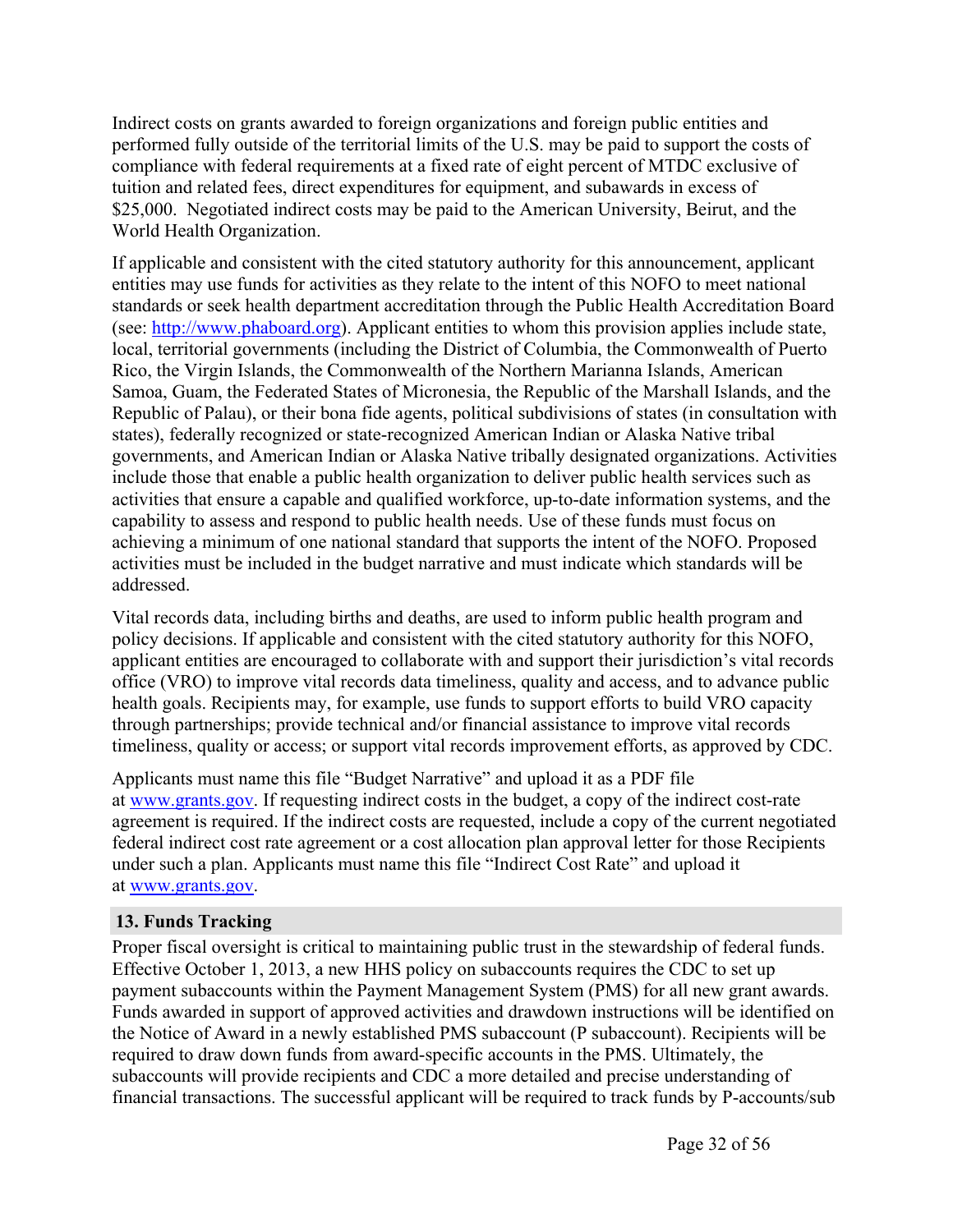accounts for each project/cooperative agreement awarded. Applicants are encouraged to demonstrate a record of fiscal responsibility and the ability to provide sufficient and effective oversight. Financial management systems must meet the requirements as described 45 CFR 75 which include, but are not limited to, the following:

- Records that identify adequately the source and application of funds for federally-funded activities.
- Effective control over, and accountability for, all funds, property, and other assets.
- Comparison of expenditures with budget amounts for each Federal award.
- Written procedures to implement payment requirements.
- Written procedures for determining cost allowability.
- Written procedures for financial reporting and monitoring.

#### **14. Pilot Program for Enhancement of Employee Whistleblower Protections**

Pilot Program for Enhancement of Employee Whistleblower Protections: All applicants will be subject to a term and condition that applies the terms of 48 Code of Federal Regulations (CFR) section 3.908 to the award and requires that recipients inform their employees in writing (in the predominant native language of the workforce) of employee whistleblower rights and protections under 41 U.S.C. 4712.

#### **15. Copyright Interests Provisions**

This provision is intended to ensure that the public has access to the results and accomplishments of public health activities funded by CDC. Pursuant to applicable grant regulations and CDC's Public Access Policy, Recipient agrees to submit into the National Institutes of Health (NIH) Manuscript Submission (NIHMS) system an electronic version of the final, peer-reviewed manuscript of any such work developed under this award upon acceptance for publication, to be made publicly available no later than 12 months after the official date of publication. Also at the time of submission, Recipient and/or the Recipient's submitting author must specify the date the final manuscript will be publicly accessible through PubMed Central (PMC). Recipient and/or Recipient's submitting author must also post the manuscript through PMC within twelve (12) months of the publisher's official date of final publication; however the author is strongly encouraged to make the subject manuscript available as soon as possible. The recipient must obtain prior approval from the CDC for any exception to this provision.

The author's final, peer-reviewed manuscript is defined as the final version accepted for journal publication, and includes all modifications from the publishing peer review process, and all graphics and supplemental material associated with the article. Recipient and its submitting authors working under this award are responsible for ensuring that any publishing or copyright agreements concerning submitted articles reserve adequate right to fully comply with this provision and the license reserved by CDC. The manuscript will be hosted in both PMC and the CDC Stacks institutional repository system. In progress reports for this award, recipient must identify publications subject to the CDC Public Access Policy by using the applicable NIHMS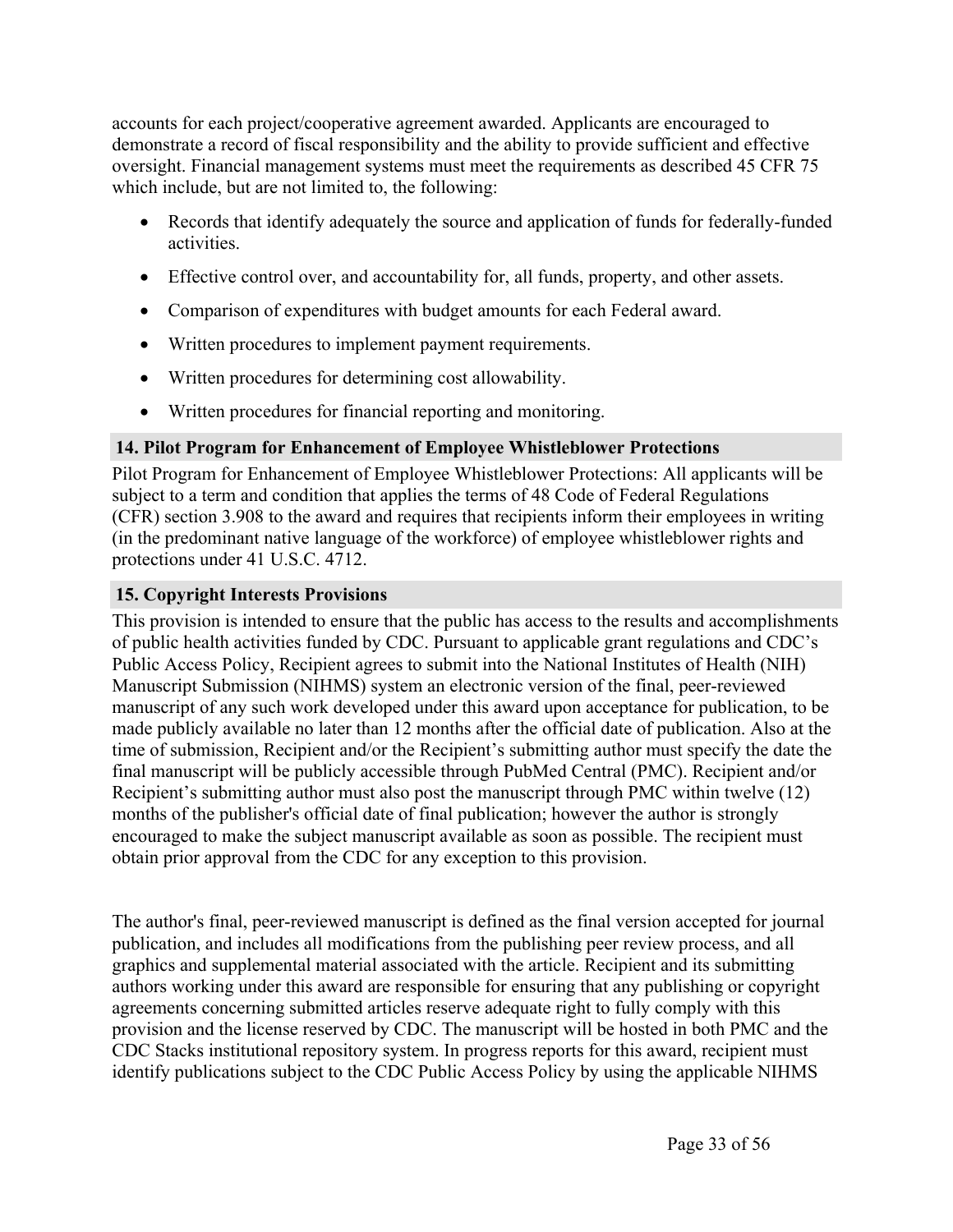identification number for up to three (3) months after the publication date and the PubMed Central identification number (PMCID) thereafter.

#### **16. Funding Restrictions**

Restrictions that must be considered while planning the programs and writing the budget are:

- Recipients may not use funds for research.
- Recipients may not use funds for clinical care except as allowed by law.
- Recipients may use funds only for reasonable program purposes, including personnel, travel, supplies, and services.
- Generally, recipients may not use funds to purchase furniture or equipment. Any such proposed spending must be clearly identified in the budget.
- Reimbursement of pre-award costs generally is not allowed, unless the CDC provides written approval to the recipient.
- Other than for normal and recognized executive-legislative relationships, no funds may be used for:
	- o publicity or propaganda purposes, for the preparation, distribution, or use of any material designed to support or defeat the enactment of legislation before any legislative body
	- o the salary or expenses of any grant or contract recipient, or agent acting for such recipient, related to any activity designed to influence the enactment of legislation, appropriations, regulation, administrative action, or Executive order proposed or pending before any legislative body
- See Additional [Requirement](https://www.cdc.gov/grants/additional-requirements/ar-12.html) (AR) 12 for detailed guidance on this prohibition and [additional](http://www.cdc.gov/grants/documents/Anti-Lobbying_Restrictions_for_CDC_Grantees_July_2012.pdf) guidance on lobbying for CDC recipients.
- The direct and primary recipient in a cooperative agreement program must perform a substantial role in carrying out project outcomes and not merely serve as a conduit for an award to another party or provider who is ineligible.

### **17. Data Management Plan**

As identified in the Evaluation and Performance Measurement section, applications involving data collection or generation must include a Data Management Plan (DMP) as part of their evaluation and performance measurement plan unless CDC has stated that CDC will take on the responsibility of creating the DMP. The DMP describes plans for assurance of the quality of the public health data through the data's lifecycle and plans to deposit the data in a repository to preserve and to make the data accessible in a timely manner. See web link for additional information:

<https://www.cdc.gov/grants/additional-requirements/ar-25.html>.

#### **18. Other Submission Requirements**

**a. Electronic Submission:**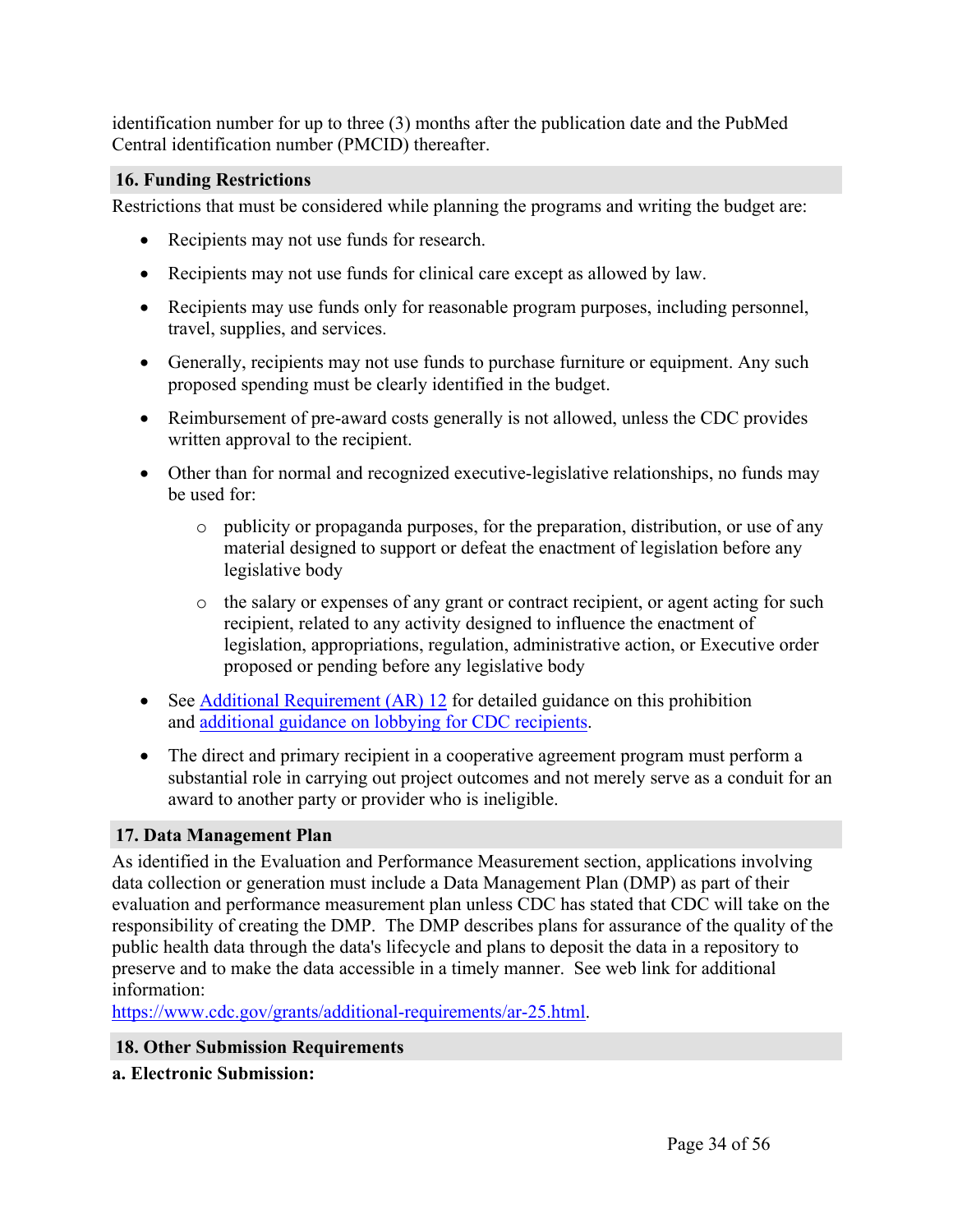Applications must be submitted electronically by using the forms and instructions posted for this notice of funding opportunity at www.grants.gov. Applicants can complete the application package using Workspace, which allows forms to be filled out online or offline. All application attachments must be submitted using a PDF file format. Instructions and training for using Workspace can be found at www.grants.gov under the "Workspace Overview" option.

**b. Tracking Number:** Applications submitted through [www.grants.gov](https://www.grants.gov/) are time/date stamped electronically and assigned a tracking number. The applicant's Authorized Organization Representative (AOR) will be sent an e-mail notice of receipt when [www.grants.gov](https://www.grants.gov/) receives the application. The tracking number documents that the application has been submitted and initiates the required electronic validation process before the application is made available to CDC.

**c. Validation Process:** Application submission is not concluded until the validation process is completed successfully. After the application package is submitted, the applicant will receive a "submission receipt" e-mail generated by [www.grants.gov.](https://www.grants.gov/) A second e-mail message to applicants will then be generated by [www.grants.gov](https://www.grants.gov/) that will either validate or reject the submitted application package. This validation process may take as long as two business days. Applicants are strongly encouraged to check the status of their application to ensure that submission of their package has been completed and no submission errors have occurred. Applicants also are strongly encouraged to allocate ample time for filing to guarantee that their application can be submitted and validated by the deadline published in the NOFO. Nonvalidated applications will not be accepted after the published application deadline date.

If you do not receive a "validation" e-mail within two business days of application submission, please contact [www.grants.gov.](https://www.grants.gov/) For instructions on how to track your application, refer to the email message generated at the time of application submission or the Grants.gov Online User Guide.

https:// [www.grants.gov/help/html/help/index.htm?](https://www.grants.gov/help/html/help/index.htm?callingApp=custom#t=Get_Started%2FGet_Started.htm) callingApp=custom#t= [Get\\_Started%2FGet\\_Started.](https://www.grants.gov/help/html/help/index.htm?callingApp=custom#t=Get_Started%2FGet_Started.htm) htm

**d. Technical Difficulties:** If technical difficulties are encountered at [www.grants.gov](https://www.grants.gov/), applicants should contact Customer Service at [www.grants.gov](https://www.grants.gov/). The www.grants.gov Contact Center is available 24 hours a day, 7 days a week, except federal holidays. The Contact Center is available by phone at 1-800-518-4726 or by e-mail at [support@grants.gov.](mailto:support@www.grants.gov) Application submissions sent by e-mail or fax, or on CDs or thumb drives will not be accepted. Please note that www.grants.gov is managed by HHS.

**e. Paper Submission:** If technical difficulties are encountered at [www.grants.gov](https://www.grants.gov/), applicants should call the [www.grants.gov](https://www.grants.gov/) Contact Center at 1-800-518-4726 or e-mail them at [support@grants.gov](mailto:support@www.grants.gov) for assistance. After consulting with the Contact Center, if the technical difficulties remain unresolved and electronic submission is not possible, applicants may e-mail CDC GMO/GMS, before the deadline, and request permission to submit a paper application. Such requests are handled on a case-by-case basis.

An applicant's request for permission to submit a paper application must:

1. Include the [www.grants.gov](https://www.grants.gov/) case number assigned to the inquiry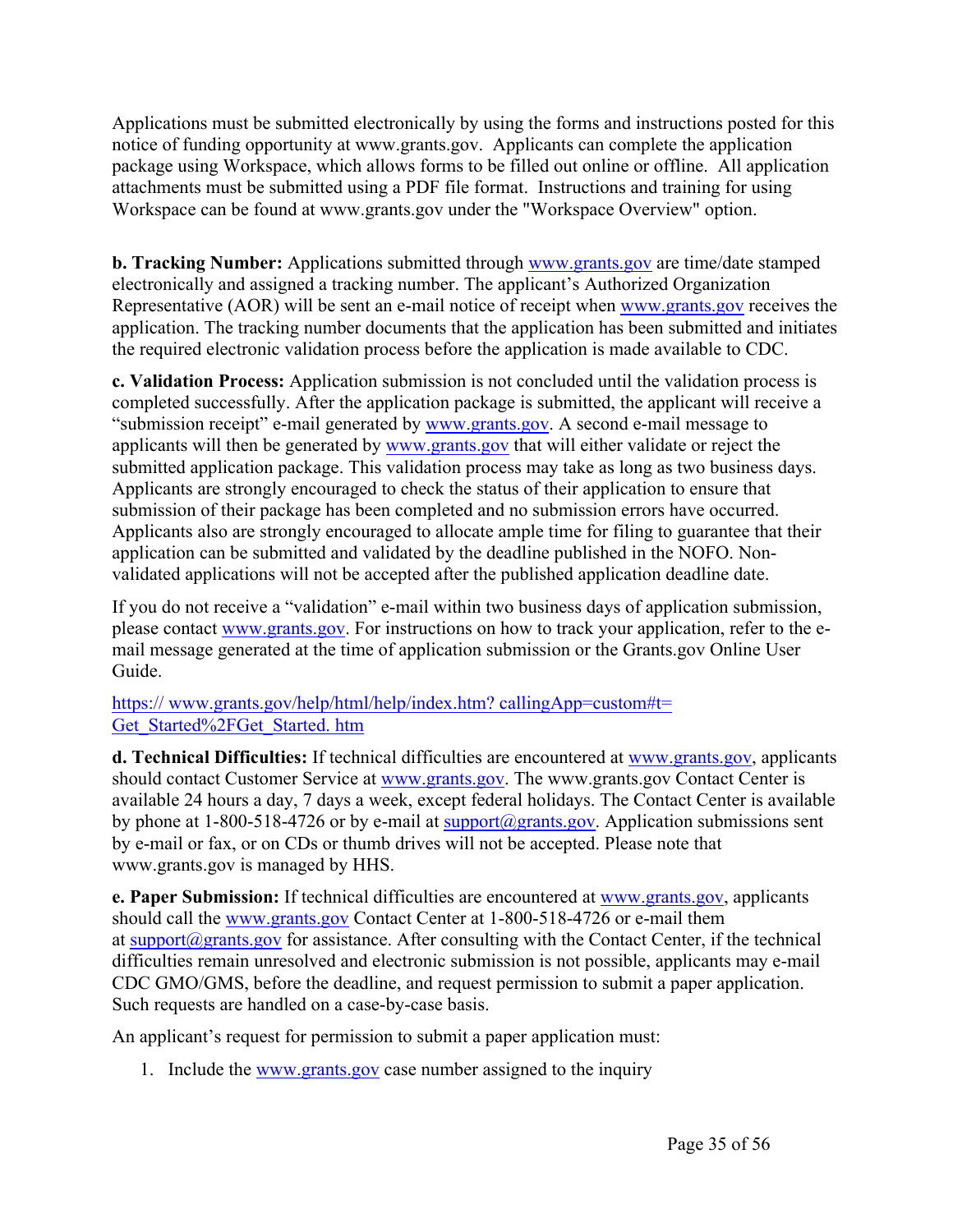- 2. Describe the difficulties that prevent electronic submission and the efforts taken with the [www.grants.gov](https://www.grants.gov/) Contact Center to submit electronically; and
- 3. Be received via e-mail to the GMS/GMO listed below at least three calendar days before the application deadline. Paper applications submitted without prior approval will not be considered.

If a paper application is authorized, OGS will advise the applicant of specific instructions for submitting the application via email.

### <span id="page-36-0"></span>**E. Review and Selection Process**

### **1. Review and Selection Process: Applications will be reviewed in three phases**

#### **a. Phase 1 Review**

All applications will be initially reviewed for eligibility and completeness by CDC Office of Grants Services. Complete applications will be reviewed for responsiveness by the Grants Management Officials and Program Officials. Non-responsive applications will not advance to Phase II review. Applicants will be notified that their applications did not meet eligibility and/or published submission requirements.

#### **b. Phase II Review**

A review panel will evaluate complete, eligible applications in accordance with the criteria below.

i. Approach

ii. Evaluation and Performance Measurement

iii. Applicant's Organizational Capacity to Implement the Approach

Not more than thirty days after the Phase II review is completed, applicants will be notified electronically if their application does not meet eligibility or published submission requirements

#### **i. Approach Maximum Points:** 35

Applicants will be scored on the extent to which their project narrative and work plan:

- Describes achievable and appropriate strategies and activities that address SDOH to improve health outcomes for the selected population(s) and are consistent with the CDC Project Description, logic model, and short-term outcomes. **(10 points)**
- Proposes an existing or newly established Leadership Team that meets requirements described in the CDC Project Description and Collaboration sections that will advise on the development of SDOH Accelerator Plan. **(10 points)**
- Describes the tribe, community, or catchment area and the selected population(s) disproportionately affected by disparities related to chronic disease. **(5 points)**
- Identifies a minimum of two (2) social determinants of health (SDOH) priority areas (Required). **(5 points)**
- Aligns with the NOFO strategies/activities, outcomes, and performance measures. **(5 points)**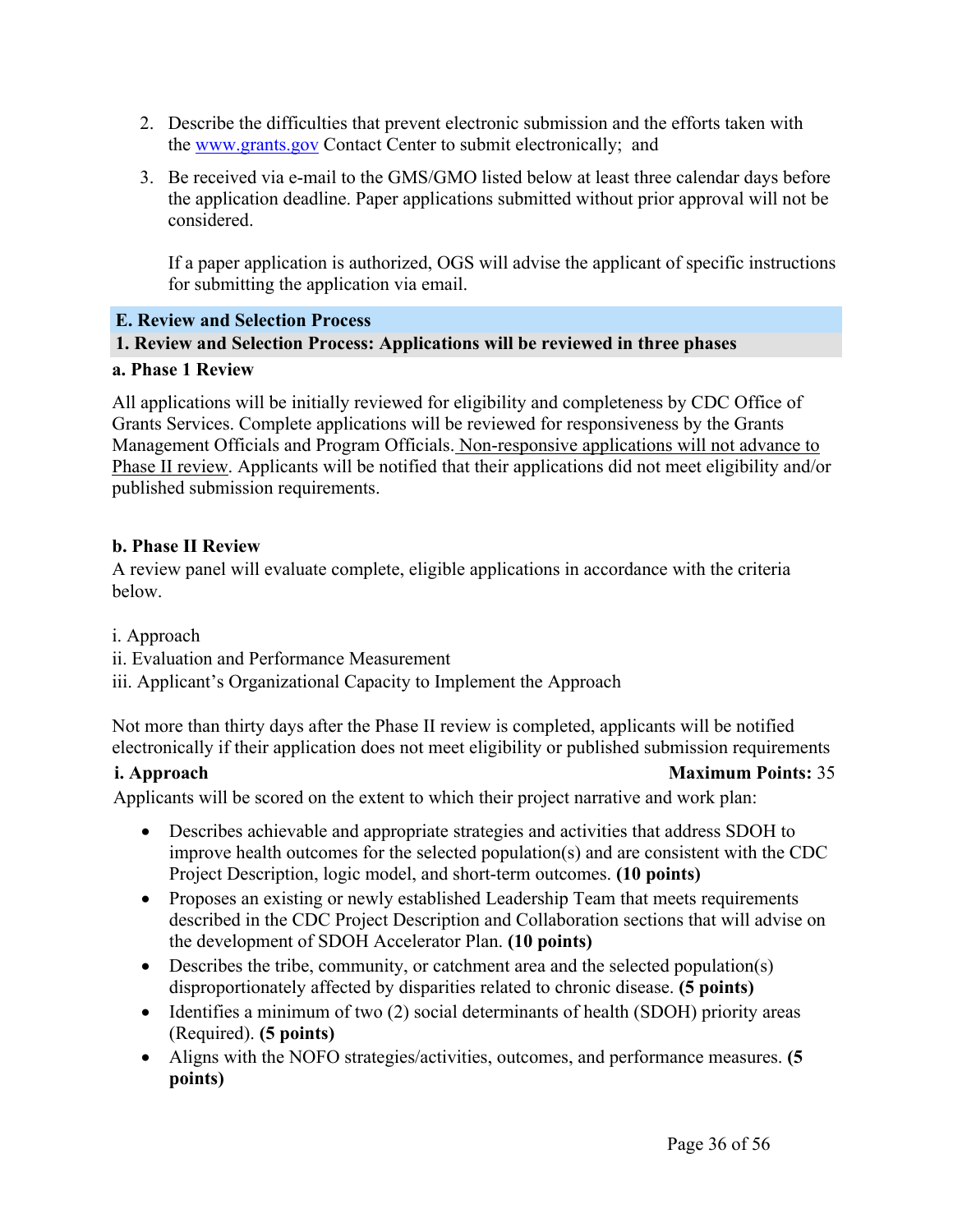# **iii. Applicant's Organizational Capacity to Implement the Approach Maximum Points:** <sup>50</sup>

Applicants will be scored on the extent to which their project narrative and work plan:

Applicants will be scored on the extent to which their project narrative: **Project Management Structure and Staffing (10 points)**

 Describes experience and expertise to manage and facilitate Leadership Team activities, including convening the Leadership Team in person or virtually to support attendance at recipient or CDC-sponsored trainings, meetings and events, and other training opportunities recommended by CDC. **(6 points)**

Describes an approach to ensure strategies and activities are implemented as planned. **(5**

Describes an approach to ensure strategy and activity progress is occurring. **(5 points)**

Describes an approach to ensure performance measures are collected. **(5 points)**

• In addition to the project narrative, provides a staffing plan, including an organizational chart, CVs/resumes, position descriptions and project management structure that will be sufficient to meet the goals of the proposed project. **(4 points)**

# **Readiness (40 points)**

**points)**

- Describes the ability to readily implement requirements upon receipt of award. **(3 points)**
- Describes previous experience of successfully working with multisectoral partnerships, including approach to engagement of subject matter experts. **(2 points)**
- Describes experience using data to identify populations and tribes, communities, or catchment areas most affected by chronic diseases and SDOH. **(2 points)**
- Describes experience implementing strategies and activities in collaboration with multisectoral partners to reduce health disparities and improve health equity. **(3 points)**
- Describes experience engaging a tribe, community, or catchment area in public health planning and implementation processes addressing SDOH activities that improve outcomes related to chronic disease, including current activities. **(5 points)**
- Describes ability to develop an SDOH Accelerator Plan, coordinating and integrating information from existing strategic planning resources, including community health needs assessment and/or state health needs assessment, if available. **(3 points)**
- Describes budget management and administration capacity to establish financial procedures and track, monitor, and report expenditures. **(2 points)**
- *In addition to the narrative*, application includes: **(20 points)**
	- If applicant is not a Health Department, a letter of support from the community's jurisdictional health authority outlining their specific role in the development of the SDOH accelerator plan.
	- Letters of support from at least four members of the Leadership Team.
	- At least one letter of support that describes how they will collaborate with a CDC-funded chronic disease prevention program(s).

# **ii. Evaluation and Performance Measurement Maximum Points:** 15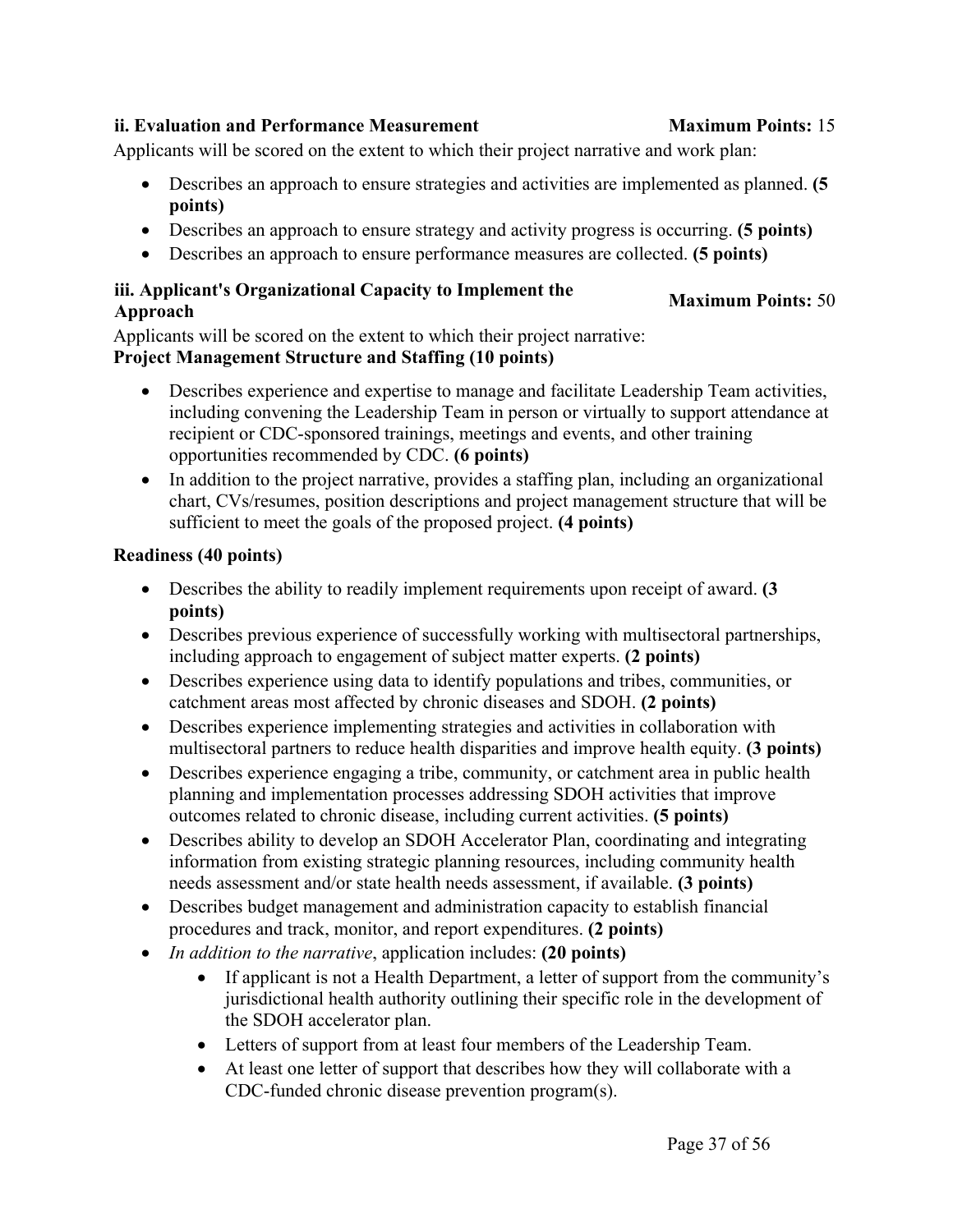A letter of support that describes how they will collaborate with relevant the health care providers i.e. Federal Qualified Health Centers, hospitals, insurance plans, Medicaid, Medicare).

#### **Budget Maximum Points:** 0

Budget will be reviewed but not scored.

#### **c. Phase III Review**

Applications will be scored and ranked through a merit review process. The following factors also may affect the funding decision:

- At least one territory and at least two tribes will be funded.
- At least three (3) recipients per HHS region will be funded.
- Applicants proposing to work in a geographic location that they are physically located or operate within will be funded.

CDC will provide justification for any decision to fund out of rank order.

#### **Review of risk posed by applicants.**

Prior to making a Federal award, CDC is required by 31 U.S.C. 3321 and 41 U.S.C. 2313 to review information available through any OMB-designated repositories of government-wide eligibility qualification or financial integrity information as appropriate. See also suspension and debarment requirements at 2 CFR parts 180 and 376.

In accordance 41 U.S.C. 2313, CDC is required to review the non-public segment of the OMBdesignated integrity and performance system accessible through SAM (currently the Federal Recipient Performance and Integrity Information System (FAPIIS)) prior to making a Federal award where the Federal share is expected to exceed the simplified acquisition threshold, defined in 41 U.S.C. 134, over the period of performance. At a minimum, the information in the system for a prior Federal award recipient must demonstrate a satisfactory record of executing programs or activities under Federal grants, cooperative agreements, or procurement awards; and integrity and business ethics. CDC may make a Federal award to a recipient who does not fully meet these standards, if it is determined that the information is not relevant to the current Federal award under consideration or there are specific conditions that can appropriately mitigate the effects of the non-Federal entity's risk in accordance with 45 CFR §75.207.

CDC's framework for evaluating the risks posed by an applicant may incorporate results of the evaluation of the applicant's eligibility or the quality of its application. If it is determined that a Federal award will be made, special conditions that correspond to the degree of risk assessed may be applied to the Federal award. The evaluation criteria is described in this Notice of Funding Opportunity.

In evaluating risks posed by applicants, CDC will use a risk-based approach and may consider any items such as the following:

(1) Financial stability;

(2) Quality of management systems and ability to meet the management standards prescribed in this part;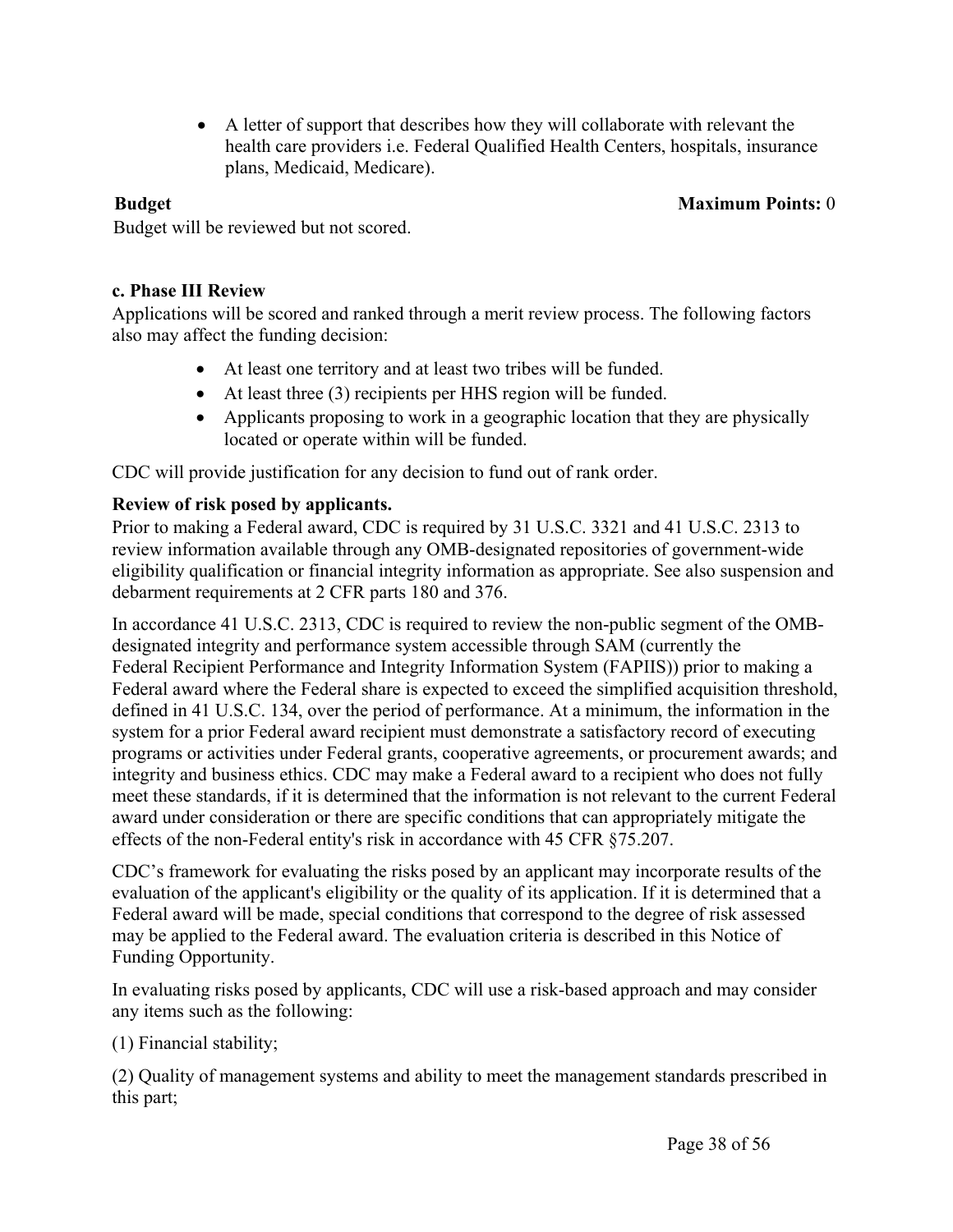(3) History of performance. The applicant's record in managing Federal awards, if it is a prior recipient of Federal awards, including timeliness of compliance with applicable reporting requirements, conformance to the terms and conditions of previous Federal awards, and if applicable, the extent to which any previously awarded amounts will be expended prior to future awards;

(4) Reports and findings from audits performed under subpart F 45 CFR 75 or the reports and findings of any other available audits; and

(5) The applicant's ability to effectively implement statutory, regulatory, or other requirements imposed on non-Federal entities.

CDC must comply with the guidelines on government-wide suspension and debarment in 2 CFR part 180, and require non-Federal entities to comply with these provisions. These provisions restrict Federal awards, subawards and contracts with certain parties that are debarred, suspended or otherwise excluded from or ineligible for participation in Federal programs or activities.

**2. Announcement and Anticipated Award Dates**

09/29/2022

<span id="page-39-0"></span>**F. Award Administration Information**

#### **1. Award Notices**

*Recipients will receive an electronic copy of the Notice of Award (NOA) from CDC OGS. The NOA shall be the only binding, authorizing document between the recipient and CDC.* The NOA will be signed by an authorized GMO and emailed to the Recipient Business Officer listed in application and the Program Director.

Any applicant awarded funds in response to this Notice of Funding Opportunity will be subject to annual SAM Registration and Federal Funding Accountability And Transparency Act Of 2006 (FFATA) requirements.

Unsuccessful applicants will receive notification of these results by e-mail with delivery receipt.

### **2. Administrative and National Policy Requirements**

Recipients must comply with the administrative and public policy requirements outlined in 45 CFR Part 75 and the HHS Grants Policy Statement, as appropriate.

Brief descriptions of relevant provisions are available at [https://www.cdc.gov/grants/additional](https://www.cdc.gov/grants/additional-requirements/index.html)[requirements/index.html.](https://www.cdc.gov/grants/additional-requirements/index.html)

The HHS Grants Policy Statement is available at <http://www.hhs.gov/sites/default/files/grants/grants/policies-regulations/hhsgps107.pdf>.

The full text of the Uniform Administrative Requirements, Cost Principles, and Audit Requirements for HHS Awards, 45 CFR 75, can be found at: [https://www.ecfr.gov/cgi-bin/text](https://www.ecfr.gov/cgi-bin/text-idx?node=pt45.1.75) $idx?node=pt45.1.75$ 

Should you successfully compete for an award, recipients of federal financial assistance (FFA) from HHS must administer their programs in compliance with federal civil rights laws that prohibit discrimination on the basis of race, color, national origin, disability, age and, in some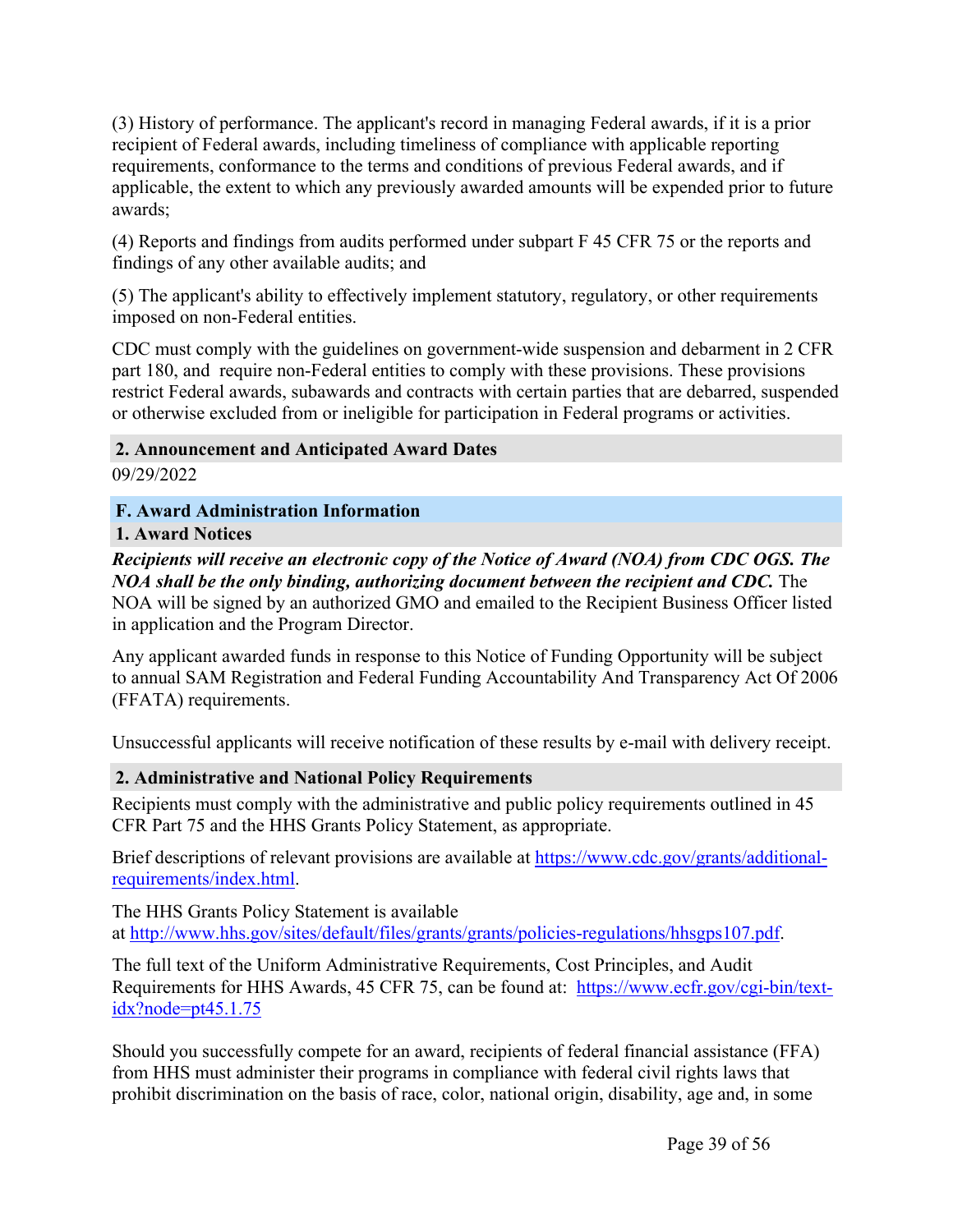circumstances, religion, conscience, and sex (including gender identity, sexual orientation, and pregnancy).This includes taking reasonable steps to provide meaningful access to persons with limited English proficiency and providing programs that are accessible to and usable by persons with disabilities. The HHS Office for Civil Rights provides guidance on complying with civil rights laws enforced by HHS. See [https://www.hhs.gov/civil-rights/for-providers/provider](https://www.hhs.gov/civil-rights/for-providers/provider-obligations/index.html)[obligations/index.html](https://www.hhs.gov/civil-rights/for-providers/provider-obligations/index.html) and [https://www.hhs.gov/civil-rights/for](https://www.hhs.gov/civil-rights/for-individuals/nondiscrimination/index.html)[individuals/nondiscrimination/index.html.](https://www.hhs.gov/civil-rights/for-individuals/nondiscrimination/index.html)

• Recipients of FFA must ensure that their programs are accessible to persons with limited English proficiency. For guidance on meeting your legal obligation to take reasonable steps to ensure meaningful access to your programs or activities by limited English proficient individuals, see [https://www.hhs.gov/civil-rights/for-individuals/special-topics/limited](https://www.hhs.gov/civil-rights/for-individuals/special-topics/limited-english-proficiency/fact-sheet-guidance/index.html)[english-proficiency/fact-sheet-guidance/index.html](https://www.hhs.gov/civil-rights/for-individuals/special-topics/limited-english-proficiency/fact-sheet-guidance/index.html) and [https://www.lep.gov.](https://www.lep.gov)

• For information on your specific legal obligations for serving qualified individuals with disabilities, including providing program access, reasonable modifications, and taking appropriate steps to provide effective communication, see <http://www.hhs.gov/ocr/civilrights/understanding/disability/index.html>.

• HHS funded health and education programs must be administered in an environment free of sexual harassment, see [https://www.hhs.gov/civil-rights/for-individuals/sex](https://www.hhs.gov/civil-rights/for-individuals/sex-discrimination/index.html)[discrimination/index.html](https://www.hhs.gov/civil-rights/for-individuals/sex-discrimination/index.html).

• For guidance on administering your project in compliance with applicable federal religious nondiscrimination laws and applicable federal conscience protection and associated antidiscrimination laws, see <https://www.hhs.gov/conscience/conscience-protections/index.html> and <https://www.hhs.gov/conscience/religious-freedom/index.html>.

### **3. Reporting**

Reporting provides continuous program monitoring and identifies successes and challenges that recipients encounter throughout the project period. Also, reporting is a requirement for recipients who want to apply for yearly continuation of funding. Reporting helps CDC and recipients because it:

- Helps target support to recipients;
- Provides CDC with periodic data to monitor recipient progress toward meeting the Notice of Funding Opportunity outcomes and overall performance;
- Allows CDC to track performance measures and evaluation findings for continuous quality and program improvement throughout the period of performance and to determine applicability of evidence-based approaches to different populations, settings, and contexts; and
- Enables CDC to assess the overall effectiveness and influence of the NOFO.

The table below summarizes required and optional reports. All required reports must be sent electronically to GMS listed in the "Agency Contacts" section of the NOFO copying the CDC Project Officer.

| Report | <b>WW71</b><br>hen?<br>W | Required<br>10 |
|--------|--------------------------|----------------|
|        |                          |                |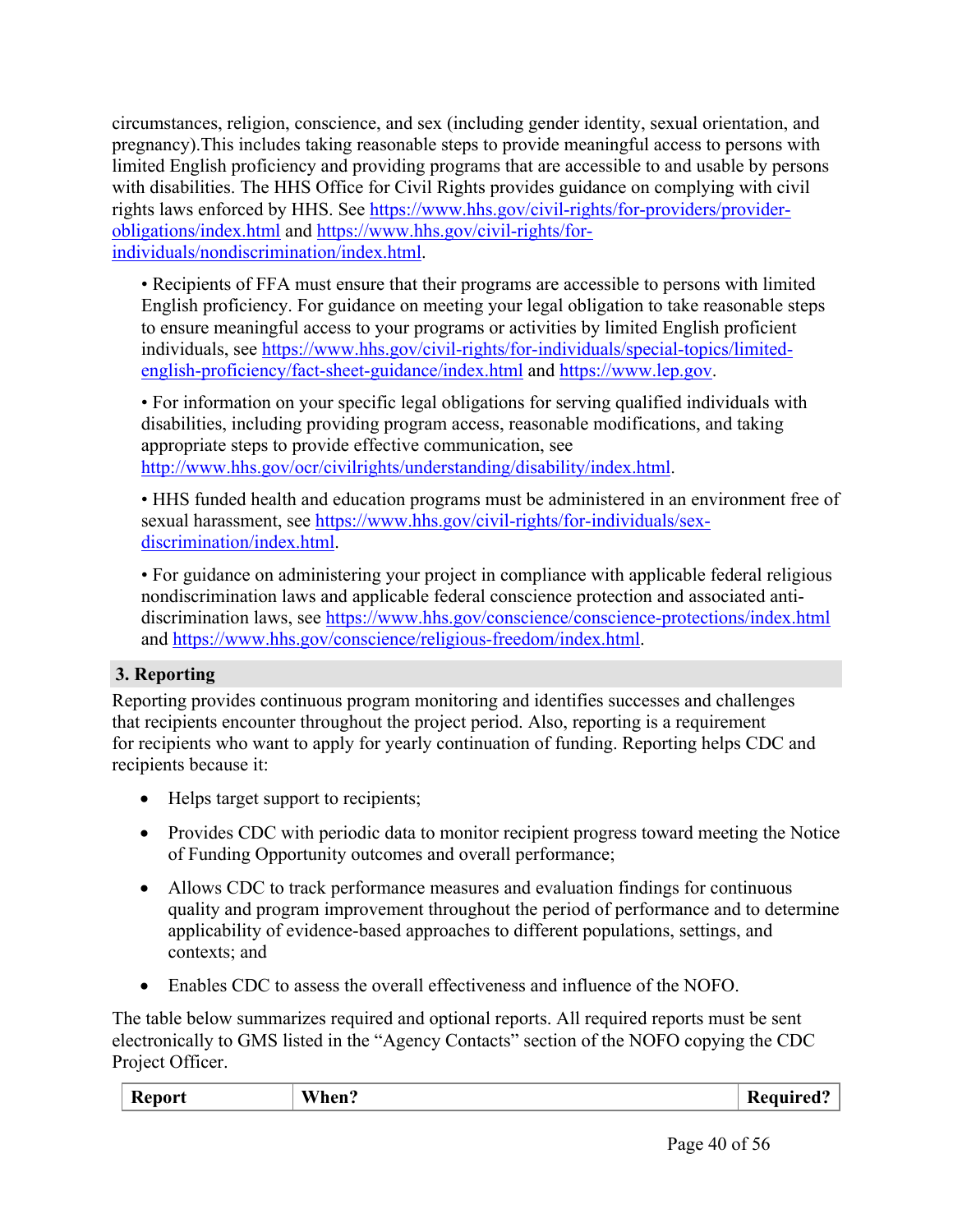| Recipient<br>Evaluation and<br>Performance<br>Measurement<br>Plan, including Data<br>Management Plan<br>(DMP) | The recipient is <b>NOT</b> required to submit an Evaluation<br>and Performance Measurement Plan and should<br>disregard standard template language under section<br>a. Recipient Evaluation and Performance<br><b>Measurement Plan (required) below.</b><br>The recipient is <b>NOT</b> required to submit a Data<br>Management Plan. | N <sub>o</sub> |
|---------------------------------------------------------------------------------------------------------------|----------------------------------------------------------------------------------------------------------------------------------------------------------------------------------------------------------------------------------------------------------------------------------------------------------------------------------------|----------------|
| Annual<br>Performance Report<br>(APR)                                                                         | The recipient is <b>NOT</b> required to submit an APR a<br>should disregard standard template language under<br>section b. Annual Performance Report (APR)<br>(required) below.                                                                                                                                                        | N <sub>o</sub> |
| Data on<br>Performance<br>Measures                                                                            | Required in the final Performance Report                                                                                                                                                                                                                                                                                               | Yes            |
| Federal Financial<br>Reporting<br>Forms                                                                       | 90 days after the end of the budget period                                                                                                                                                                                                                                                                                             | Yes            |
| <b>Final Performance</b><br>and<br><b>Financial Report</b>                                                    | 90 days after end of period of performance                                                                                                                                                                                                                                                                                             | Yes            |
| Payment<br>Management<br>System<br>(PMS) Reporting                                                            | Quarterly reports due January 30; April 30; July 30; and<br>October 30                                                                                                                                                                                                                                                                 | Yes            |

#### **a. Recipient Evaluation and Performance Measurement Plan (required)**

With support from CDC, recipients must elaborate on their initial applicant evaluation and performance measurement plan. This plan must be no more than 20 pages; recipients must submit the plan 6 months into the award. HHS/CDC will review and approve the recipient's monitoring and evaluation plan to ensure that it is appropriate for the activities to be undertaken as part of the agreement, for compliance with the monitoring and evaluation guidance established by HHS/CDC, or other guidance otherwise applicable to this Agreement.

Recipient Evaluation and Performance Measurement Plan (required): This plan should provide additional detail on the following:

Performance Measurement

- Performance measures and targets
- The frequency that performance data are to be collected.
- How performance data will be reported.
- How quality of performance data will be assured.

• How performance measurement will yield findings to demonstrate progress towards

achieving NOFO goals (e.g., reaching target populations or achieving expected outcomes).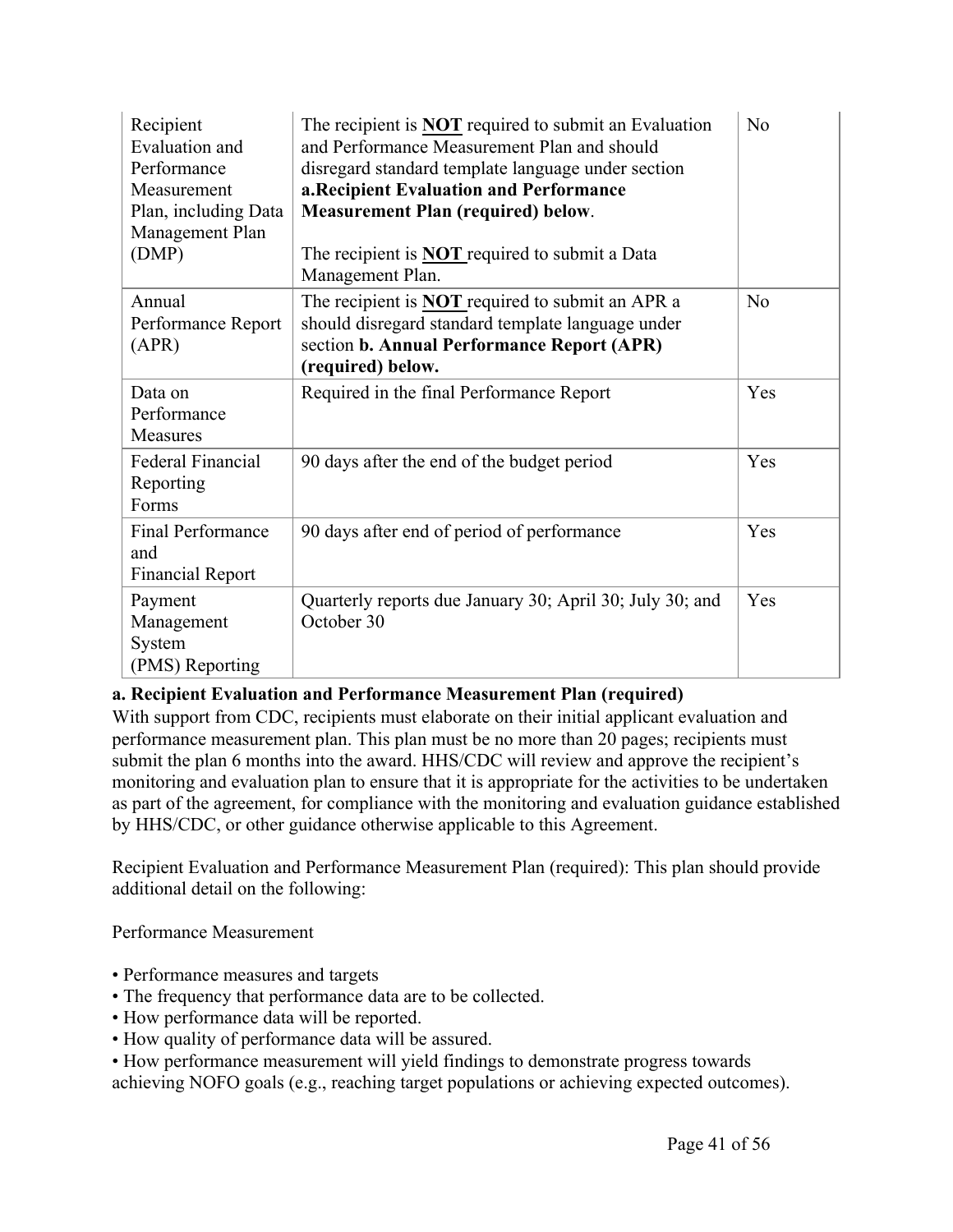- Dissemination channels and audiences.
- Other information requested as determined by the CDC program.

#### Evaluation

- The types of evaluations to be conducted (e.g. process or outcome evaluations).
- The frequency that evaluations will be conducted.
- How evaluation reports will be published on a publicly available website.
- How evaluation findings will be used to ensure continuous quality and program improvement.
- How evaluation will yield findings to demonstrate the value of the NOFO (e.g., effect on
- improving public health outcomes, effectiveness of NOFO, cost-effectiveness or cost-benefit).
- Dissemination channels and audiences.

HHS/CDC or its designee will also undertake monitoring and evaluation of the defined activities within the agreement. The recipient must ensure reasonable access by HHS/CDC or its designee to all necessary sites, documentation, individuals and information to monitor, evaluate and verify the appropriate implementation the activities and use of HHS/CDC funding under this Agreement.

#### **b. Annual Performance Report (APR) (required)**

The recipient must submit the APR via [www.Grantsolutions.gov](http://www.grantsolutions.gov/) no later than 120 days prior to the end of the budget period. This report must not exceed 45 pages excluding administrative reporting. Attachments are not allowed, but web links are allowed.

This report must include the following:

- **Performance Measures:** Recipients must report on performance measures for each budget period and update measures, if needed.
- **Evaluation Results:** Recipients must report evaluation results for the work completed to date (including findings from process or outcome evaluations).
- **Work Plan:** Recipients must update work plan each budget period to reflect any changes in period of performance outcomes, activities, timeline, etc.
- **Successes**
	- o Recipients must report progress on completing activities and progress towards achieving the period of performance outcomes described in the logic model and work plan.
	- o Recipients must describe any additional successes (e.g. identified through evaluation results or lessons learned) achieved in the past year.
	- o Recipients must describe success stories.
- **Challenges**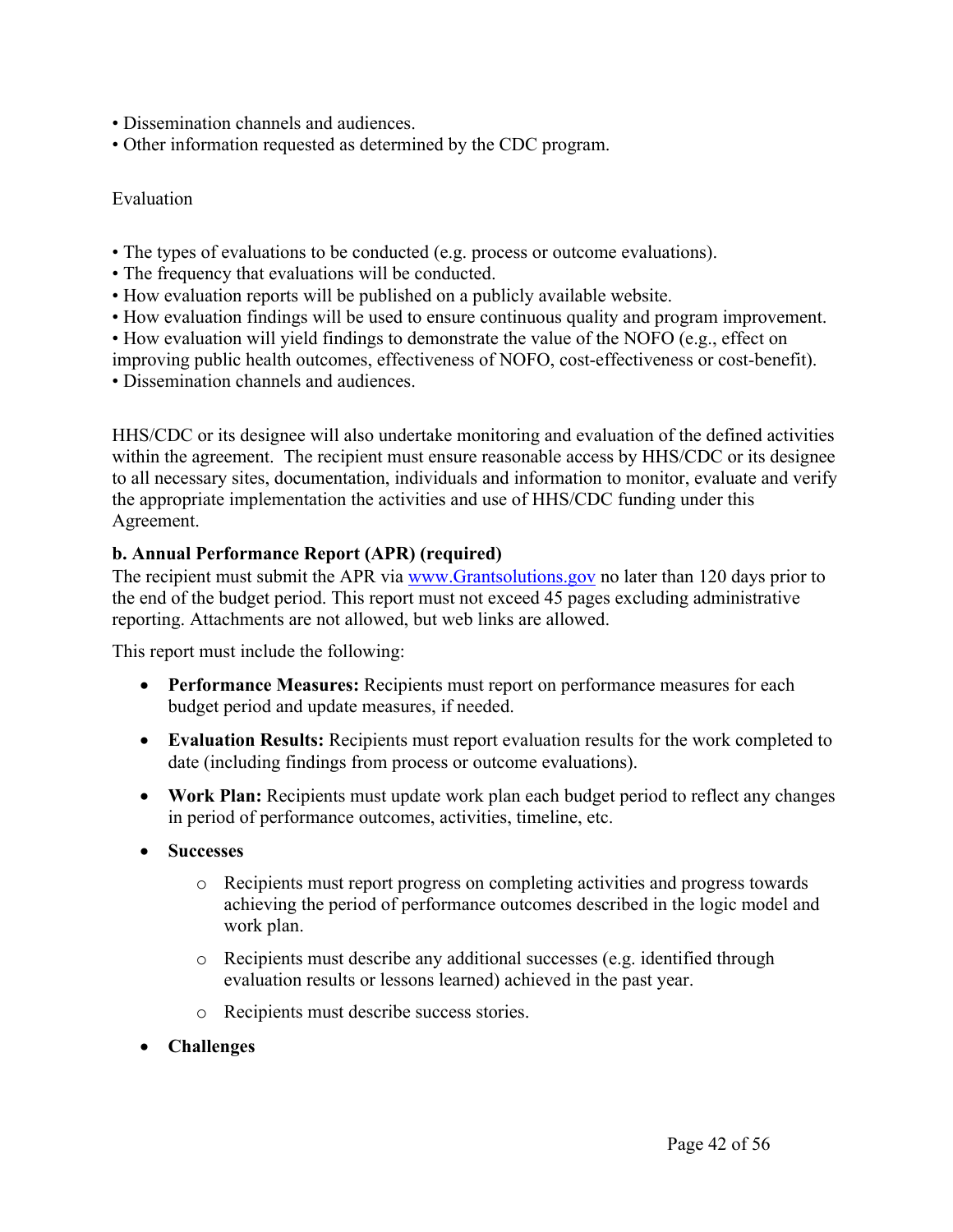- $\circ$  Recipients must describe any challenges that hindered or might hinder their ability to complete the work plan activities and achieve the period of performance outcomes.
- o Recipients must describe any additional challenges (e.g., identified through evaluation results or lessons learned) encountered in the past year.

#### **CDC Program Support to Recipients**

- o Recipients must describe how CDC could help them overcome challenges to complete activities in the work plan and achieving period of performance outcomes.
- **Administrative Reporting** (No page limit)
	- o SF-424A Budget Information-Non-Construction Programs.
	- o Budget Narrative Must use the format outlined in "Content and Form of Application Submission, Budget Narrative" section.
	- o Indirect Cost Rate Agreement.

Carryover of unobligated funds is **NOT** an option given a 1-year period of performance.

The recipients must submit the Annual Performance Report via [www.Grantsolutions.gov](http://www.grantsolutions.gov/) no later than 120 days prior to the end of the budget period.

#### **c. Performance Measure Reporting (optional)**

CDC programs may require more frequent reporting of performance measures than annually in the APR. If this is the case, CDC programs must specify reporting frequency, data fields, and format for recipients at the beginning of the award period.

Recipients are **NOT** required to submit an Annual Performance Report.

Recipients are **NOT** required to submit an Evaluation and Performance Measurement Plan as part of their application or a more detailed Evaluation and Performance Measurement Plan within the first six months of the award.

An evaluation plan will be required as part of the SDOH Accelerator Plan.

### **d. Federal Financial Reporting (FFR) (required)**

The annual FFR form (SF-425) is required and must be submitted 90 days after the end of the budget period through the Payment Management System (PMS). The report must include only those funds authorized and disbursed during the timeframe covered by the report. The final FFR must indicate the exact balance of unobligated funds, and may not reflect any unliquidated obligations. There must be no discrepancies between the final FFR expenditure data and the Payment Management System's (PMS) cash transaction data. Failure to submit the required information by the due date may adversely affect the future funding of the project. If the information cannot be provided by the due date, recipients are required to submit a letter of explanation to OGS and include the date by which the Grants Officer will receive information.

### **e. Final Performance and Financial Report (required)**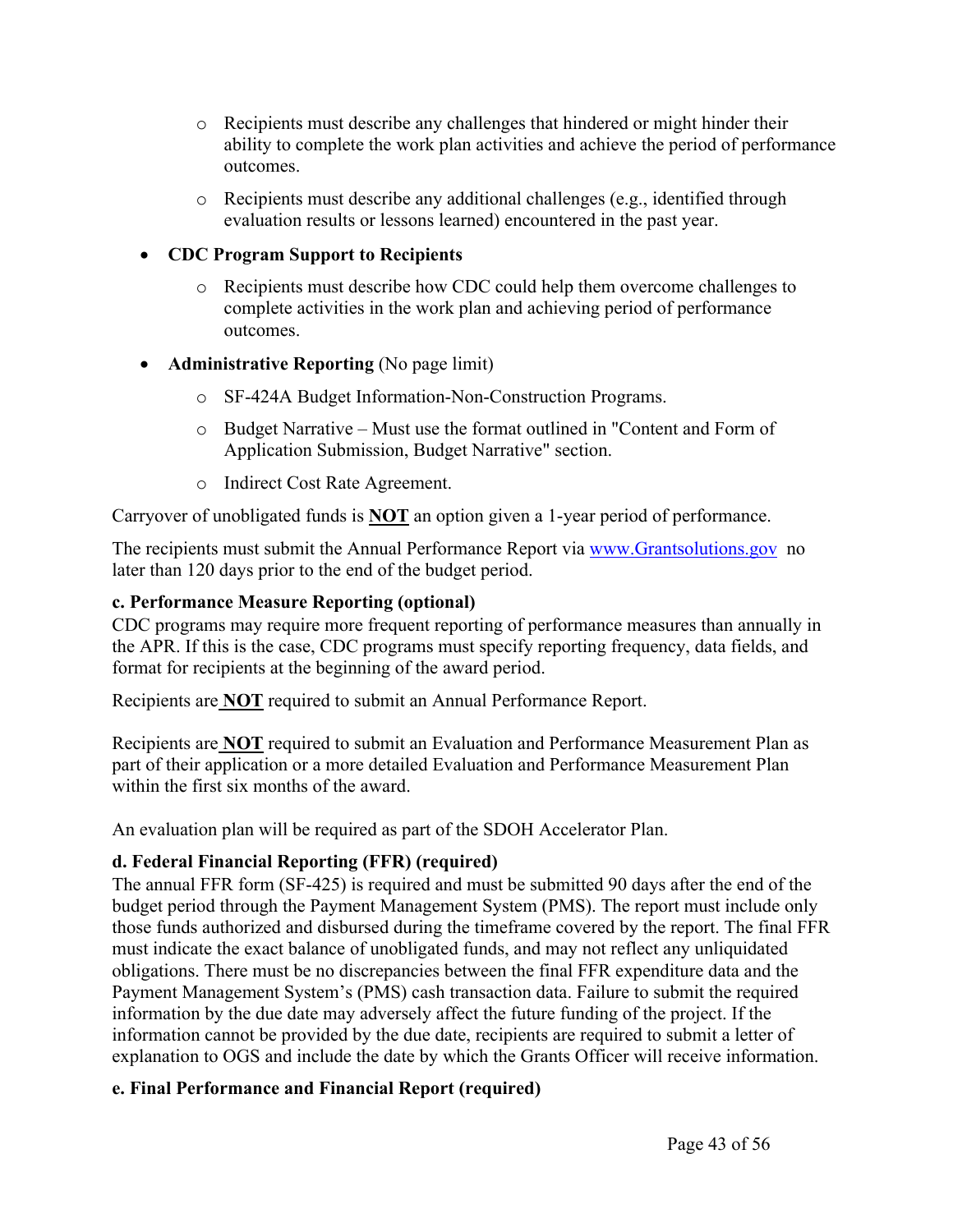The Final Performance Report is due 90 days after the end of the period of performance. The Final FFR is due 90 days after the end of the period of performance and must be submitted through the Payment Management System (PMS). CDC programs must indicate that this report should not exceed 40 pages. This report covers the entire period of performance and can include information previously reported in APRs. At a minimum, this report must include the following:

- Performance Measures Recipients must report final performance data for all process and outcome performance measures.
- Evaluation Results Recipients must report final evaluation results for the period of performance for any evaluations conducted.
- Impact/Results/Success Stories Recipients must use their performance measure results and their evaluation findings to describe the effects or results of the work completed over the project period, and can include some success stories.
- A final Data Management Plan that includes the location of the data collected during the funded period, for example, repository name and link data set(s)
- Additional forms as described in the Notice of Award (e.g., Equipment Inventory Report, Final Invention Statement).

### **Final Performance and Financial Report - Additional Information**

- Challenges/Obstacles Recipients are encouraged to describe any challenges and/or obstacles that hindered their ability to complete the work plan activities and achieve the period of performance outcomes.
- A final Data Management Plan is **NOT** required and standard template language under **e. Final Performance and Financial Report (required)** should be disregarded.
- Recipients will submit their SDOH Accelerator Plan 30 days prior to the end of the period of performance. The SDOH Accelerator Plan must include the following.
- **Background**
	- o Community Background
		- Describe and define the community that the SDOH Accelerator Plan will address. Include any relevant background or historical information that contributes to current health and social community context.
	- o Community Health Issues
		- Identify primary health issues in the community and describe how the recipient used cited data sources to determine primary health issues in the community.
	- o Selected population(s)
		- Describe the population(s) selected and the process by which this population was identified. Include a description of data used to identify selected population(s) (e.g., demographic, geographic, political boundaries, size of population).

# **Partnerships**

o Leadership Team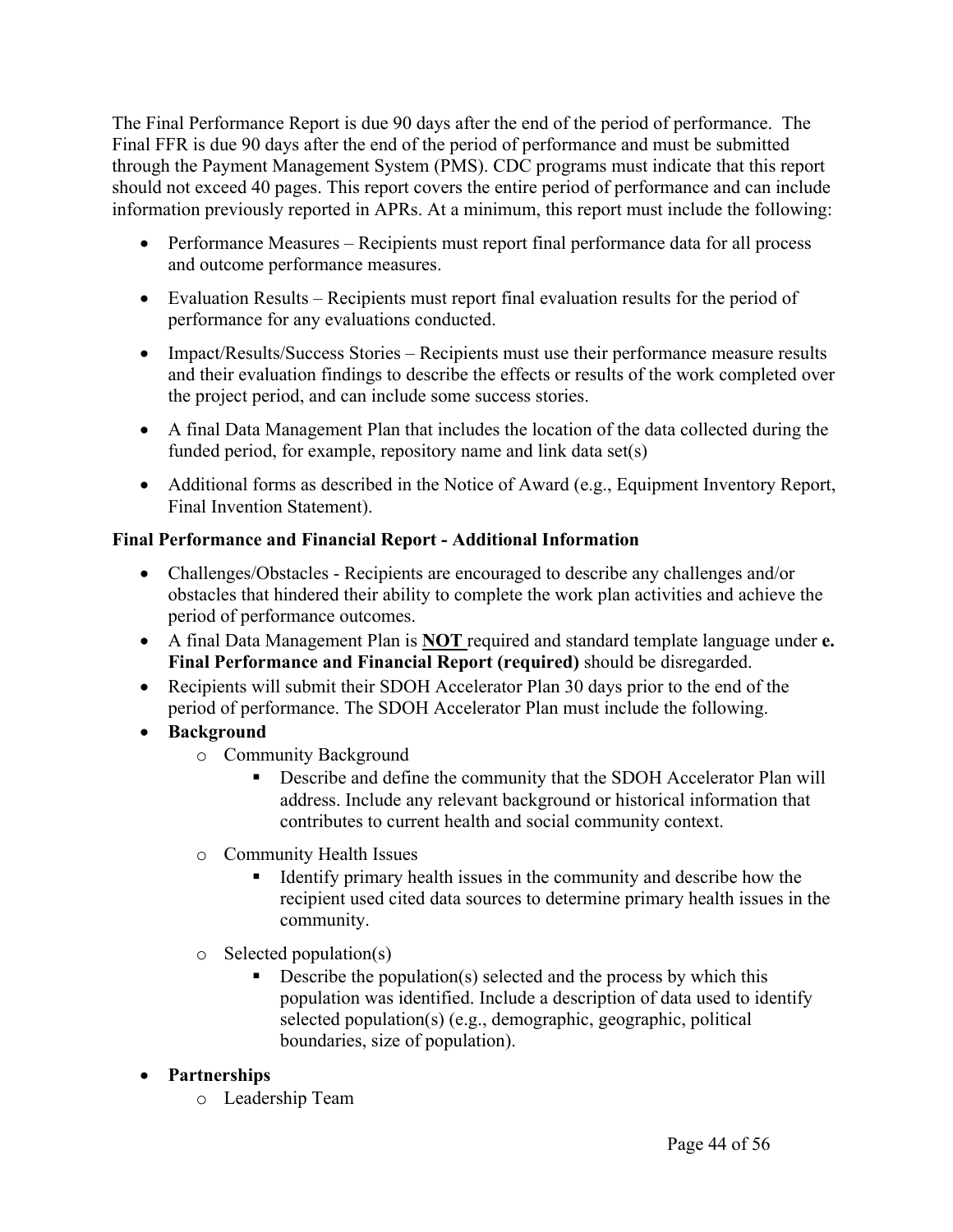- Describe the Leadership Team, including each team member's organizational affiliation, aspect of the community that each member represents, and their role in developing and reviewing the SDOH Accelerator Plan.
- o Multisectoral Partners
	- Describe multisectoral partner roles, responsibilities, and goals.
	- Identify potential missing partners that may contribute to improving SDOH.
	- Describe method used to engage diverse and inclusive existing and new partners in program planning and implementation efforts.
	- Describe new partner linkages and how duplication of services across partners was minimized or avoided.
- o Shared Mission and Goal Statement
	- The Leadership Team will articulate a shared mission statement that represents the purpose of the SDOH Accelerator Plan, with mutually agreed upon goals.

# **Programs and Resources for SDOH**

- o Existing Resources and Programs
	- Describe the existing resources and programs available for the selected population(s). If multisectoral intake and referral systems exist, include a description of how the various programs currently work together.

### **Approach**

- o SDOH Priority areas
	- Describe the selected SDOH priority areas (a minimum of two (2) and provide justification for selecting the priority areas.
- o Outcomes
	- Describe the short-, intermediate, and long-term outcomes that will result from the SDOH strategies and activities.
- o Activities
	- Describe the process for identifying and tailoring approaches to the selected tribe, community, or catchment area.
	- Describe the activities the recipient plans to implement to improve SDOH for the selected population(s).
	- Describe the number and types of evidence-based practices identified and tailored to improve SDOH for the selected population(s).
	- Describe the types of community and systemic barriers encountered and addressed during the plan development process.
	- Describe how policy, systems, environmental, programmatic and infrastructure activities build on each other to sustain health improvements and the achievement of selected outcomes.
- o Anticipated reach of the activities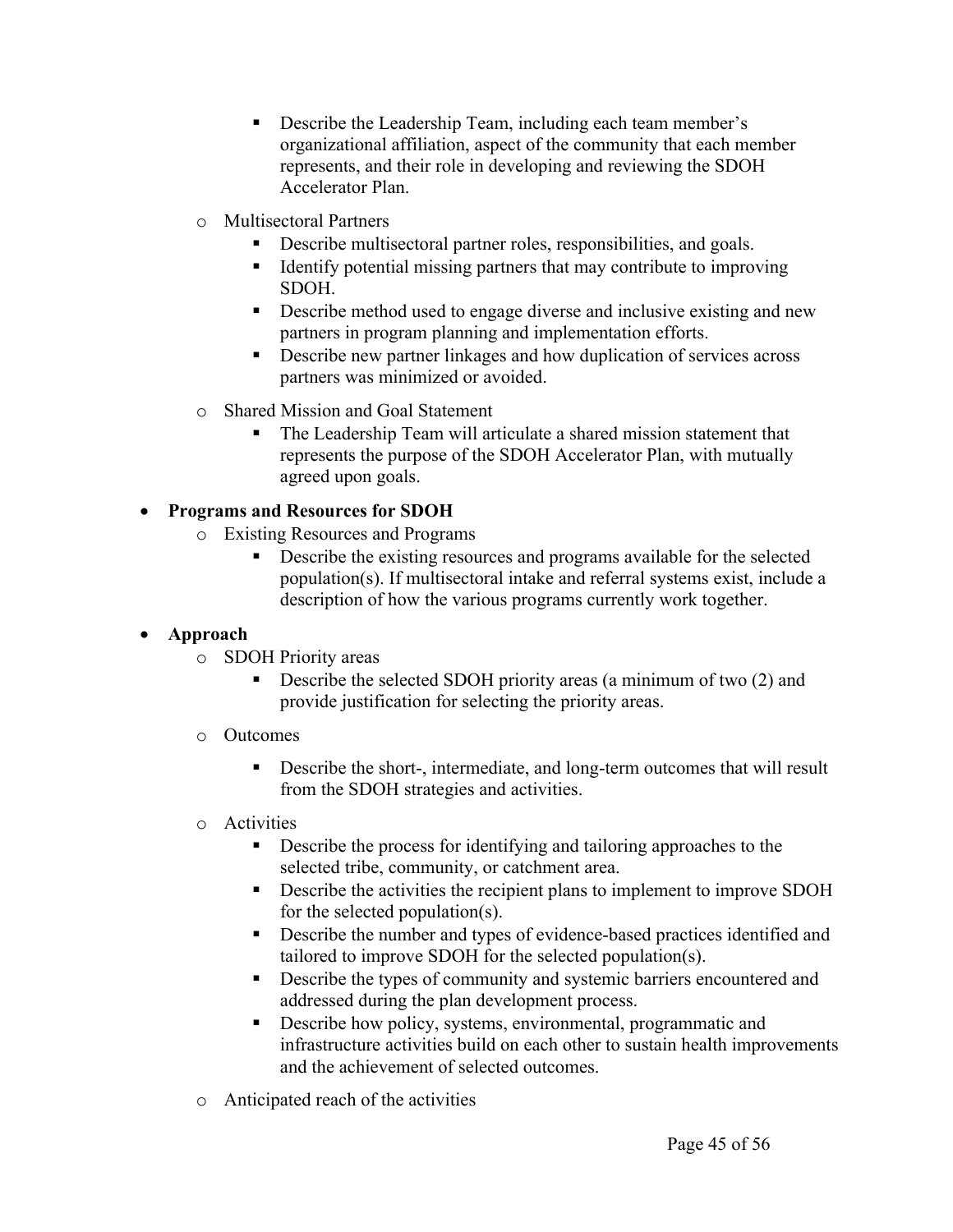- Describe the potential reach of the activities for the selected population(s).
- o Anticipated policy, systems, environmental, programmatic and infrastructure outcomes
	- Describe sustainable outcomes that will result from implementation of the SDOH Accelerator Plan strategies and activities.

#### o **Evaluation of the SDOH Accelerator Plan**

- o Describe the evaluation purpose, goals, evaluation questions, data collection and methods.
- o Describe how the recipient will measure outcomes of the SDOH Accelerator Plan strategies and outcomes, with particular focus on the social and public health impact on the selected population(s).

#### o **Data Integration**

- o Describe existing data sources across partners.
- o Describe process for monitoring and integrating data elements to create a comprehensive system for tracking selected population(s) resource utilization.

#### o **Responsible Party**

o Describe how each partner will participate in the planning, implementation, and reporting process.

#### o **Implementation Plan**

- o Provide a budget for implementing the strategies and activities.
- o Provide a work plan with a timeline to complete proposed strategies and activities.

#### o **Sustainability/Funding Strategy**

- o Describe strategies to expand, diversify, and sustain implementation efforts, including funding.
- o **Success Story** (*The success story may be submitted up to 90 days after the end of the period of performance*)
	- o Complete a success story on establishing, expanding, and coordinating multisector partners. The success story is required to include the following components.
		- $\blacksquare$  Title
		- **Problem/Issue**
		- Approach
		- **Achievements and Impact**
		- Challenges
		- **Lessons Learned**
		- Future Direction

Recipients can use CDC's National Center for Chronic Disease Prevention and Health Promotion's (NCCDPHP) Success Stories [application](https://www.cdc.gov/chronicdisease/programs-impact/success-stories/index.htm) to create the success story. This free tool provides step-by-step instructions to create a professionally designed 1-page success story.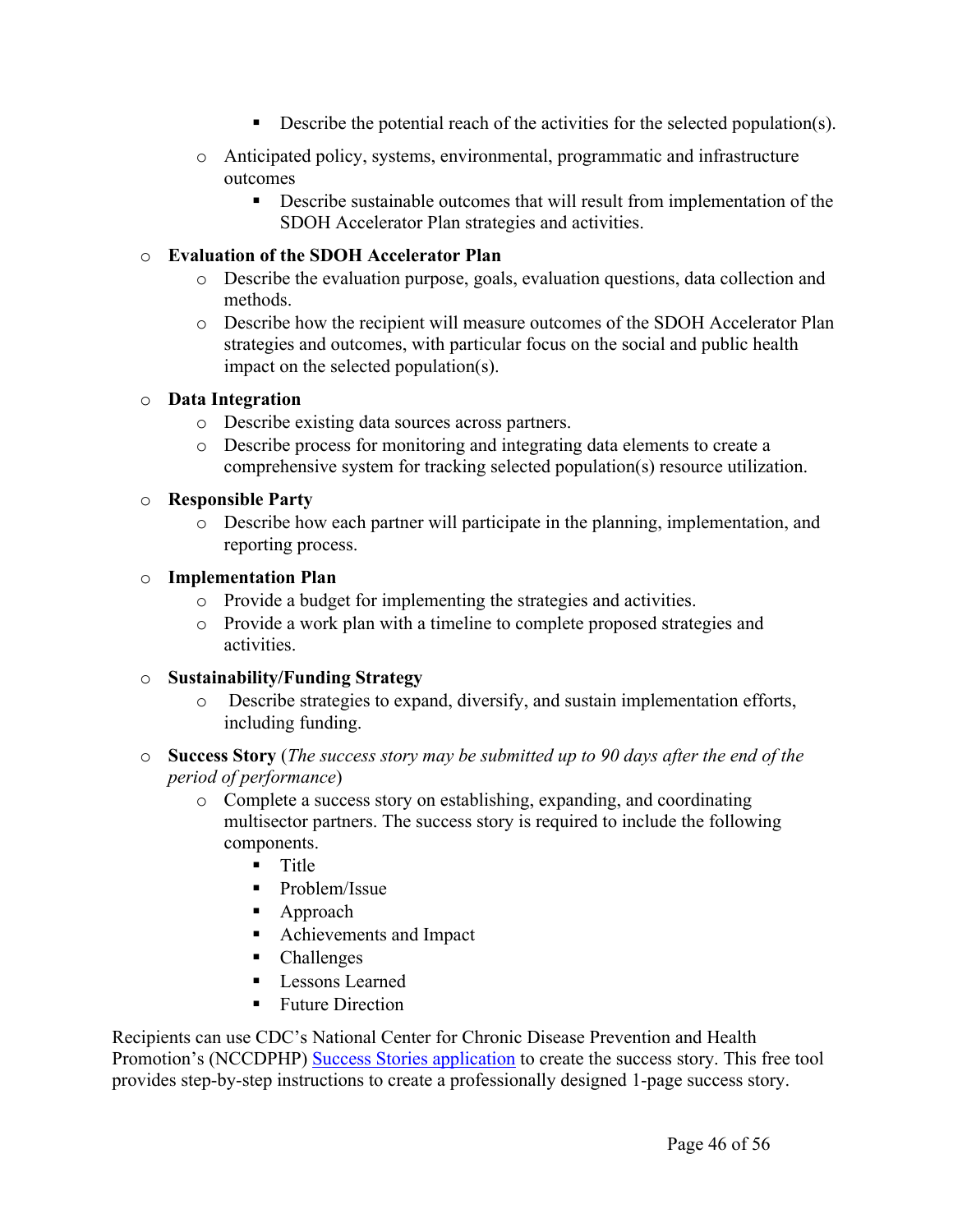### **4. Federal Funding Accountability and Transparency Act of 2006 (FFATA)**

Federal Funding Accountability and Transparency Act of 2006 (FFATA), P.L. 109–282, as amended by section 6202 of P.L. 110–252 requires full disclosure of all entities and organizations receiving Federal funds including awards, contracts, loans, other assistance, and payments through a single publicly accessible Web site, [http://www.USASpending.gov.](http://www.usaspending.gov/)

Compliance with this law is primarily the responsibility of the Federal agency. However, two elements of the law require information to be collected and reported by applicants: 1) information on executive compensation when not already reported through the SAM, and 2) similar information on all sub-awards/subcontracts/consortiums over \$25,000.

For the full text of the requirements under the FFATA and HHS guidelines, go to:

- [https://www.gpo.gov/fdsys/pkg/PLAW-109publ282/pdf/PLAW-109publ282.pdf,](https://www.gpo.gov/fdsys/pkg/PLAW-109publ282/pdf/PLAW-109publ282.pdf)
- https://www. [fsrs.gov/documents](https://www.fsrs.gov/documents/ffata_legislation_110_252.pdf) /ffata\_legislation\_110\_252.pdf
- [http://www.hhs.gov/grants/grants/grants-policies-regulations/index.html#FFATA.](http://www.hhs.gov/grants/grants/grants-policies-regulations/index.html#FFATA)

### **5. Reporting of Foreign Taxes (International/Foreign projects only)**

A. Valued Added Tax (VAT) and Customs Duties – Customs and import duties, consular fees, customs surtax, valued added taxes, and other related charges are hereby authorized as an allowable cost for costs incurred for non-host governmental entities operating where no applicable tax exemption exists. This waiver does not apply to countries where a bilateral agreement (or similar legal document) is already in place providing applicable tax exemptions and it is not applicable to Ministries of Health. Successful applicants will receive information on VAT requirements via their Notice of Award.

B. The U.S. Department of State requires that agencies collect and report information on the amount of taxes assessed, reimbursed and not reimbursed by a foreign government against commodities financed with funds appropriated by the U.S. Department of State, Foreign Operations and Related Programs Appropriations Act (SFOAA) ("United States foreign assistance funds"). Outlined below are the specifics of this requirement:

1) Annual Report: The recipient must submit a report on or before November 16 for each foreign country on the amount of foreign taxes charged, as of September 30 of the same year, by a foreign government on commodity purchase transactions valued at 500 USD or more financed with United States foreign assistance funds under this grant during the prior United States fiscal year (October 1 – September 30), and the amount reimbursed and unreimbursed by the foreign government. [Reports are required even if the recipient did not pay any taxes during the reporting period.]

2) Quarterly Report: The recipient must quarterly submit a report on the amount of foreign taxes charged by a foreign government on commodity purchase transactions valued at 500 USD or more financed with United States foreign assistance funds under this grant. This report shall be submitted no later than two weeks following the end of each quarter: April 15, July 15, October 15 and January 15.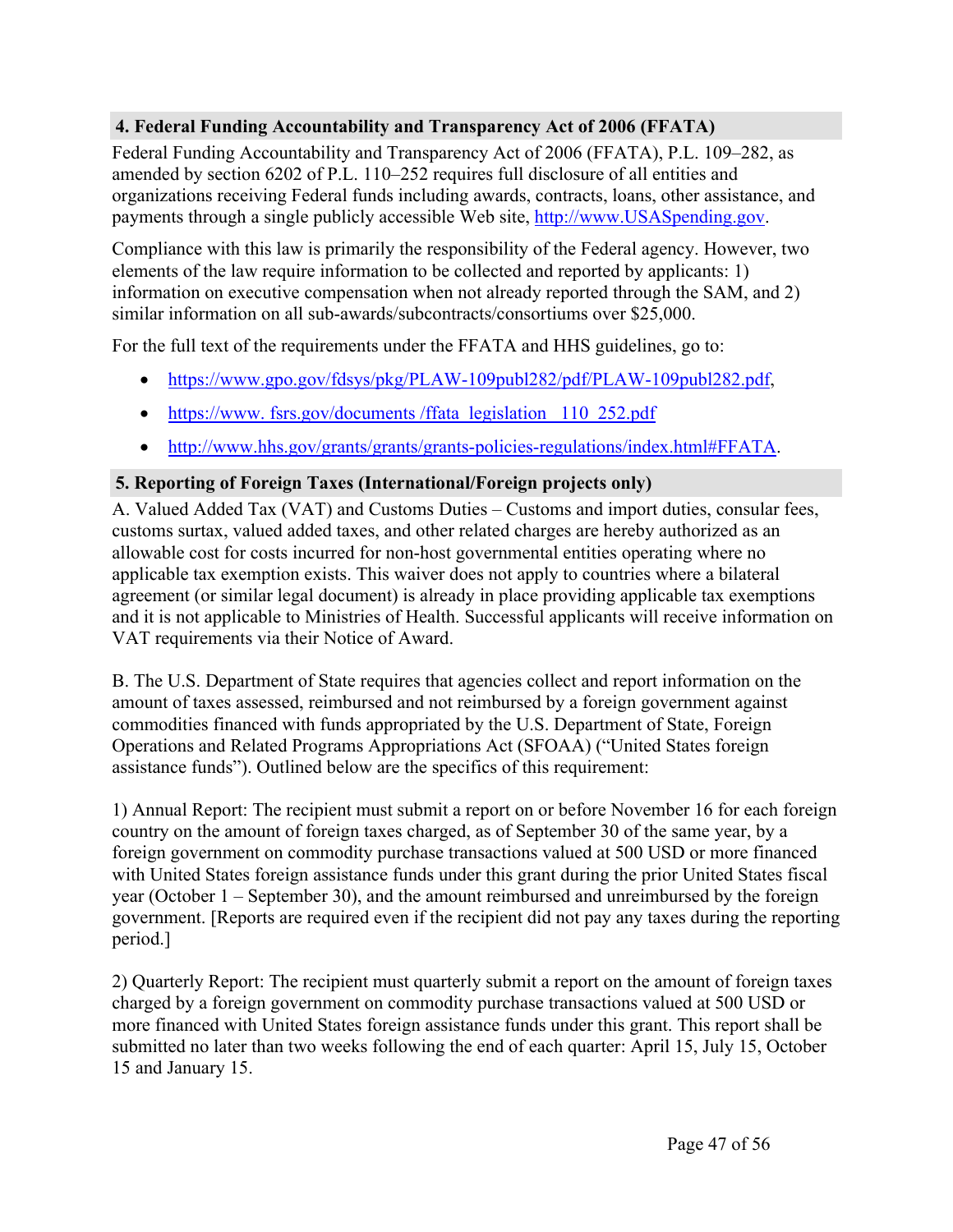3) Terms: For purposes of this clause:

"Commodity" means any material, article, supplies, goods, or equipment;

"Foreign government" includes any foreign government entity;

"Foreign taxes" means value-added taxes and custom duties assessed by a foreign government on a commodity. It does not include foreign sales taxes.

4) Where: Submit the reports to the Director and Deputy Director of the CDC office in the country(ies) in which you are carrying out the activities associated with this cooperative agreement. In countries where there is no CDC office, send reports to  $VAT$ reporting@cdc.gov.

5) Contents of Reports: The reports must contain:

- a. recipient name;
- b. contact name with phone, fax, and e-mail;
- c. agreement number(s) if reporting by agreement(s);
- d. reporting period;
- e. amount of foreign taxes assessed by each foreign government;
- f. amount of any foreign taxes reimbursed by each foreign government;
- g. amount of foreign taxes unreimbursed by each foreign government.

6) Subagreements. The recipient must include this reporting requirement in all applicable subgrants and other subagreements.

#### **6. Termination**

CDC may impose other enforcement actions in accordance with 45 CFR 75.371- Remedies for Noncompliance, as appropriate.

The Federal award may be terminated in whole or in part as follows:

(1) By the HHS awarding agency or pass-through entity, if the non-Federal entity fails to comply with the terms and conditions of the award;

(2) By the HHS awarding agency or pass-through entity for cause;

(3) By the HHS awarding agency or pass-through entity with the consent of the non-Federal entity, in which case the two parties must agree upon the termination conditions, including the effective date and, in the case of partial termination, the portion to be terminated; or

(4) By the non-Federal entity upon sending to the HHS awarding agency or pass-through entity written notification setting forth the reasons for such termination, the effective date, and, in the case of partial termination, the portion to be terminated. However, if the HHS awarding agency or pass-through entity determines in the case of partial termination that the reduced or modified portion of the Federal award or subaward will not accomplish the purposes for which the Federal award was made, the HHS awarding agency or pass-through entity may terminate the Federal award in its entirety.

#### <span id="page-48-0"></span>**G. Agency Contacts**

CDC encourages inquiries concerning this notice of funding opportunity.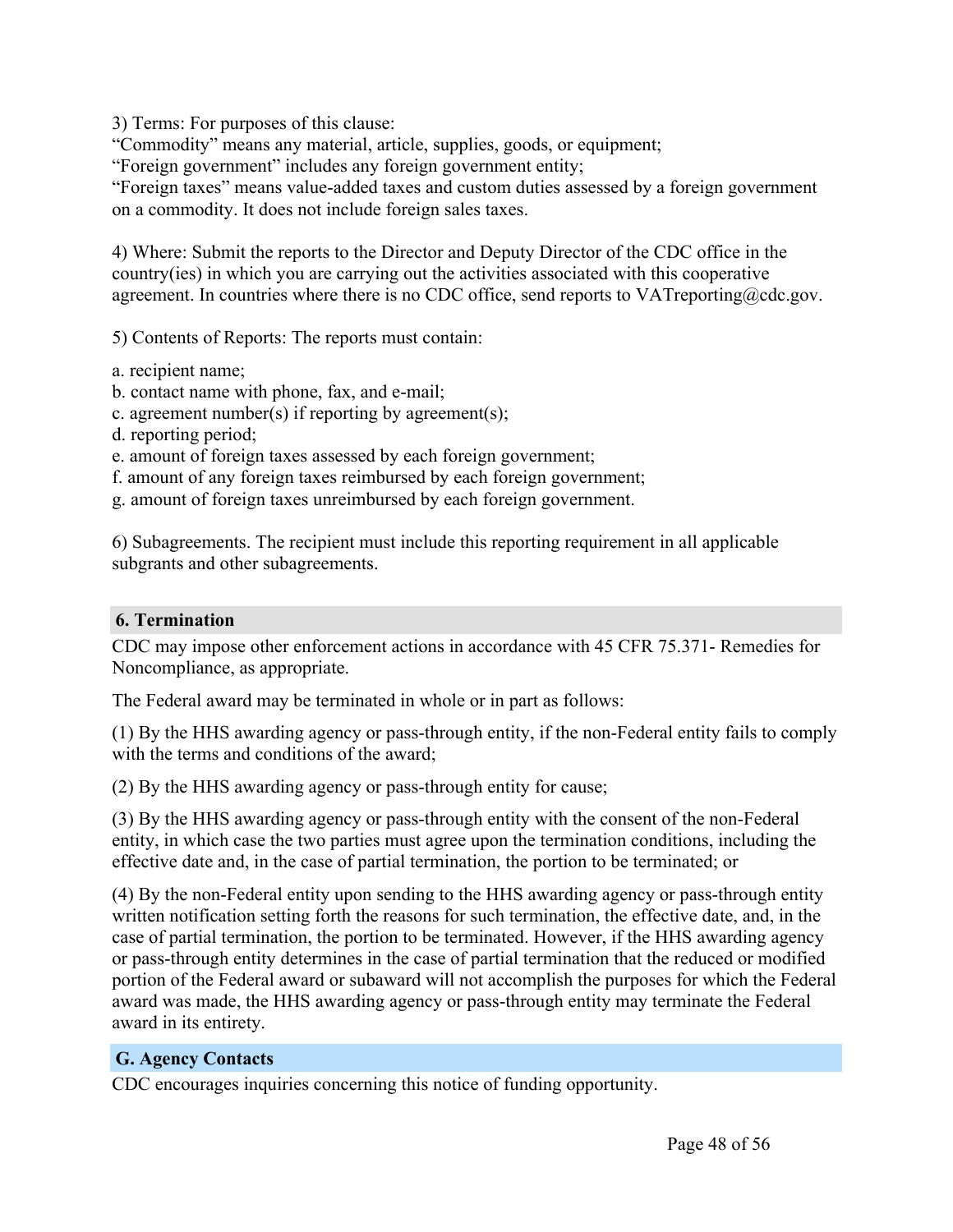#### **Program Office Contact**

#### **For programmatic technical assistance,** contact:

First Name: Brigette Last Name: Ulin Project Officer Department of Health and Human Services Centers for Disease Control and Prevention

Address: National Center for Chronic Disease Prevention and Health Promotion Division of Population Health

Telephone: 770-488-5395 Email: SDOHAccelerator@cdc.gov

#### **Grants Staff Contact**

For **financial, awards management, or budget assistance,** contact:

First Name: Pamela Last Name: Render Grants Management Specialist Department of Health and Human Services Office of Grants Services

Address: 2920 Brandywine Rd Atlanta, GA 30341

Telephone: 770-488-2712

Email: plr3@cdc.gov For assistance with **submission difficulties related to** [www.grants.gov,](https://www.grants.gov/) contact the Contact Center by phone at 1-800-518-4726.

Hours of Operation: 24 hours a day, 7 days a week, except on federal holidays.

<span id="page-49-0"></span>CDC Telecommunications for persons with hearing loss is available at: TTY 1-888-232-6348 **H. Other Information**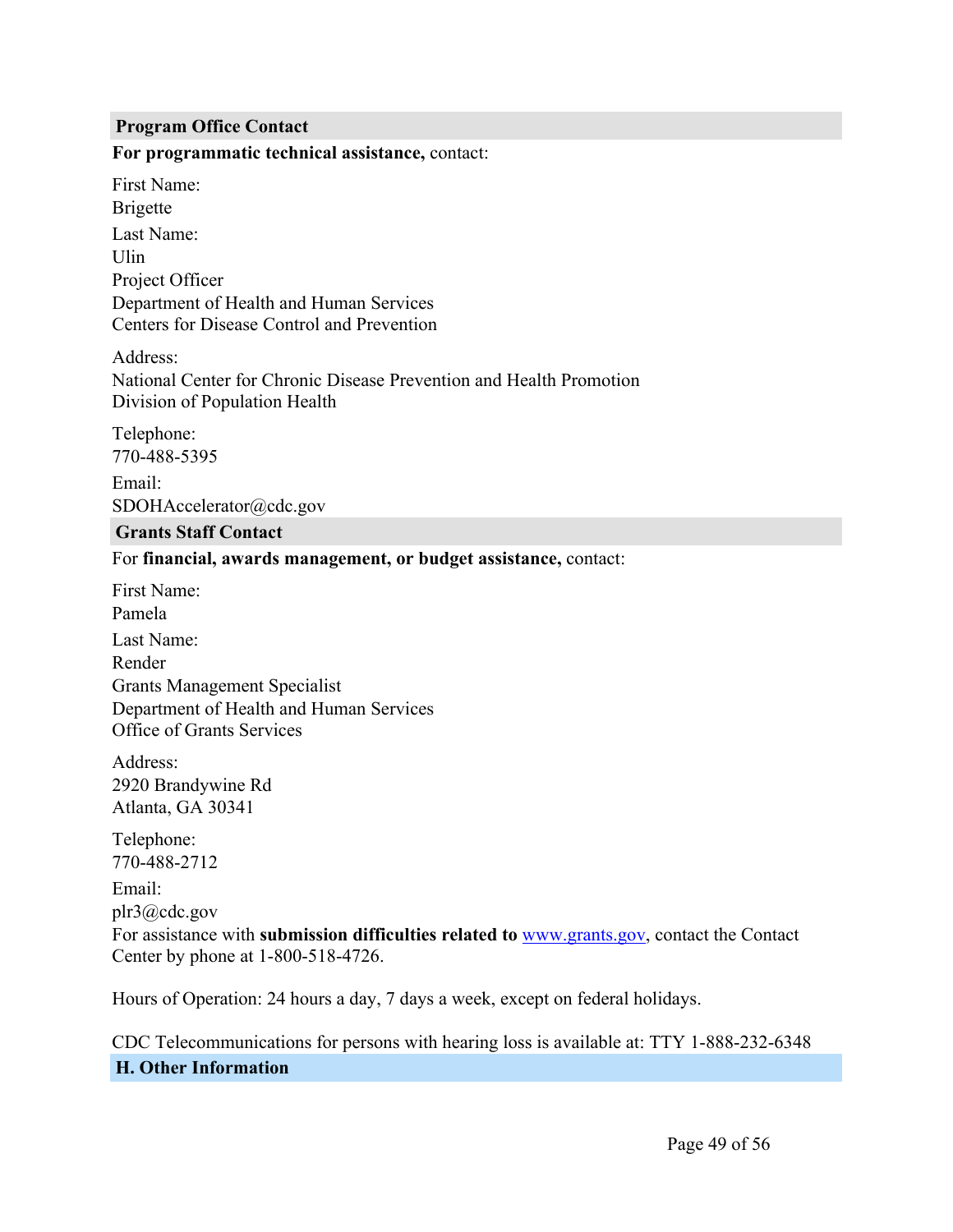Following is a list of acceptable attachments **applicants** can upload as PDF files as part of their application at [www.grants.gov](https://www.grants.gov/). Applicants may not attach documents other than those listed; if other documents are attached, applications will not be reviewed.

- Project Abstract
- Project Narrative
- Budget Narrative
- Report on Programmatic, Budgetary and Commitment Overlap
- Table of Contents for Entire Submission

For international NOFOs:

- $\bullet$  SF424
- $\bullet$  SF424A
- Funding Preference Deliverables

Optional attachments, as determined by CDC programs: Resumes / CVs

Position descriptions

Letters of Support

Organization Charts

Indirect Cost Rate, if applicable

Bona Fide Agent status documentation, if applicable

#### **Other Attachments**

- The applicant is required to submit a letter of support that describes how they will collaborate with relevant the health care providers i.e. Federal Qualified Health Centers, hospitals, insurance plans, Medicaid, Medicare). The letter (s) must be signed by the applicant and the related partners organizational leader. Applicants must name the file **"Healthcare Sector\_Letter\_of\_Support"** and upload it to [www.grants.gov.](http://www.grants.gov/)
- The applicant is required to submit at least four letters of support from Leadership Team members detailing their commitment to the development of the SDOH Accelerator Plan. The applicant will name the file "**Leadership\_Team\_Letters\_of\_Support**" and upload it to [www.grants.gov.](http://www.grants.gov/)
- If the applicant is **NOT** a health department, the applicant is required to submit a letter of participation from the community's jurisdictional health authority outlining their specific role in the development of the SDOH accelerator plan and their relationship to the "Community Health Needs Assessment (CHA)". The applicant will name the file "**Health\_Authority\_Letter\_of\_Participation**" and upload it to [www.grants.gov.](http://www.grants.gov)
- To ensure that applicants proposed SDOH Accelerator Planning activities are not duplicative of current ongoing CDC programs; in the event CDC funded state and/or local programs exist, applicants are required to submit at least one letter of support that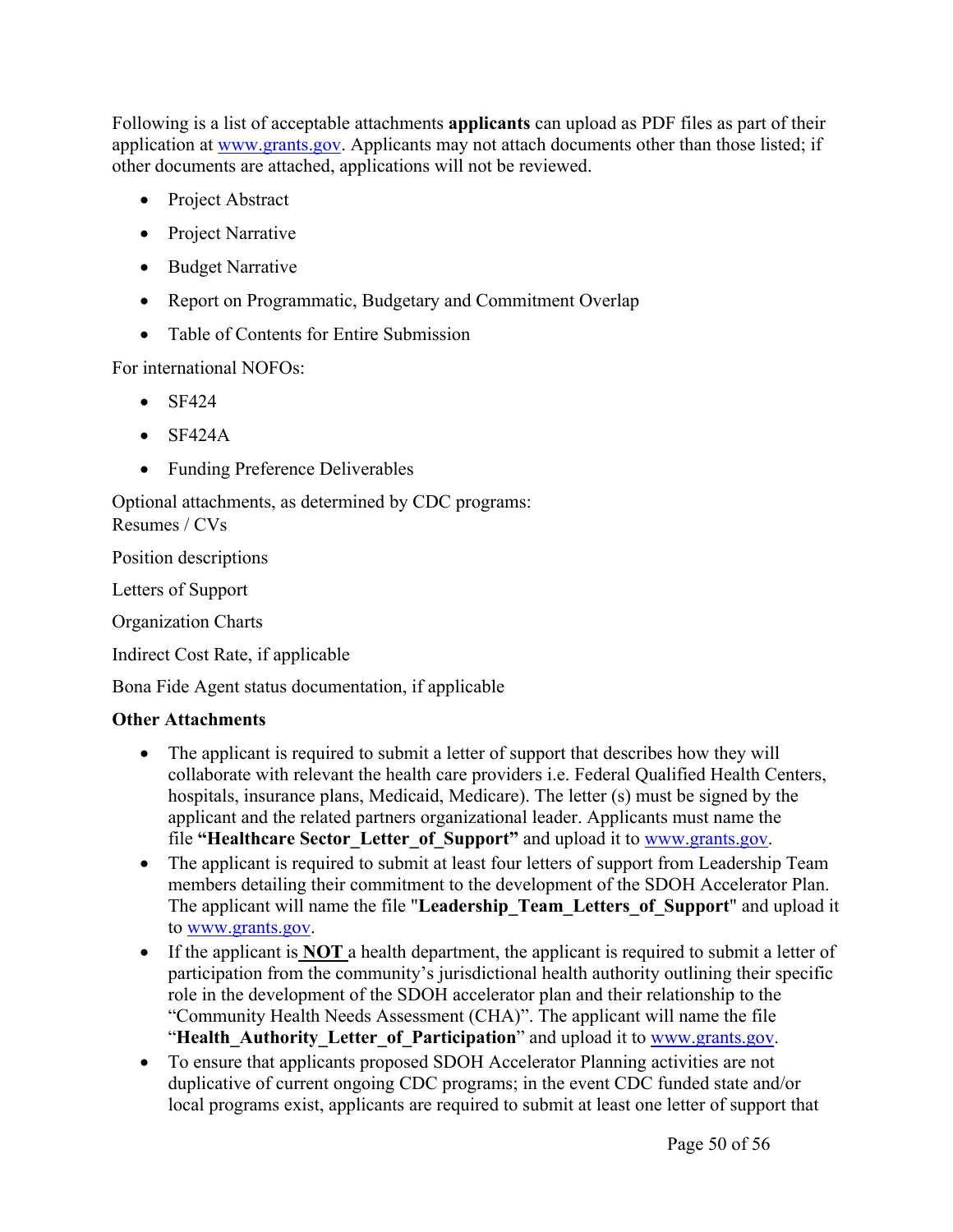describes how they will collaborate with CDC-funded chronic disease prevention program(s) as appropriate. The letter(s) must be signed by the applicant and the program director of the CDC-funded program. Applicants must name the file "**CDC\_Letter\_of\_Support**" and upload it to [www.grants.gov](http://www.grants.gov/).

- The applicant should provide a staffing plan, including an organizational chart, CVs/resumes, position descriptions and project management structure that will be sufficient to meet the goals of the proposed project. Applicants must name the files "**Organizational\_Chart**," "**Resumes,**" "**Position\_Descriptions**," and "Project Management Structure" and upload them to [www.grants.gov](http://www.grants.gov).
- Applicants must be physically located and operate in the state, tribe, locality, or territory for which work is proposed. Applicants must provide a statement that identifies and defines the community in which the applicant will do the proposed work. This documentation must be labeled "**Proposed\_Work\_Statement**" and uploaded as a PDF file at [www.grants.gov.](http://www.grants.gov)

# <span id="page-51-0"></span>**I. Glossary**

**Activities:** The actual events or actions that take place as a part of the program.

### **Administrative and National Policy Requirements, Additional Requirements**

**(ARs):** Administrative requirements found in 45 CFR Part 75 and other requirements mandated by statute or CDC policy. All ARs are listed in the Template for CDC programs. CDC programs must indicate which ARs are relevant to the NOFO; recipients must comply with the ARs listed in the NOFO. To view brief descriptions of relevant provisions,

see [.https://www.cdc.gov/grants/additional-requirements/index.html.](https://www.cdc.gov/grants/additional-requirements/index.html) Note that 2 CFR 200 supersedes the administrative requirements (A-110  $\&$  A-102), cost principles (A-21, A-87  $\&$  A-122) and audit requirements (A-50, A-89 & A-133).

**Approved but Unfunded:** Approved but unfunded refers to applications recommended for approval during the objective review process; however, they were not recommended for funding by the program office and/or the grants management office.

**Assistance Listings:** A government-wide collection of federal programs, projects, services, and activities that provide assistance or benefits to the American public.

**Assistance Listings Number:** A unique number assigned to each program and NOFO throughout its lifecycle that enables data and funding tracking and transparency

**Award:** Financial assistance that provides support or stimulation to accomplish a public purpose. Awards include grants and other agreements (e.g., cooperative agreements) in the form of money, or property in lieu of money, by the federal government to an eligible applicant.

**Budget Period or Budget Year:** The duration of each individual funding period within the project period. Traditionally, budget periods are 12 months or 1 year.

**Carryover:** Unobligated federal funds remaining at the end of any budget period that, with the approval of the GMO or under an automatic authority, may be carried over to another budget period to cover allowable costs of that budget period either as an offset or additional authorization. Obligated but liquidated funds are not considered carryover.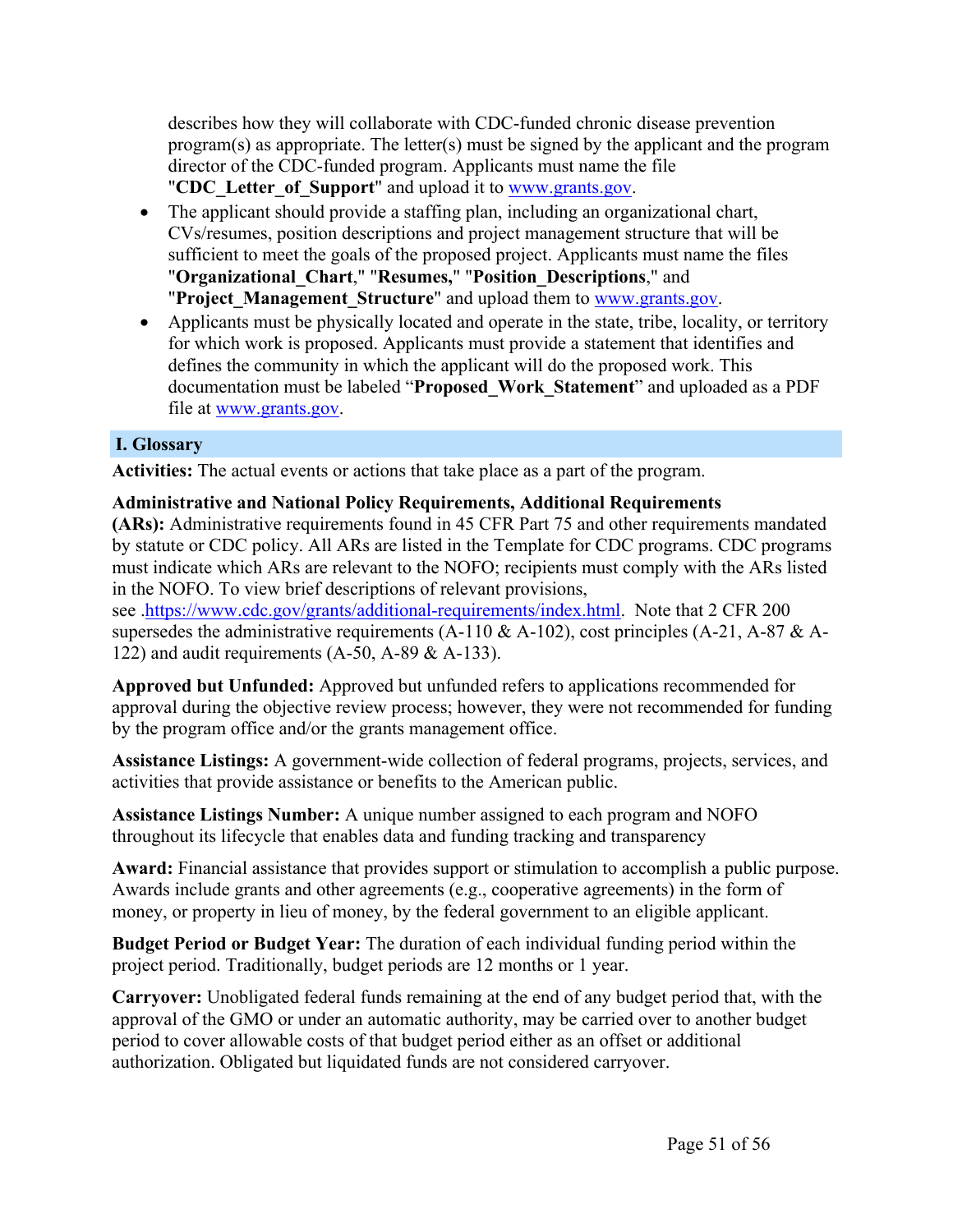**Competing Continuation Award:** A financial assistance mechanism that adds funds to a grant and adds one or more budget periods to the previously established period of performance (i.e., extends the "life" of the award).

**Continuous Quality Improvement:** A system that seeks to improve the provision of services with an emphasis on future results.

**Contracts:** An award instrument used to acquire (by purchase, lease, or barter) property or services for the direct benefit or use of the Federal Government.

**Cooperative Agreement:** A financial assistance award with the same kind of interagency relationship as a grant except that it provides for substantial involvement by the federal agency funding the award. Substantial involvement means that the recipient can expect federal programmatic collaboration or participation in carrying out the effort under the award.

**Cost Sharing or Matching:** Refers to program costs not borne by the Federal Government but by the recipients. It may include the value of allowable third-party, in-kind contributions, as well as expenditures by the recipient.

**Direct Assistance:** A financial assistance mechanism, which must be specifically authorized by statute, whereby goods or services are provided to recipients in lieu of cash. DA generally involves the assignment of federal personnel or the provision of equipment or supplies, such as vaccines. DA is primarily used to support payroll and travel expenses of CDC employees assigned to state, tribal, local, and territorial (STLT) health agencies that are recipients of grants and cooperative agreements. Most legislative authorities that provide financial assistance to STLT health agencies allow for the use of DA. [https://www.cdc.gov/grants/additional](https://www.cdc.gov/grants/additional-requirements/index.html)[requirements/index.html.](https://www.cdc.gov/grants/additional-requirements/index.html)

**Evaluation (program evaluation):** The systematic collection of information about the activities, characteristics, and outcomes of programs (which may include interventions, policies, and specific projects) to make judgments about that program, improve program effectiveness, and/or inform decisions about future program development.

**Evaluation Plan:** A written document describing the overall approach that will be used to guide an evaluation, including why the evaluation is being conducted, how the findings will likely be used, and the design and data collection sources and methods. The plan specifies what will be done, how it will be done, who will do it, and when it will be done. The NOFO evaluation plan is used to describe how the recipient and/or CDC will determine whether activities are implemented appropriately and outcomes are achieved.

**Federal Funding Accountability and Transparency Act of 2006 (FFATA):** Requires that information about federal awards, including awards, contracts, loans, and other assistance and payments, be available to the public on a single website at [www.USAspending.gov](http://www.usaspending.gov/).

**Fiscal Year:** The year for which budget dollars are allocated annually. The federal fiscal year starts October 1 and ends September 30.

**Grant:** A legal instrument used by the federal government to transfer anything of value to a recipient for public support or stimulation authorized by statute. Financial assistance may be money or property. The definition does not include a federal procurement subject to the Federal Acquisition Regulation; technical assistance (which provides services instead of money); or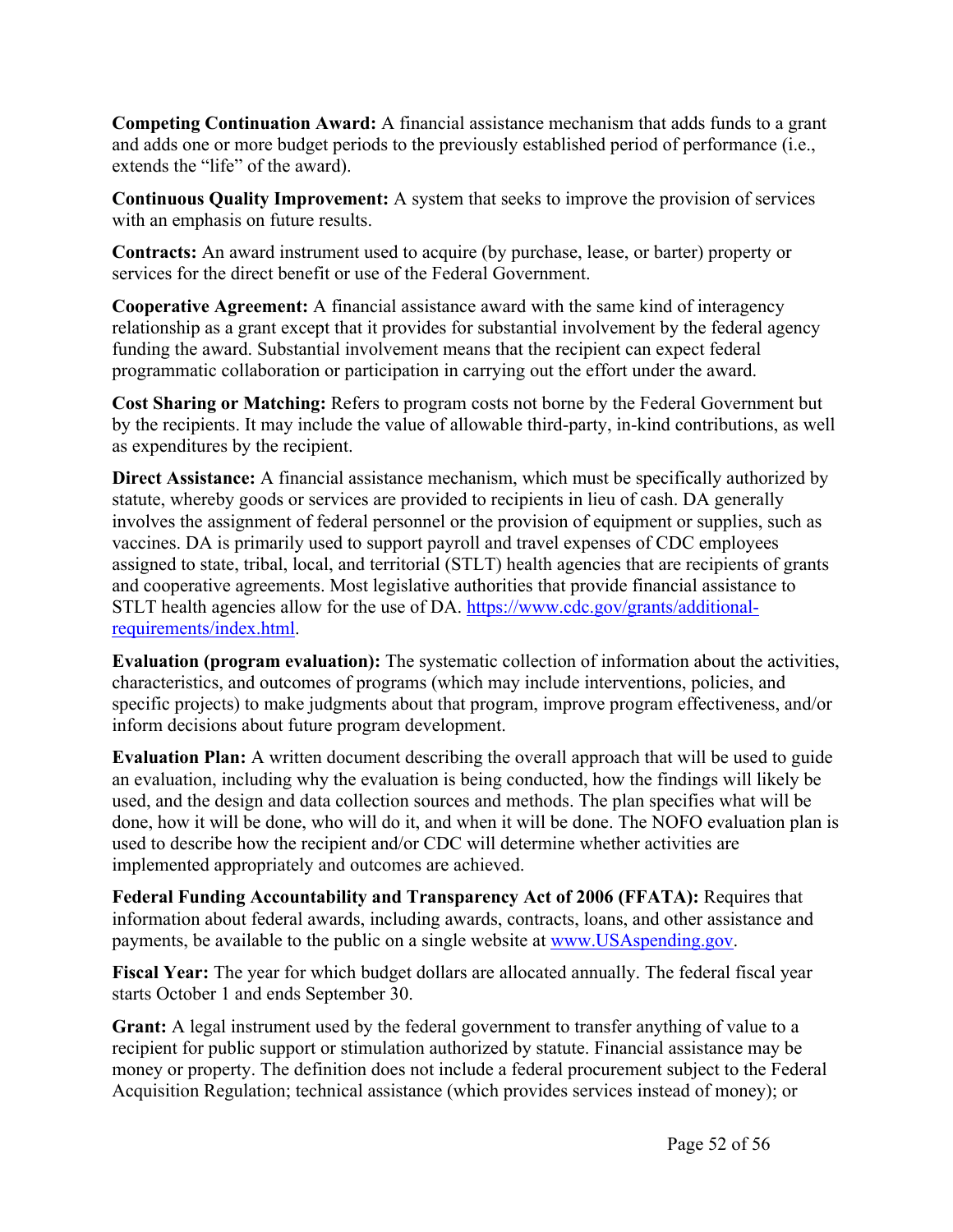assistance in the form of revenue sharing, loans, loan guarantees, interest subsidies, insurance, or direct payments of any kind to a person or persons. The main difference between a grant and a cooperative agreement is that in a grant there is no anticipated substantial programmatic involvement by the federal government under the award.

**Grants.gov:** A "storefront" web portal for electronic data collection (forms and reports) for federal grant-making agencies at [www.grants.gov](https://www.grants.gov/).

**Grants Management Officer (GMO):** The individual designated to serve as the HHS official responsible for the business management aspects of a particular grant(s) or cooperative agreement(s). The GMO serves as the counterpart to the business officer of the recipient organization. In this capacity, the GMO is responsible for all business management matters associated with the review, negotiation, award, and administration of grants and interprets grants administration policies and provisions. The GMO works closely with the program or project officer who is responsible for the scientific, technical, and programmatic aspects of the grant.

**Grants Management Specialist (GMS):** A federal staff member who oversees the business and other non-programmatic aspects of one or more grants and/or cooperative agreements. These activities include, but are not limited to, evaluating grant applications for administrative content and compliance with regulations and guidelines, negotiating grants, providing consultation and technical assistance to recipients, post-award administration and closing out grants.

**Health Disparities:** Differences in health outcomes and their determinants among segments of the population as defined by social, demographic, environmental, or geographic category.

**Health Equity:** Striving for the highest possible standard of health for all people and giving special attention to the needs of those at greatest risk of poor health, based on social conditions.

**Health Inequities:** Systematic, unfair, and avoidable differences in health outcomes and their determinants between segments of the population, such as by socioeconomic status (SES), demographics, or geography.

**Healthy People 2030:** National health objectives aimed at improving the health of all Americans by encouraging collaboration across sectors, guiding people toward making informed health decisions, and measuring the effects of prevention activities.

**Inclusion:** Both the meaningful involvement of a community's members in all stages of the program process and the maximum involvement of the target population that the intervention will benefit. Inclusion ensures that the views, perspectives, and needs of affected communities, care providers, and key partners are considered.

**Indirect Costs:** Costs that are incurred for common or joint objectives and not readily and specifically identifiable with a particular sponsored project, program, or activity; nevertheless, these costs are necessary to the operations of the organization. For example, the costs of operating and maintaining facilities, depreciation, and administrative salaries generally are considered indirect costs.

**Letter of Intent (LOI):** A preliminary, non-binding indication of an organization's intent to submit an application.

**Lobbying:** Direct lobbying includes any attempt to influence legislation, appropriations, regulations, administrative actions, executive orders (legislation or other orders), or other similar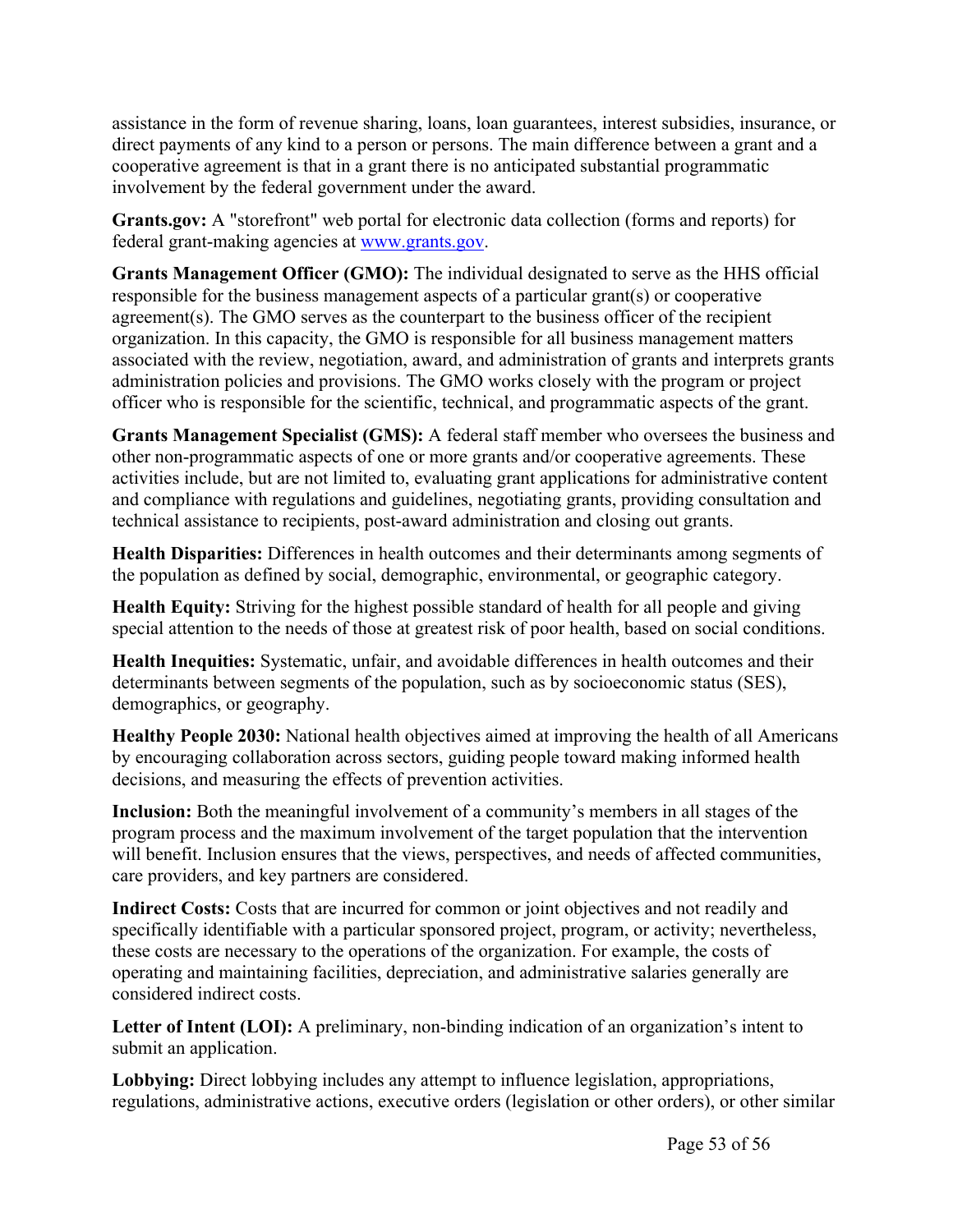deliberations at any level of government through communication that directly expresses a view on proposed or pending legislation or other orders, and which is directed to staff members or other employees of a legislative body, government officials, or employees who participate in formulating legislation or other orders. Grass roots lobbying includes efforts directed at inducing or encouraging members of the public to contact their elected representatives at the federal, state, or local levels to urge support of, or opposition to, proposed or pending legislative proposals.

**Logic Model:** A visual representation showing the sequence of related events connecting the activities of a program with the programs' desired outcomes and results.

**Maintenance of Effort:** A requirement contained in authorizing legislation, or applicable regulations that a recipient must agree to contribute and maintain a specified level of financial effort from its own resources or other non-government sources to be eligible to receive federal grant funds. This requirement is typically given in terms of meeting a previous base-year dollar amount.

#### **Memorandum of Understanding (MOU) or Memorandum of Agreement**

**(MOA):** Document that describes a bilateral or multilateral agreement between parties expressing a convergence of will between the parties, indicating an intended common line of action. It is often used in cases where the parties either do not imply a legal commitment or cannot create a legally enforceable agreement.

**Nonprofit Organization:** Any corporation, trust, association, cooperative, or other organization that is operated primarily for scientific, educational, service, charitable, or similar purposes in the public interest; is not organized for profit; and uses net proceeds to maintain, improve, or expand the operations of the organization. Nonprofit organizations include institutions of higher educations, hospitals, and tribal organizations (that is, Indian entities other than federally recognized Indian tribal governments).

**Notice of Award (NoA):** The official document, signed (or the electronic equivalent of signature) by a Grants Management Officer that: (1) notifies the recipient of the award of a grant; (2) contains or references all the terms and conditions of the grant and Federal funding limits and obligations; and (3) provides the documentary basis for recording the obligation of Federal funds in the HHS accounting system.

**Objective Review:** A process that involves the thorough and consistent examination of applications based on an unbiased evaluation of scientific or technical merit or other relevant aspects of the proposal. The review is intended to provide advice to the persons responsible for making award decisions.

**Outcome:** The results of program operations or activities; the effects triggered by the program. For example, increased knowledge, changed attitudes or beliefs, reduced tobacco use, reduced morbidity and mortality.

**Performance Measurement:** The ongoing monitoring and reporting of program accomplishments, particularly progress toward pre-established goals, typically conducted by program or agency management. Performance measurement may address the type or level of program activities conducted (process), the direct products and services delivered by a program (outputs), or the results of those products and services (outcomes). A "program" may be any activity, project, function, or policy that has an identifiable purpose or set of objectives.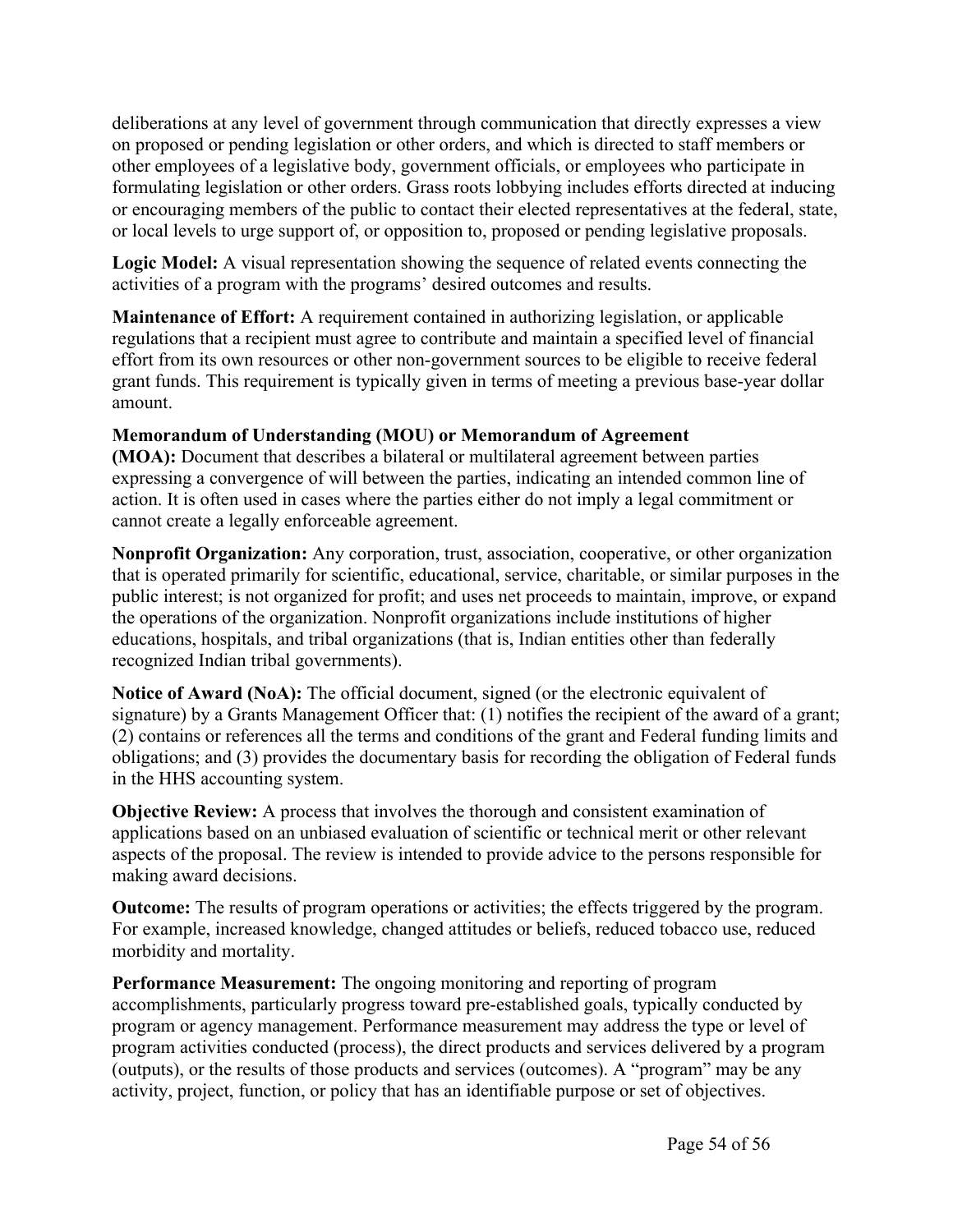**Period of performance –formerly known as the project period - :** The time during which the recipient may incur obligations to carry out the work authorized under the Federal award. The start and end dates of the period of performance must be included in the Federal award.

**Period of Performance Outcome:** An outcome that will occur by the end of the NOFO's funding period

**Plain Writing Act of 2010:** The Plain Writing Act of 2010 requires that federal agencies use clear communication that the public can understand and use. NOFOs must be written in clear, consistent language so that any reader can understand expectations and intended outcomes of the funded program. CDC programs should use NOFO plain writing tips when writing NOFOs.

**Program Strategies:** Strategies are groupings of related activities, usually expressed as general headers (e.g., Partnerships, Assessment, Policy) or as brief statements (e.g., Form partnerships, Conduct assessments, Formulate policies).

**Program Official:** Person responsible for developing the NOFO; can be either a project officer, program manager, branch chief, division leader, policy official, center leader, or similar staff member.

**Public Health Accreditation Board (PHAB)**: A nonprofit organization that works to promote and protect the health of the public by advancing the quality and performance of public health departments in the U.S. through national public health department accreditation [http://www.phaboard.org](http://www.phaboard.org/).

**Social Determinants of Health:** Conditions in the environments in which people are born, live, learn, work, play, worship, and age that affect a wide range of health, functioning, and qualityof-life outcomes and risks.

**Statute:** An act of the legislature; a particular law enacted and established by the will of the legislative department of government, expressed with the requisite formalities. In foreign or civil law any particular municipal law or usage, though resting for its authority on judicial decisions, or the practice of nations.

**Statutory Authority:** Authority provided by legal statute that establishes a federal financial assistance program or award.

**System for Award Management (SAM):** The primary vendor database for the U.S. federal government. SAM validates applicant information and electronically shares secure and encrypted data with federal agencies' finance offices to facilitate paperless payments through Electronic Funds Transfer (EFT). SAM stores organizational information, allowing [www.grants.gov](https://www.grants.gov/) to verify identity and pre-fill organizational information on grant applications.

**Technical Assistance:** Advice, assistance, or training pertaining to program development, implementation, maintenance, or evaluation that is provided by the funding agency.

**UEI:** The Unique Entity Identifier (UEI) number is a twelve-digit number assigned by SAM.gov. When applying for Federal awards or cooperative agreements, all applicant organizations must obtain a UEI number as the Universal Identifier. UEI number assignment is free. If an organization does not know its UEI number or needs to register for one, visit [www.sam.gov](http://www.sam.gov).